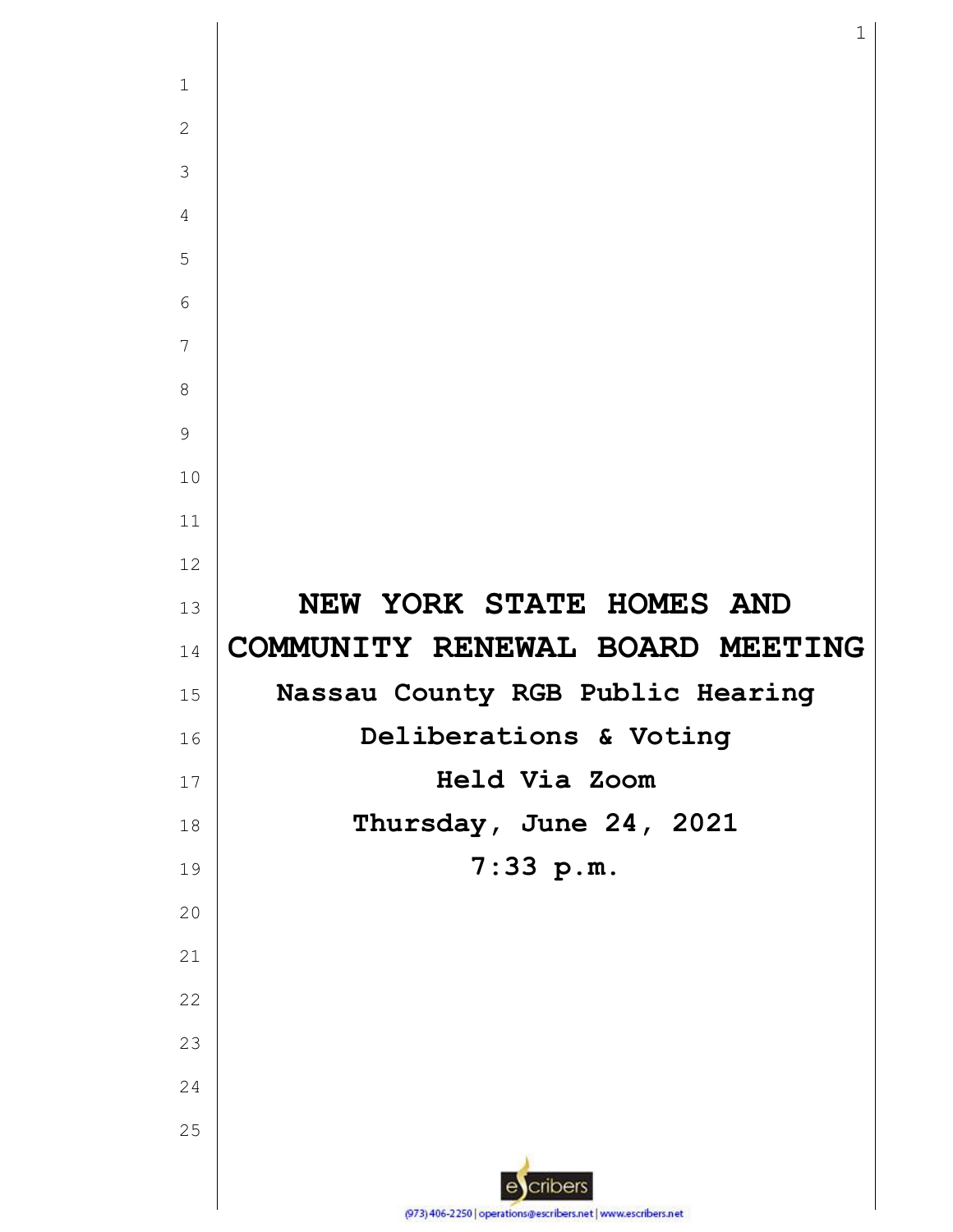1

25

#### [START RECORDING]

2 3 4 5 6 7 8 9 10 11 12 13 14 15 16 17 18 19 20 21 22 23 24 MR. MICHAEL MILLER: Ladies and gentlemen, welcome to the Nassau County Rent Guidelines Board. This evening's meeting will be the deliberation and voting. I'm going to go ahead and have Counsel read our appropriate statement into the minutes. Go ahead, please, James. MR. JAMES FERRERA: Yes. In response to the Governor's directive to take every effort to keep New Yorkers safe and mitigate the spread of COVID-19, and pursuant to Executive Order 202-1 and its updates, which allows for the suspension of the Open Public Meetings Law, the Nassau County Rent Guidelines Board will be conducting public hearings to determine the guideline rates of rent adjustments for housing accommodations within its jurisdiction, subject to the Emergency Tenant Protection Act of 1974, for leases commencing between October 1st, 2021 and September 30th, 2022 via Zoom video teleconference. Please note that all meetings will be livestreamed via YouTube starting at the designated time of the meeting. Instructions for members of the public to simultaneously listen to the hearings are posted on DHCR's website for the Office of Rent Administration

cribers

under the public hearing section. The hearings will also

(973) 406-2250 | operations@escribers.net | www.escribers.net

2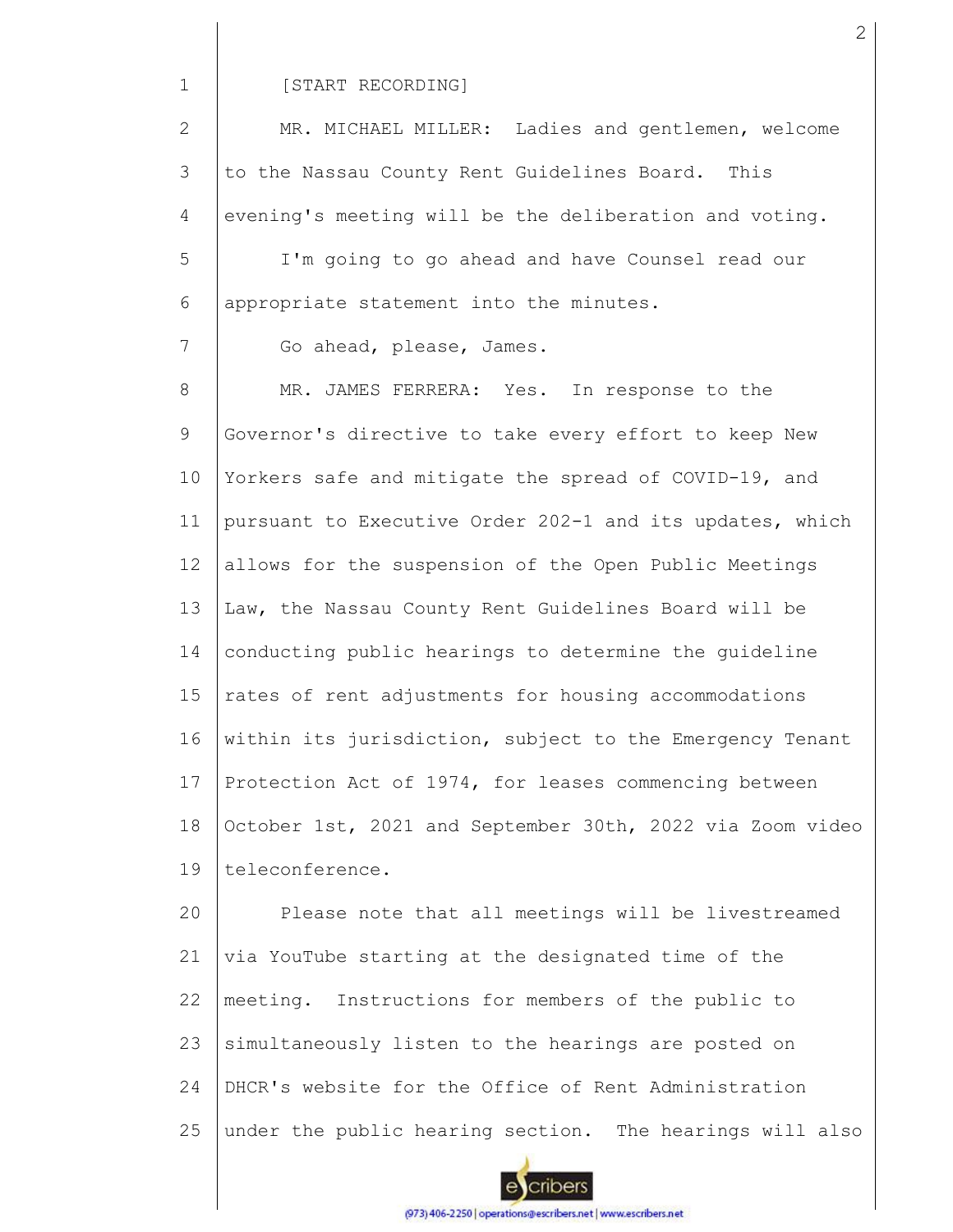1 later be transcribed and the public will have the ability to view the transcript. 2 3 The YouTube livestream can be viewed -- the YouTube 4 livestream can be viewed on the Nassau County Rent 5 Guidelines Board YouTube channel. All live meetings will 6 be recorded and will remain on the YouTube channel for 7 future viewing. 8 MR. MILLER: Thank you. Members of the Nassau 9 County Rent Guidelines Board, please introduce 10 yourselves. 11 MS. JEANNETTA ALEXANDER: Good evening. Jeannetta 12 Alexander, public member. 13 MR. ANDREW M. COHEN: Andy Cohen, owner's member. 14 MR. GARRETT L. GRAY: Garrett Gray, public member. 15 Oops, we lost Rychlowski. 16 MR. ROBERT RYCHLOWSKI: (Indiscernible). 17 MR. ADAM MAHONEY: Adam Mahoney, public member. 18 MR. MARTIN MELKONIAN: Martin Melkonian, public 19 member. 20 MR. RYCHLOWSKI: Robert Rychlowski, tenant member. 21 MR. BARRY STEIN: Barry Stein, owner's member. 22 MR. MILLER: My name is Mike Miller, and I'm a 23 public member. Okay. 24 Ladies and gentlemen, we're going to go right into 25 our deliberation. Anyone in particular wants to start, cribers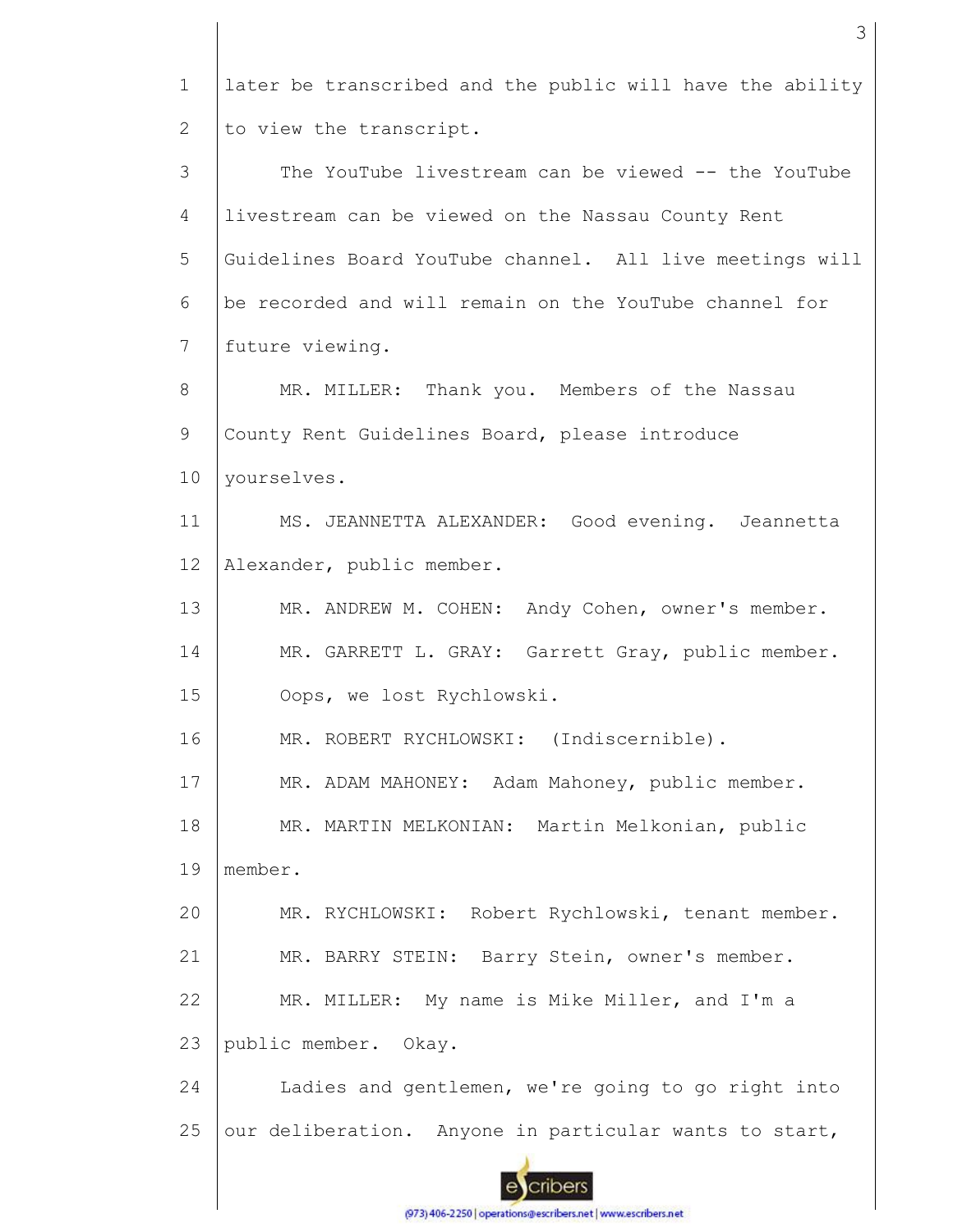1 2 3 4 5 6 7 8 9 10 11 12 13 14 15 16 17 18 19 20 21 22 23 24 25 you may go ahead now. MR. COHEN: I could start. I've got some comments. MR. MILLER: Just before -- just before -- I apologize. Have you had a chance to go over the meeting -- the minutes for the last meeting? MR. GRAY: Yes. MR. MILLER: All right. MR. GRAY: And kudos to James for turning that around so quickly. MR. MILLER: Really, really quick. Thank you very much. Do I have a motion for acceptance? MR. GRAY: Motion to accept. MR. MILLER: Garrett. Cathryn, did I see your hand? Yes? Cathryn seconded. All in favor? Aye, and raise your hand. MR. GRAY: Aye. MR. STEIN: Aye. Barry Stein, Aye. MR. MILLER: Okay. I'll move forward. Okay. Any other comments? No. All right. So we're open for deliberation. Who wants to go first? MR. COHEN: I could go.

4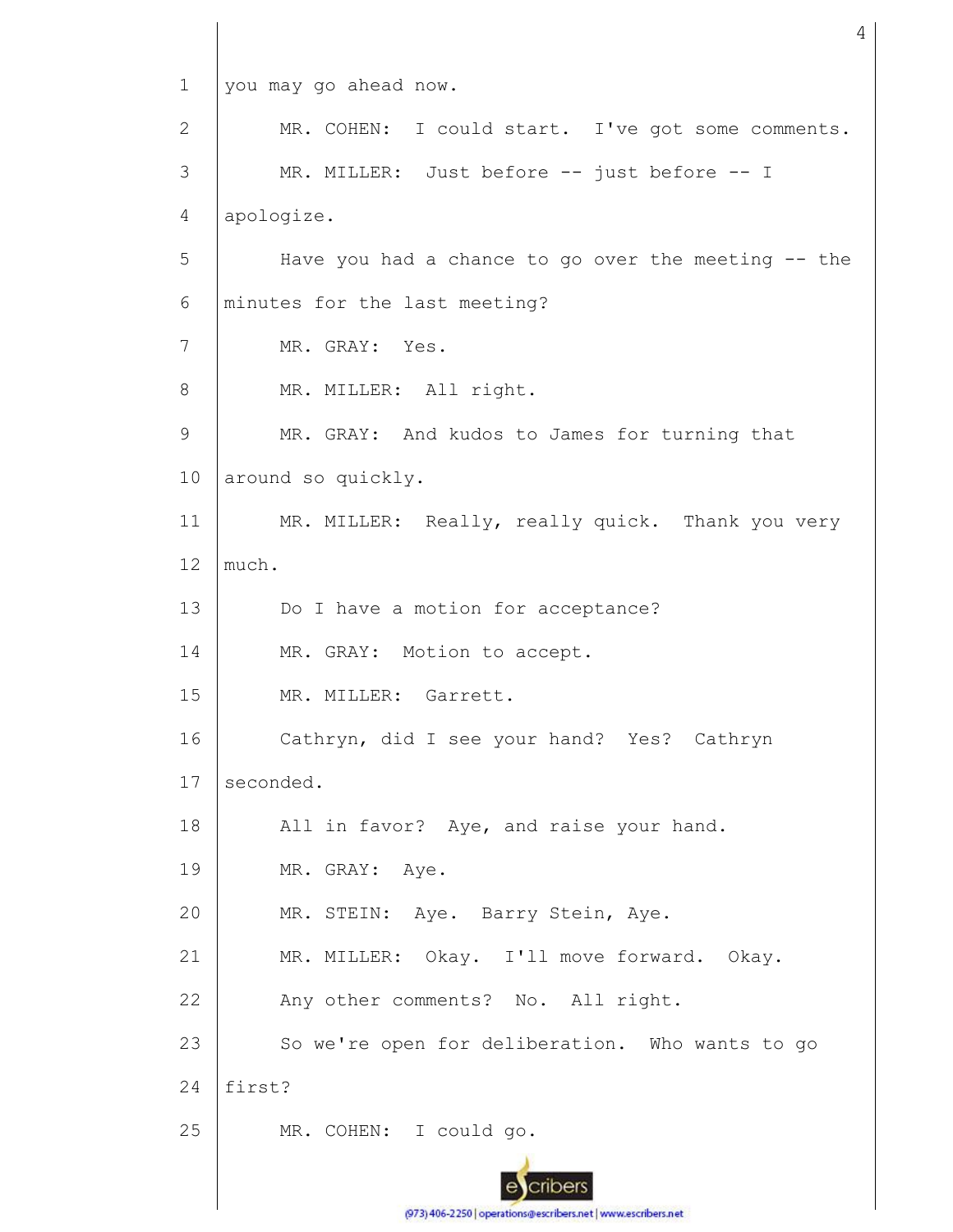1 2 MR. MILLER: Okay, Andy. State your name and go ahead, please.

3 4 MR. COHEN: Okay. I'll try to get through it quickly, but it may take a little time.

5 6 7 8 9 10 It's interesting that we had just seven speakers over the last three meetings, and if you eliminate Mr. Padyk and Mr. Schnier's multiple testimonies, we had just one tenant, Mr. Schnier, out of 7,554 EPTA apartments, and two landlords out of 242 meetings. It's just a fact that I wanted to put out there.

11 12 13 14 15 16 17 18 I wanted to follow up on my questions to DHCR regarding the number of buildings with EPTA partners. There was 334 on one schedule and only 242 were mailed out. The difference is 92 buildings, representing 2,957 EPTA apartments, or 39 percent of the total EPTA apartments that are not included in the schedules. I just wonder what the result would be if those apartments were included.

19 20 21 22 23 24 25 Reference is made to Mr. McKee's written testimony. I actually read it after the meeting because I just didn't get to it. I found that -- I found that much of his written testimony was not correct in the areas of debt service, interest, and depreciation. I can explain further later, if you'd like me to, but I don't want to spend the time now.

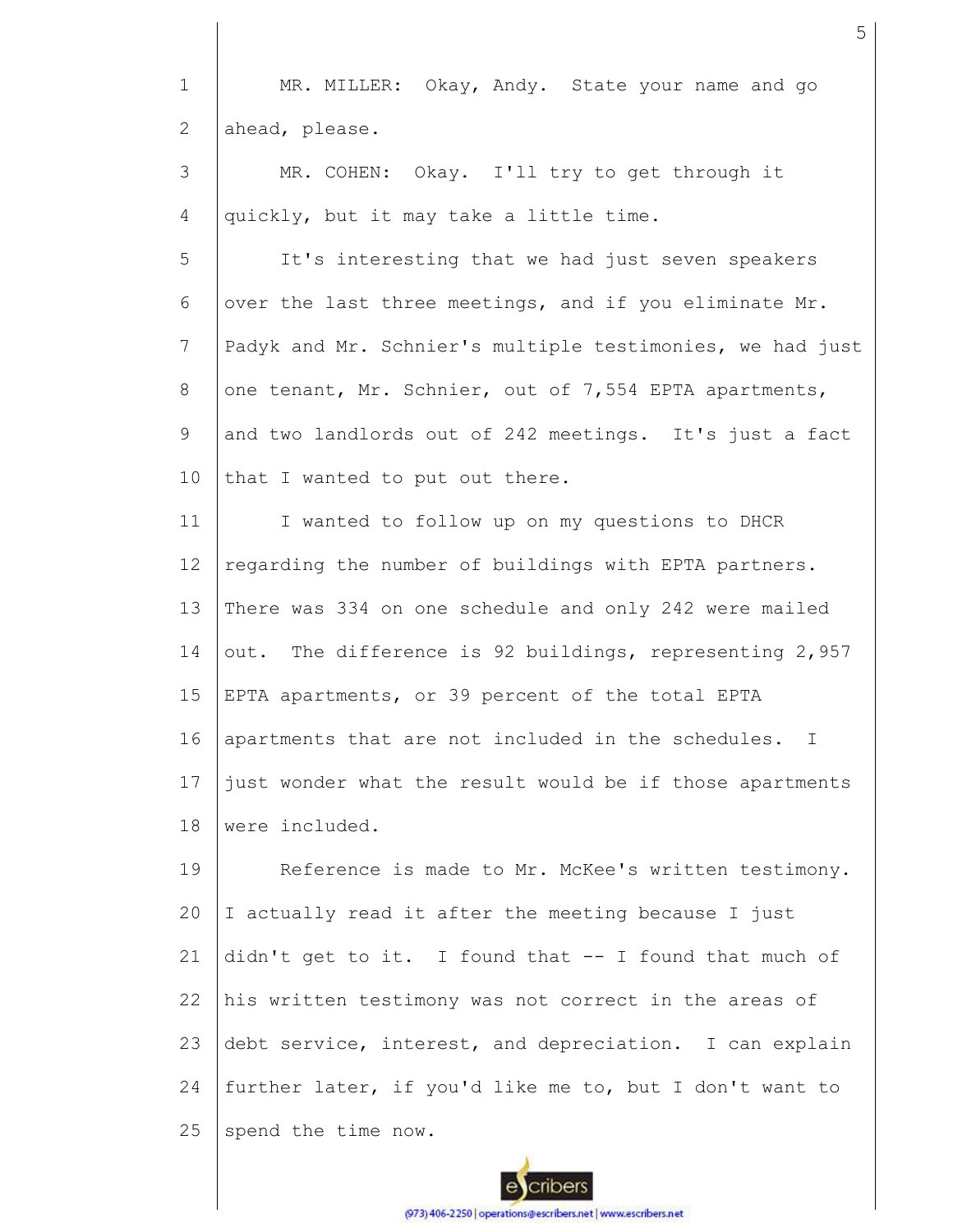1 2 3 4 5 6 Also, I found it very troubling with respect to ERAP that Mr. McKee indicates, without any evidence, "we predict that many landlords will ignore this restriction and raise rents." I suppose it's a typical response for many, if not all, political action committees that give biased information and distort the facts.

7 8 9 10 11 12 13 There was a discussion whether landlords obtain PPP payments, and the answer is no, as real estate is not eligible. They can, however, obtain EIDL grants that was limited to 1,000 dollars per employee with a cap of 10,000. However, most buildings, on average, only have zero to two or three employees, so that amount is really not significant.

14 15 16 17 18 19  $20$ By contrast, a married couple with less than 150,000 in income would have received 6,400, and if they're single, and the income was under 75,000, they would have received 3,200. In addition, if they had children under 17 years of age, they would have received, I think it was 600 dollars for each child, twice. I think it was for two of the three stimulus.

21 22 23 24 25 The schedules indicate there was a 2 percent decrease in rents and  $a - - I'm$  sorry  $- - a$ . 2 percent decrease in rents and a 2 percent decrease in expenses. Just to quantify the 2 percent in dollars, based on the average costs per building, it would total just 1,086

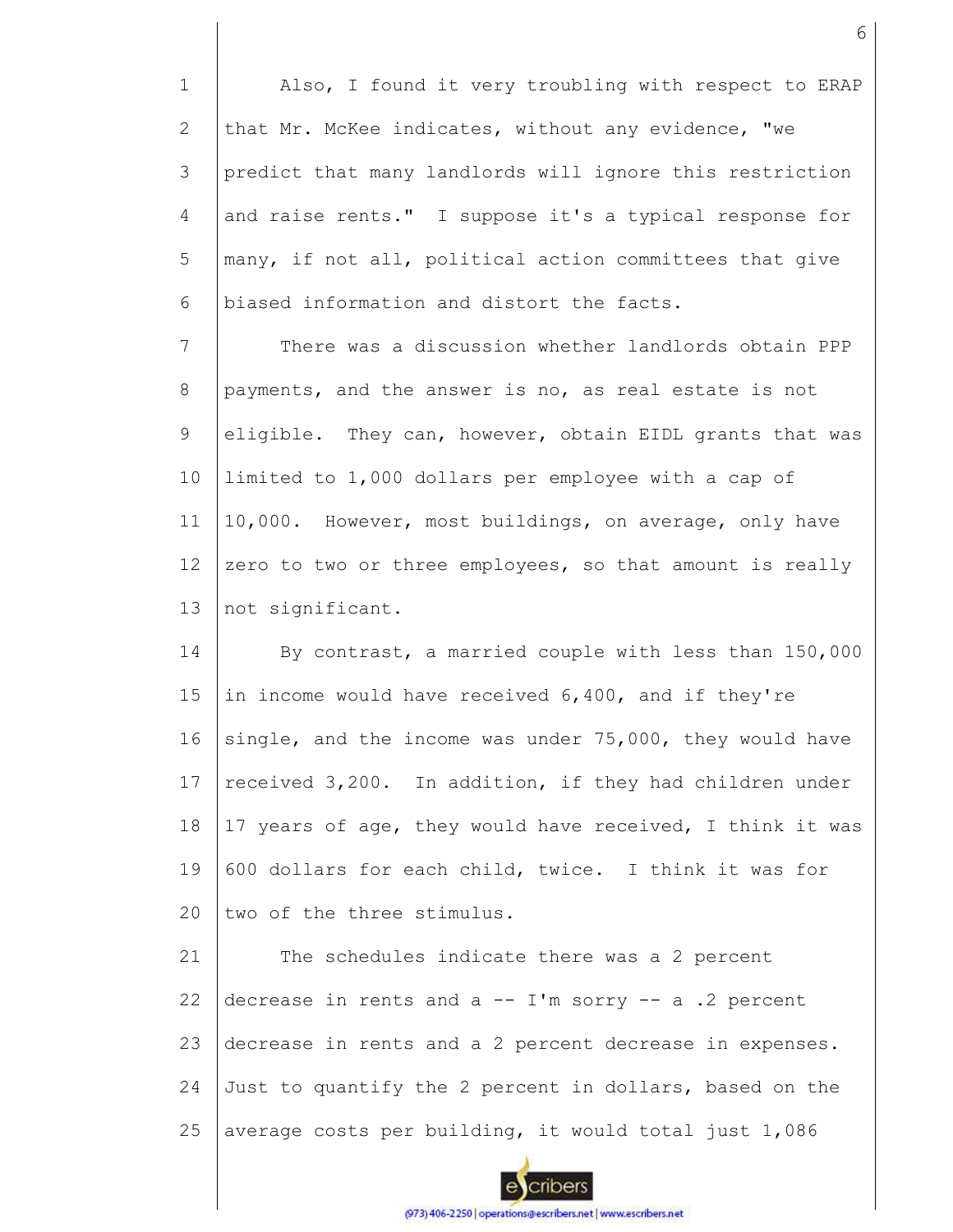1 2 dollar decrease in expenses. That is not significant in my view.

3 4 5 6 7 8 9 10 11 12 13 14 15 16 17 18 19 20 21 22 23 Also, I want to drill down on the 36 percent NOI. According to the DHCR report, this equates to an NOI in dollars of 30,874. If you reduce this by interest expense of 11,416, you get 19,458 in income on average, according to the -- according to the reports. And that's before income taxes, so your starting point is 19,458. There probably is a deduction for depreciation, but there are income taxes. Therefore, based on this, I don't see the windfall, as the average building only has 85,000 dollars and change in rental income. With respect to interest, those who have seen public company or private company financial statements, you'll always see interest, as it reduces income. As I indicated in the past, the schedule includes regulated apartments as well as unregulated apartments. It still seems unfair to me that the result is that unregulated apartments subsidize regulated apartments. However, there doesn't seem to be anything in the legislative history or rationale to support that unregulated apartments should support regulated apartments.

24 25 The rent stabilization law requires the Board to consider prevailing and projected operating and

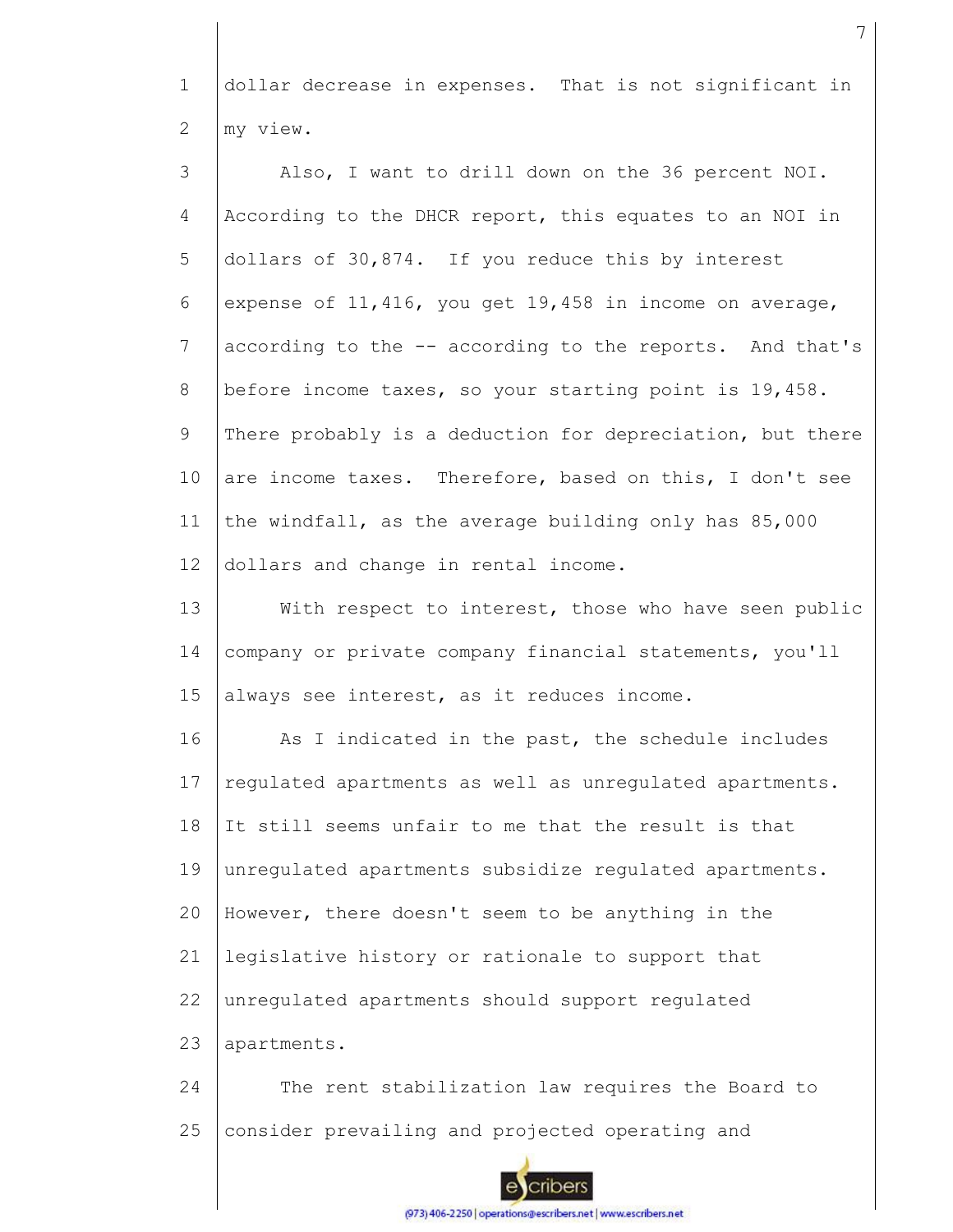1 2 3 4 5 maintenance costs. There was testimony from Mr. Padyk and Mr. Rush that real estate taxes, insurance, and oil, as well as other expenses are increasing in the current year. And we're currently experiencing an interest rate of 5 percent.

6 7 8 9 10 11 12 13 14 15 With respect to inflation, Mr. McKee forwarded a New York Times article by Paul Krugman that attempts to minimize the effects of inflation. Although Mr. Krugman hedges a bit at the end of the article, a review of Mr. Krugman's writings has been wrong in the past. Conversely, Lawrence Summers, former director of the Nation Economic Council for President Obama has an opposing view on inflation, meaning that he thinks it's here and going up. So you got both sides of the story here.

16 17 18 19 20 New York City passed guidelines last night with an interesting result. For one-year leases, the first six months were zero, and the second six months had an increase of 1.5 percent, and two-year leases were at 2.5 percent.

21 22 23 24 25 As indicated in the landlords' testimony, the Board should also consider, for fairness and reasonableness, an increase in two-year leases. In addition, failure to pass an increase this year, after the last two or three years with very low or no guidelines, could have

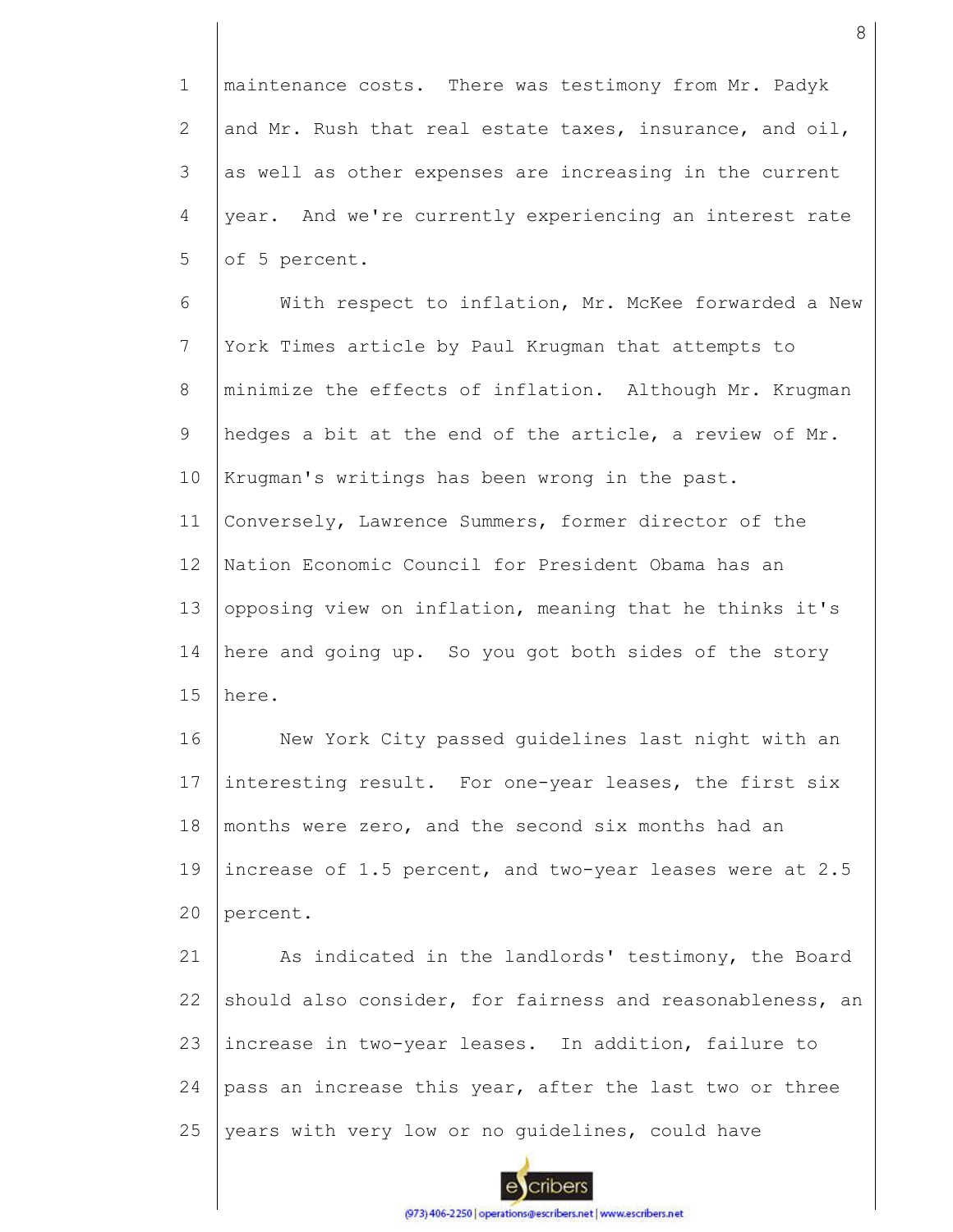1 2 unintended consequences, certainly to maintenance of the buildings and the upkeep.

3 4 5 6 7 8 9 10 11 12 13 14 15 16 17 Finally, we discussed every year the legislative findings of the EPTA Act of 1974 was to prevent speculative, unwarranted, and abnormal increases in rent, as well as to forestall profiteering and other disruptive practices. In my mind and my view, there doesn't seem to be any evidence that these practices exist today, nor was there any proof offered that this is happening. So those are my comments. I can answer any questions of anything I said, and if not, we can move on. MR. MILLER: Thank you, Andy. MS. HARRIS-MARCHESI: Can I -- can I respond -- can I respond on a couple of things? I believe Rob is going to speak mostly for the tenants, but one of the things that I'm acutely aware of is when you were talking about buildings that are supposed to be under the EPTA who may

18 not be reporting.

19  $20$ 21 22 23 24 25 One of the biggest landlords in Hempstead, and I know this because I've been involved in lawsuits with it, actually is under the EPTA, but does not follow it whatsoever, and charges outside  $--$  it raises rents however he likes, and does not -- so that would be included, I would imagine, in the 98 that do not respond or that they do not follow-up on because he hasn't

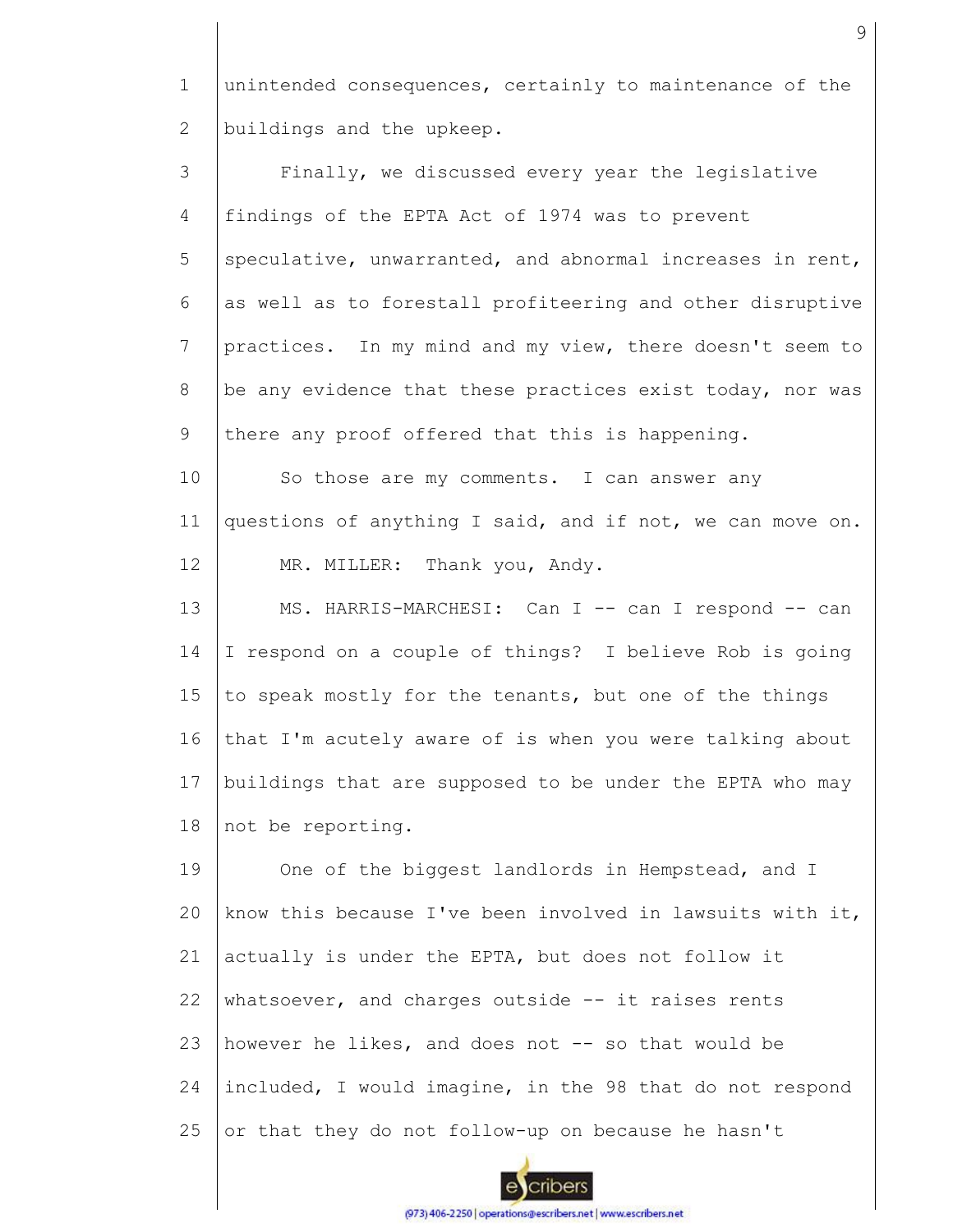1 2 responded in years. There are only certain towns that he responds in, because he's been forced to.

3 4 5 6 7 8 9 To do with profiteering and rent, while I told you myself that my landlord raised my rent 6 percent in the middle of COVID, so either he's -- for his non-rentregulated building which I am in. So I can at least attest to myself and for the people who are in his nonrent-regulated buildings, that there is that kind of profiteering going on.

10 11 12 13 And as I said, my husband and I never skipped a rental payment throughout the whole -- the entire time. And our rent that we pay is far more than what we saw in the rent -- according to what HUD says.

14 15 16 17 18 19 20 21 22 23 Another thing I would like to bring to the Board's attention again is that because -- the idea that all - that rent-regulated units subsidize non-regulated units is not necessarily true. And I've known people and seen this before, where preferred rents have been offered in the past, where non-regulated tenants, if the market doesn't bear what they're -- what they're allowed to get under the rent -- under the rent guidelines, they will offer a lesser rent. So that's not necessarily true, either.

24 25 And across the board, whether it be a New York Times article or Mr. Padyk's reference to Newsday, I don't

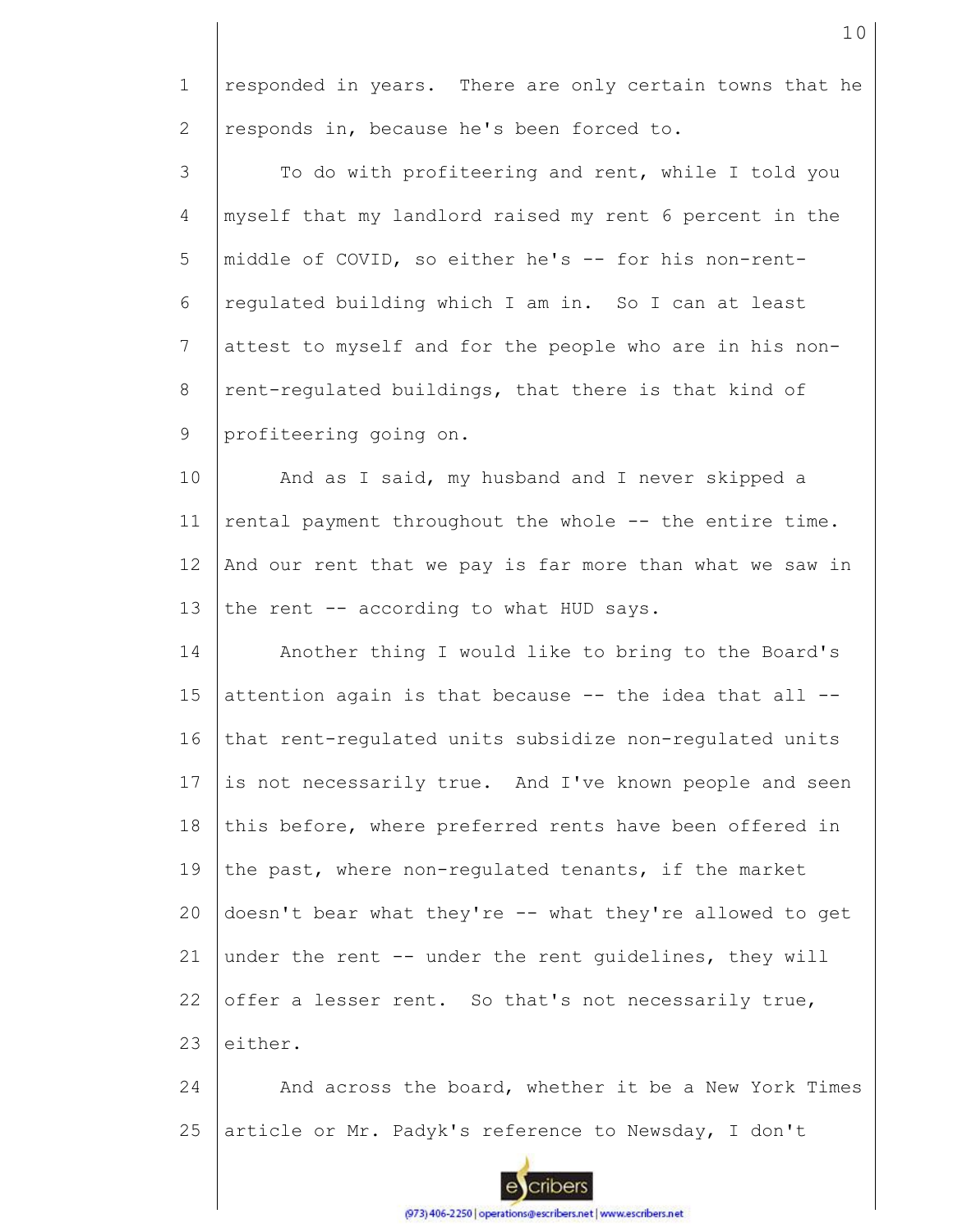1 2 3 4 5 6 7 8 9 10 11 12 13 14 15 16 17 18 19 20 21 22 23 24 25 think news articles hold very much value, anyways, in anything, and I know as a lawyer and the other lawyers on the Board would agree with me, that would never be allowed in a court of law as being something that's considered to take note of. It's interesting side commentary, but it's not -- I would say it's not something that I would give much value to, whether it be tenant or landlord provided. So those are my comments. MR. COHEN: If I could respond to some of that? MS. HARRIS-MARCHESI: Um-hum. MR. COHEN: With respect to this Hempstead landlord who doesn't follow the rules, we don't condone that, and somebody should do something about that. MS. HARRIS-MARCHESI: That's not --MR. COHEN: I'm sorry? MS. HARRIS-MARCHESI: It doesn't matter if you condone it or not, but what I'm talking about is when you were referring to the number of buildings that are under EPTA, right, and the number of responses they get, it's also up to landlords to respond. And if it's a landlord that has not been responding for, let's say, two decades, they're not going to continue after that person, especially when they don't keep their buildings up to code and so forth. They're considered to be, I gather, outliers in that sense. So that was the point of that,

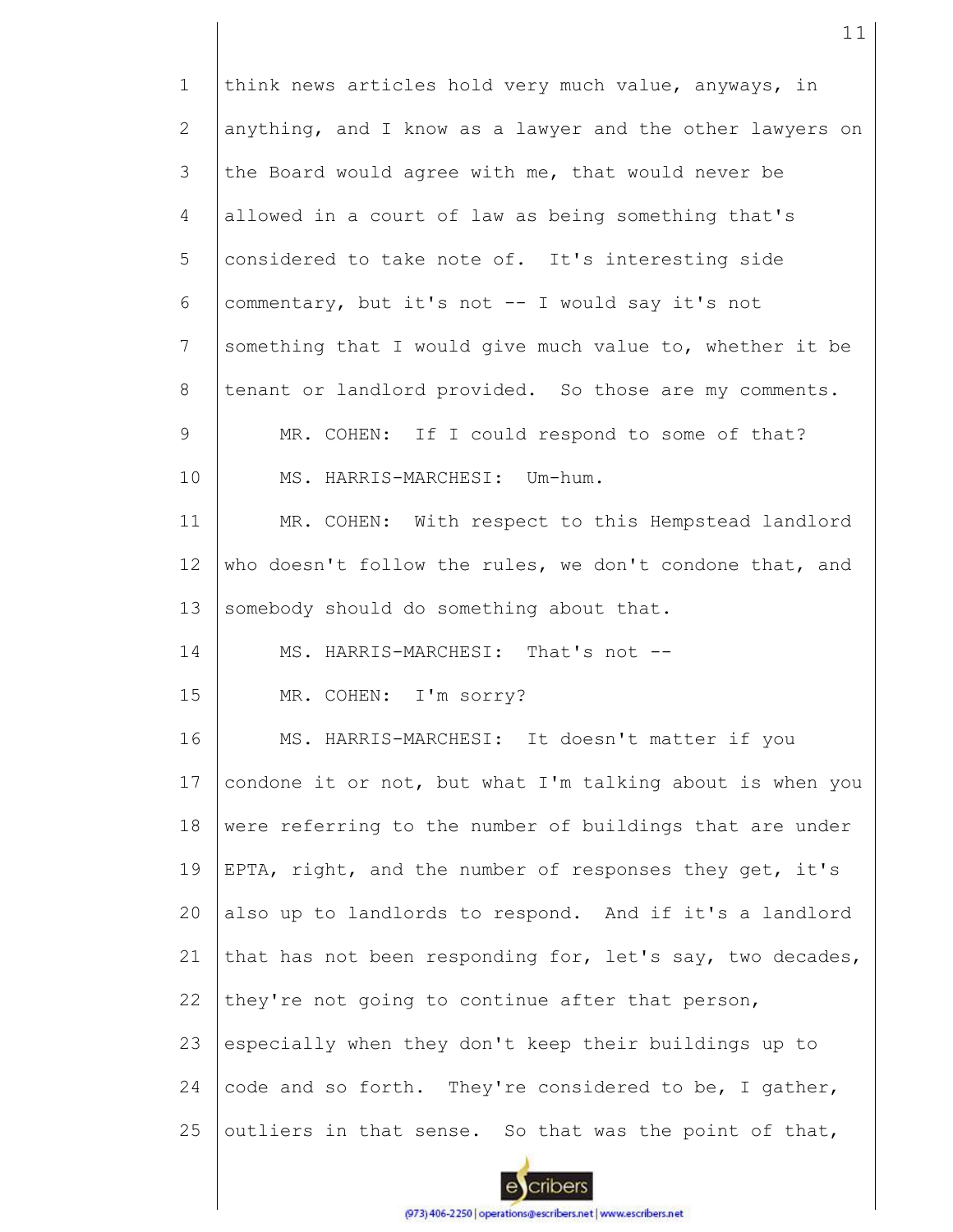1 Andy.

2 3 MR. COHEN: But we can't hold every landlord responsible and be punished --

| $\overline{4}$ | MS. HARRIS-MARCHESI: I'm not -- I'm not --                |
|----------------|-----------------------------------------------------------|
| 5              | MR. COHEN: -- because of one landlord.                    |
| 6              | MS. HARRIS-MARCHESI: That's not what I'm                  |
| 7              | suggesting, Andy. What I'm suggesting is it seems like,   |
| 8              | at least from my perspective, and correct me if I'm       |
| 9              | wrong, when you were talking about the number of surveys  |
| 10             | that were sent out or not sent out, it wasn't taking into |
| 11             | consideration that we all know that this exists, and that |
| 12             | if DHCR is not receiving information back from buildings  |
| 13             | that are technically under the -- and I say "technically" |
| 14             | because it's not enforced -- under the EPTA, then they    |
| 15             | don't continue to send out to them if they don't respond. |
| 16             | That was my point.                                        |
| 17             | MR. COHEN: Well, they're not required to $-$ - they're    |
| 18             | not required to respond anymore. There was a law -- a     |
| 19             | court case many years ago --                              |
| 20             | MS. HARRIS-MARCHESI: I know. Fair enough. Fair            |
| 21             | enough, Andy, but what I'm saying is, is there -- what    |
| 22             | you are representing, I'm giving another piece of         |
| 23             | information to that that was -- that I feel was not       |
| 24             | included in your representation. That's all.              |
| 25             | MR. COHEN: I was representing that almost 3,000           |

12

cribers

 $\epsilon$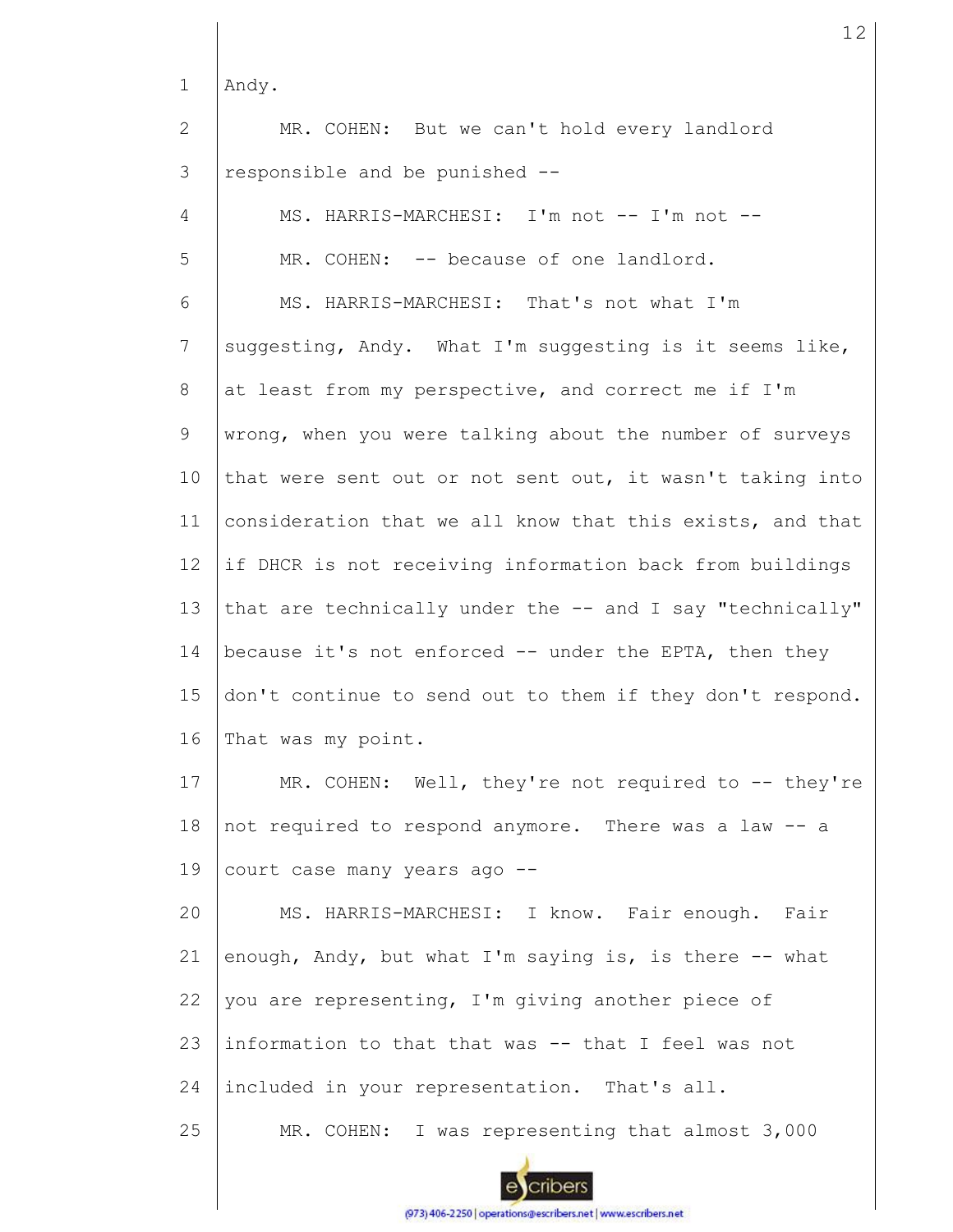1 EPTA apartments were not included in the survey because 2 they don't send out -- they don't send the reports to 3 them. That's what I was driving at. 4 MS. HARRIS-MARCHESI: Yeah. And what I was driving 5 at is that after a number of years of a landlord not 6 returning those, I believe that they do not send them 7 out. MR. MILLER: I think DHCR did a fairly thorough job 8 9 going through the reasons. We may not agree 100 percent, 10 but I really think they -- it was covered extensively, in my opinion. Other Board members can bear out their view, 11 12 but I felt quite comfortable. 13 Thank you, Cathryn. 14 Thank you, Andy. 15 Go ahead. Anyone else? 16 Go ahead, Robert. 17 MR. RYCHLOWSKI: Okay. I'll speak. I'm just going 18 to reference the statements of landlord and tenant 19 testimony. Mr. Padyk offered a chart comparing rents in his 20 21 properties in Rockville Centre and Freeport to HUD fair market rents for similarly sized units, stating that his 22 23 rents are below those of HUD. 24 Mickie (phonetic) Schnier said, according to 25 statistics collected from HCR, in 2001, there were 11,940 cribers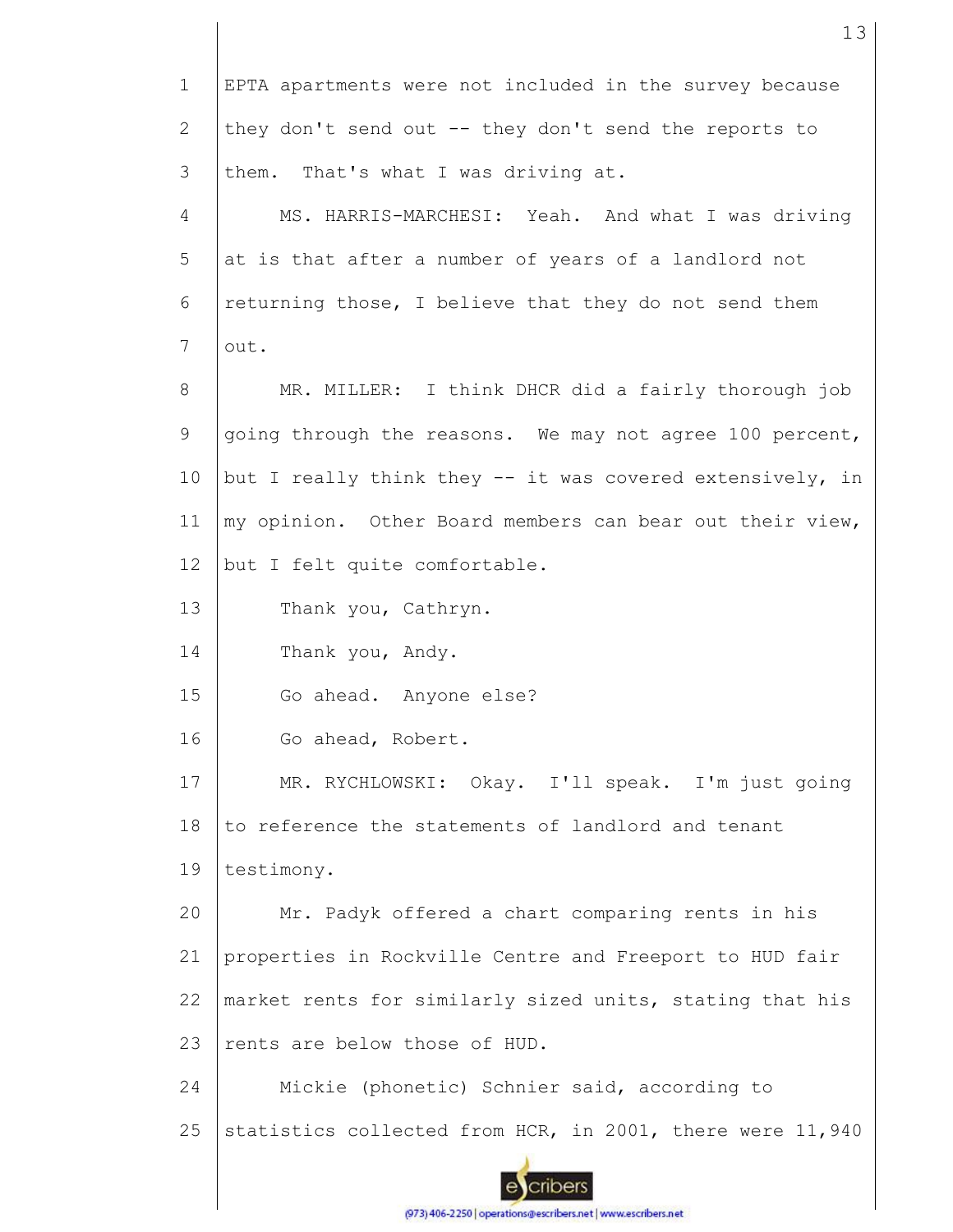1 2 3 4 5 ETPA units in Nassau County. By 2020, that number reduces to 7,508, a 39 percent reduction in the housing stock during that period. Many of these tenants are offered preferential rents, which are lower than the legally regulated rents.

6 7 8 9 10 11 Upon examining HCR 2020 Office of Rent Administration Annual Report, it should be noted that out of a total of 910,767 registered rent-regulated units state-wide, 296,518 are classified as having preferential rents. That's nearly one out of every three rentstabilized units in the state.

12 13 14 15 16 17 18 19  $20$ Then I'm going to go to a testimony from Richard Rush, but from last year. Obviously, the impact of COVID-19 cannot be ignored on both tenants and landlords alike. Landlords fully understand the difficult impact that it had on terms of tenants in terms of health and financial challenges. Unfortunately for landlords too, things have been difficult. We've faced increased expenses in cleaning service and supplies to help keep our buildings safe for everyone.

21 22 23 I'd also note that in his statement this year, that Richard Rush said that there were no increases in nonstabilized apartment rents.

24 25 Then I'm going to go to Michael McKee's testimony. He said that 36 percent NOI's an indication of a healthy,

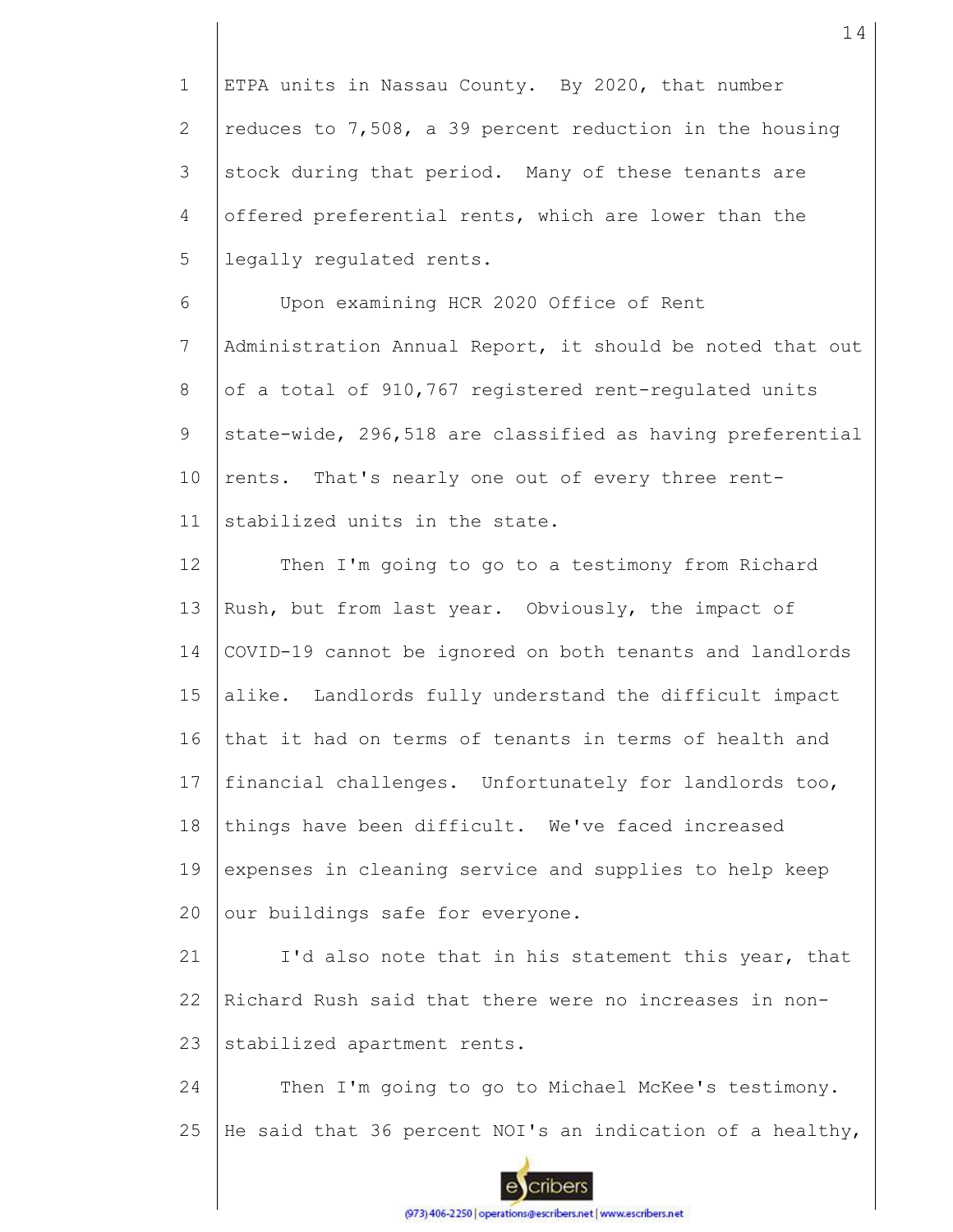1 2 3 4 5 6 7 8 9 10 even robust, residential real estate market in Nassau County. Then he referenced in the spring that the State legislature appropriated 2.4 billion for the Emergency Rental Assistance Program, and on June 1st of this year, the New York State Offices of Temporary and Disability Assistance began taking applications. ERAP will pay up to 12 months in back rent, and in some cases, up to 15 months, as well as back utility payments for tenants with lost income due to COVID. These funds will be paid directly to the landlord.

11 12 13 14 15 16 17 18 19 20 21 Now I'm going to read part of his summary. "The question that you must address is who is more able to survive the economic meltdown of the last year, the people who live in rent-stabilized apartments or the people who own those apartments? For many reasons, it is clear that landlords are better positioned to come out reasonably whole. Burdening already hard-pressed renters this year with any rent increase at all would be harmful and should be off the table. You should freeze rents completely for both one and two-year lease renewals as you did last year."

22 23 24 25 An important point also is many Nassau tenants were able to benefit from the current rent freeze, but other tenants have two-year leases that do not come up for renewal until after September 30th. They will not

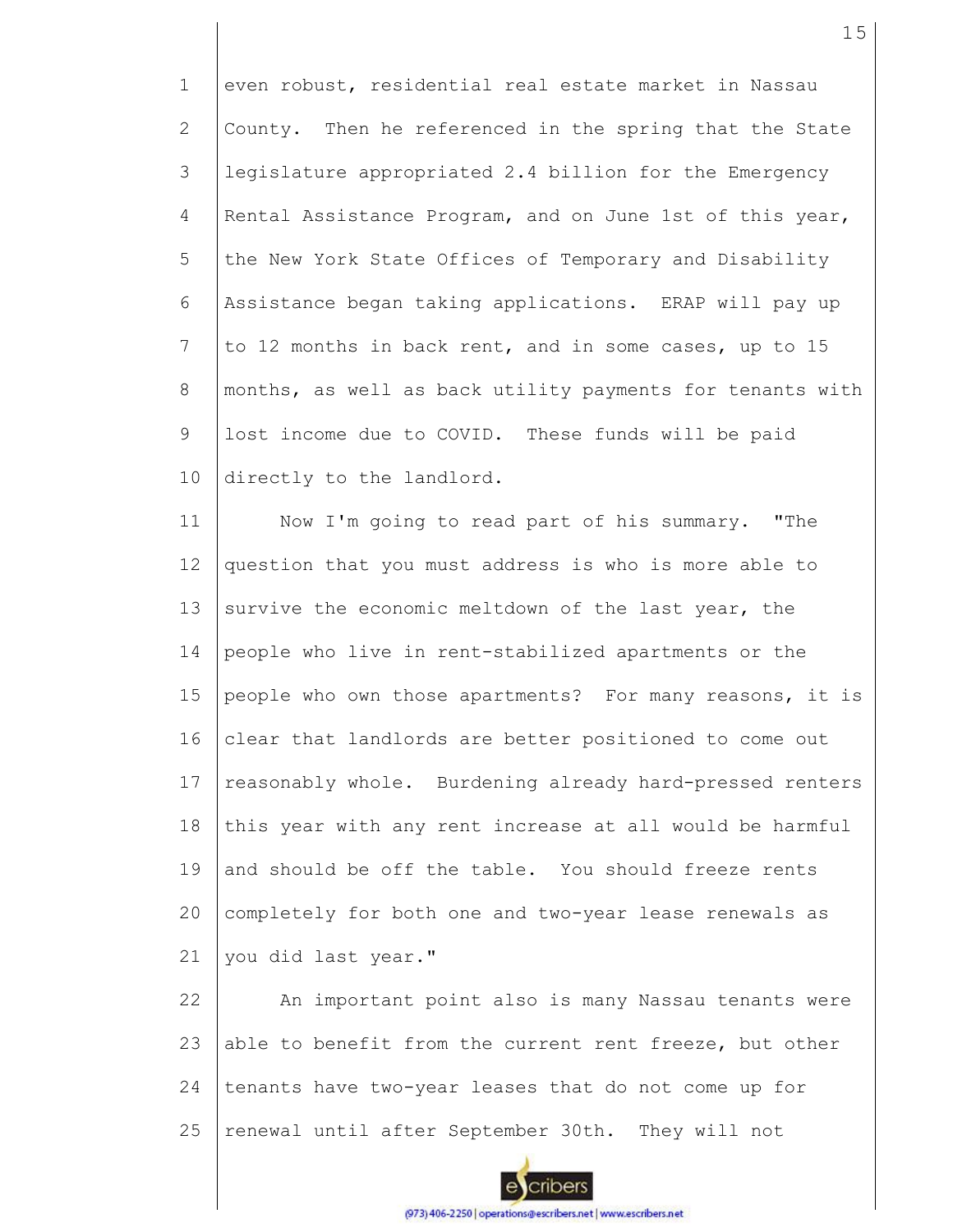1 2 3 4 benefit unless you freeze rent for a second year in a row. I think that the increase from last year on NOI makes it clear that we must have a zero percent increase this year.

5 6 7 8 9 10 MS. HARRIS-MARCHESI: Something else I would like to add, too, to do with when you were talking about PPE money and so forth, and what -- and also the money that couples and so on received, there were -- it was -- it was not only to do with your income level, it also had to do if you qualified for it.

11 12 13 14 15 16 17 So if you were an independent contractor, which there are a lot in New York City, whether it be working for the financial industry, whether it be working for technology industry, whether it be going through a staffing company, that sort of thing, you did not necessarily qualify for getting -- for getting that money from the -- from the government.

18 19 20 And so not every couple or every individual whose income was less than District 75,000 or a couple less than 150,000 received that money.

21 You're conflating --

22 23 24 MS. HARRIS-MARCHESI: And I can say that -- and I can say that, because my husband and I were definitely in that position.

25 MR. COHEN: You're conflating PPP with the stimulus

(973) 406-2250 | operations@escribers.net | www.escribers.net

cribers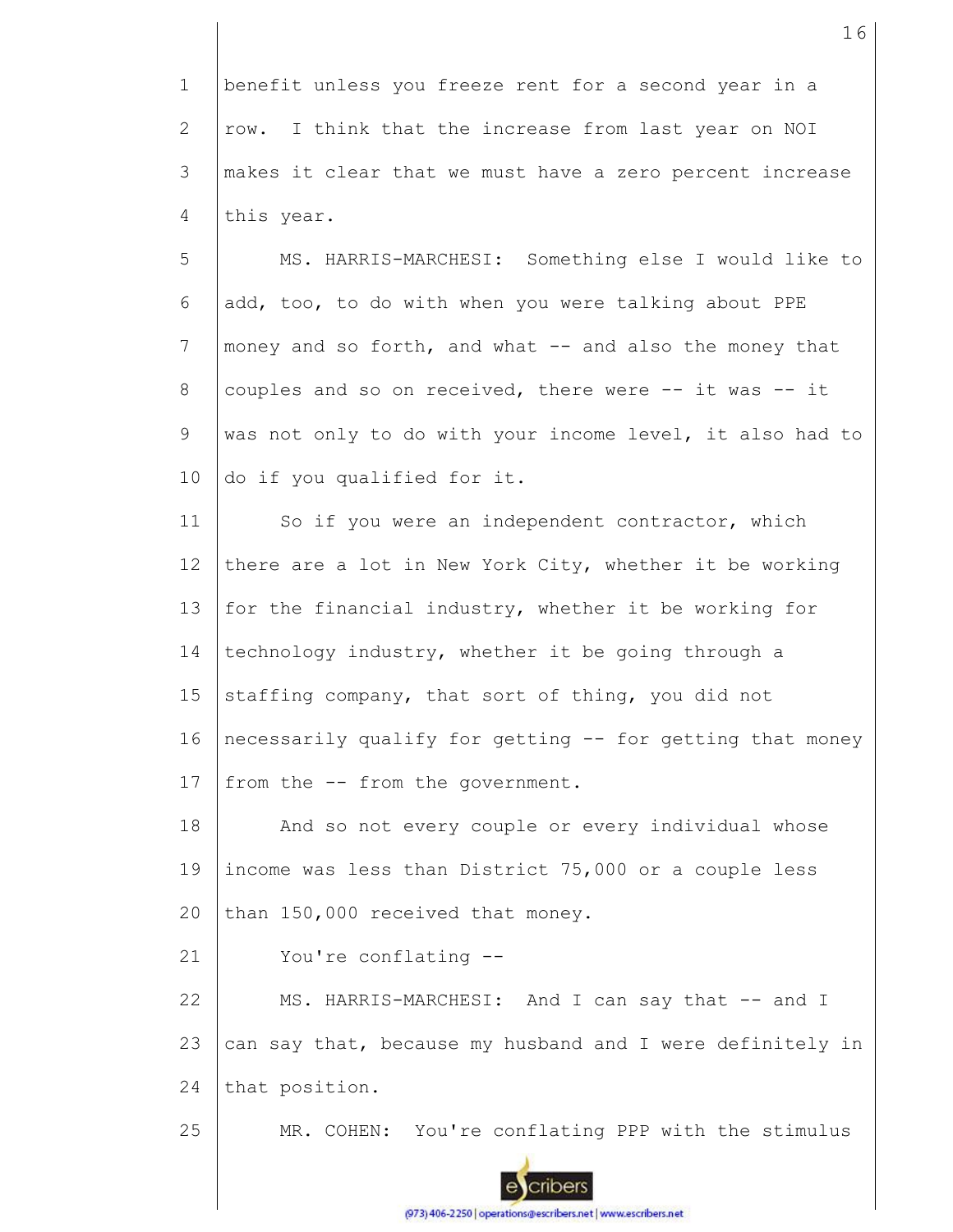1 2 3 4 5 6 7 8 9 10 11 12 13 14 15 16 17 18 19 20 21 22 23 24 25 payments. MS. HARRIS-MARCHESI: Not PPP, but the stimulus, sorry. I meant to say stimulus. But I can say that for myself, too, as my husband and I didn't work -- it didn't work that way because he works for himself. So we -- MR. COHEN: But they changed that rule. They changed that rule where -- after a while, they changed it where you could get PPP money. MS. HARRIS-MARCHESI: But not -- but not from the -but not from the original, and in his situation, not at all, and it didn't have to do with income. MR. COHEN: But it was changed, and I was talking about stimulus payments. MS. HARRIS-MARCHESI: I was, too. The stimulus, it did not change with him, even though -- even though they changed it so that certain independent contractors could, he could not. MR. COHEN: I don't agree with that. MS. HARRIS-MARCHESI: So that's -- so it's not entirely true. MR. COHEN: No disrespect, but I don't agree with you. MR. STEIN: Can I respond? It's Barry Stein. Can I respond? MR. MILLER: Go ahead, Barry.

17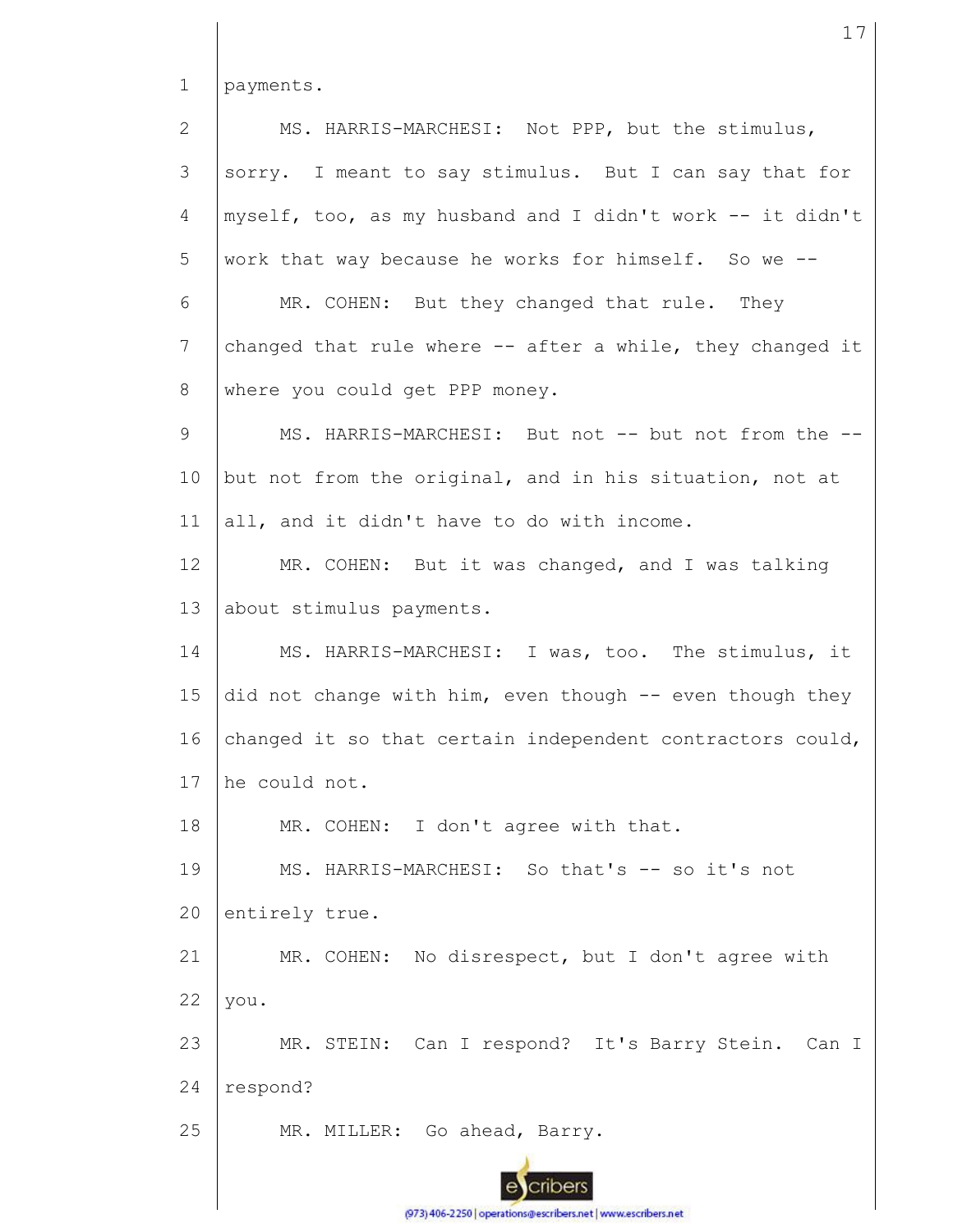| $\mathbf{1}$ | MR. STEIN: A couple of things. First of all, I            |
|--------------|-----------------------------------------------------------|
| 2            | represent a fair amount of landlords, and I don't know    |
| 3            | any landlord that took the PP. And I happen to know --    |
| 4            | and I agree with Andy, obviously, that PP for real estate |
| 5            | that we're talking about, I don't know anyone that took   |
| 6            | it. That's the first part.                                |
| 7            | The second part, I just want to make sure that            |
| 8            | people understand that when you talk about a profit, it   |
| 9            | should be after the debt service.                         |
| 10           | By the way, Michael McKee was wrong. Interest is          |
| 11           | not a capital expenditure. Let's understand it. That's    |
| 12           | a fact.                                                   |
| 13           | But fourth, or whatever it is, I just want to             |
| 14           | repeat, according to Steve Padyk, the taxes in Long Beach |
| 15           | went up, what 6.33 percent for a homestead, and a non-    |
| 16           | homestead, 12.26. Heating oil is up 35 percent,           |
| 17           | according to the landlords. Rockville Centre's tax        |
| 18           | increased 3.99. Insurance is increasing 16 to 18          |
| 19           | percent. This can all be verified. I just want to read    |
| 20           | it into the record. Okay? Thank you.                      |
| 21           | MR. RYCHLOWSKI: Can I respond to Barry?                   |
| 22           | MS. HARRIS-MARCHESI: Can I also -- yes. We also           |
| 23           | saw that the mortgage -- the people that -- the landlords |
| 24           | that did refinance in the document we received from DHCR  |
| 25           | this afternoon, that prior, I believe it was 3 point, was |

18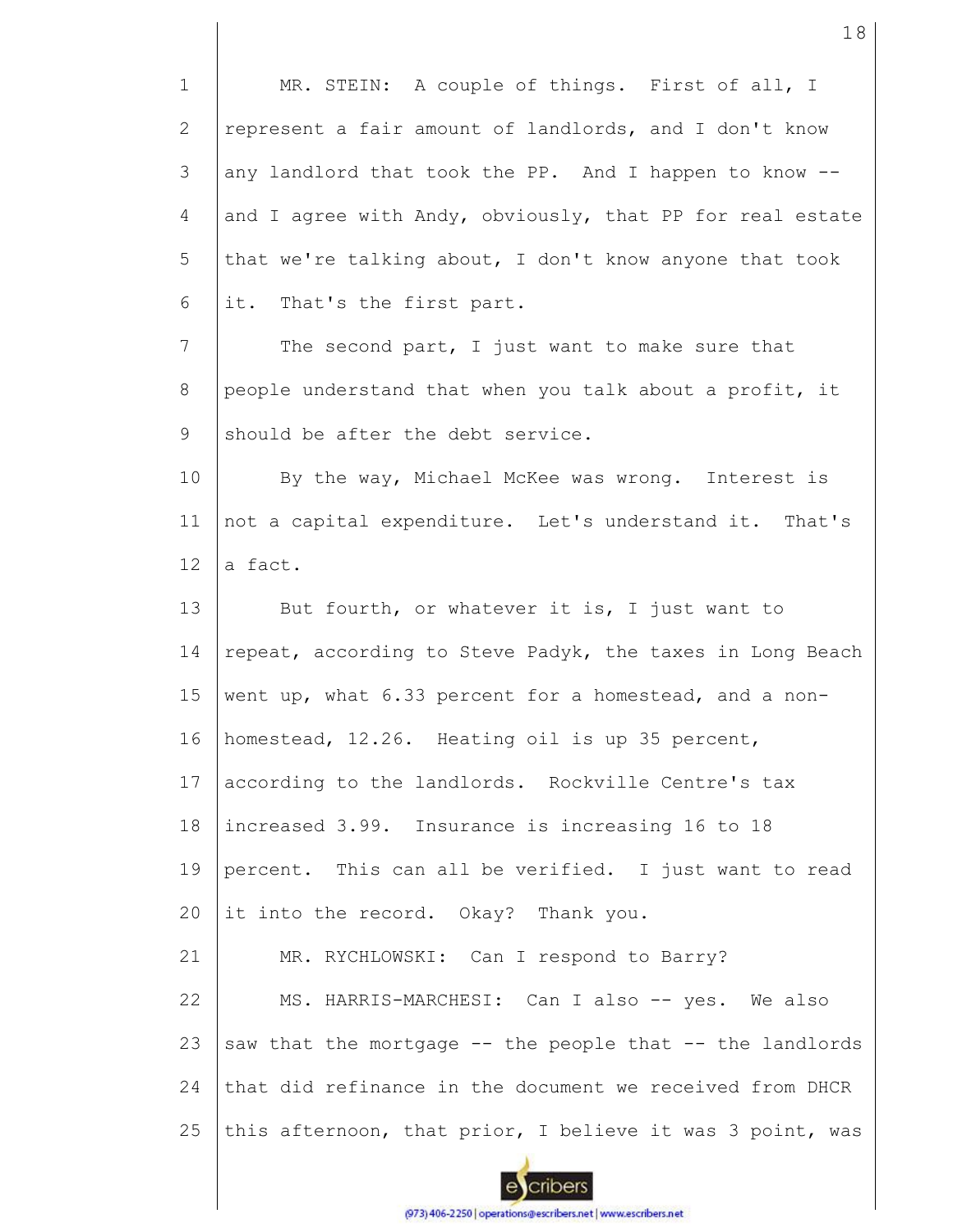1 2 3 4 5 6 7 8 9 10 11 12 13 14 15 16 17 18 19 20 21 22 23 24 25 it 45 percent, the interest rate? And now it's down to 2 point, was it 85 percent? So there's been a decrease in the interest rate, the median interest rate, for people who refinanced, and that was  $-$ - was it  $-$ - I don't remember if it was 25 percent or 25 buildings, but there you go. MR. MELKONIAN: 25 buildings. MR. STEIN: By the way -- MS. HARRIS-MARCHESI: Thank you. MR. STEIN: (Indiscernible). It's ridiculous. By the way, whether the interest rate is high, low, it's still an expense. It might be below the line, and a profit should be after it, not before. And just for the record, I just want to read this into the record, cash flow pays the business. Pays the bills. Not net worth. Just for the record. MR. RYCHLOWSKI: I'd like to respond to Barry's comments about the tax increases. I think -- I think it should be noted that the biggest part of the tax bill is a school tax, and the school tax increase in Long Beach was zero this year. MR. STEIN: A tax increase is a tax increase. MR. RYCHLOWSKI: Thank you, Barry. MR. MILLER: Okay. Public members, go ahead, please. Who wants to start?

19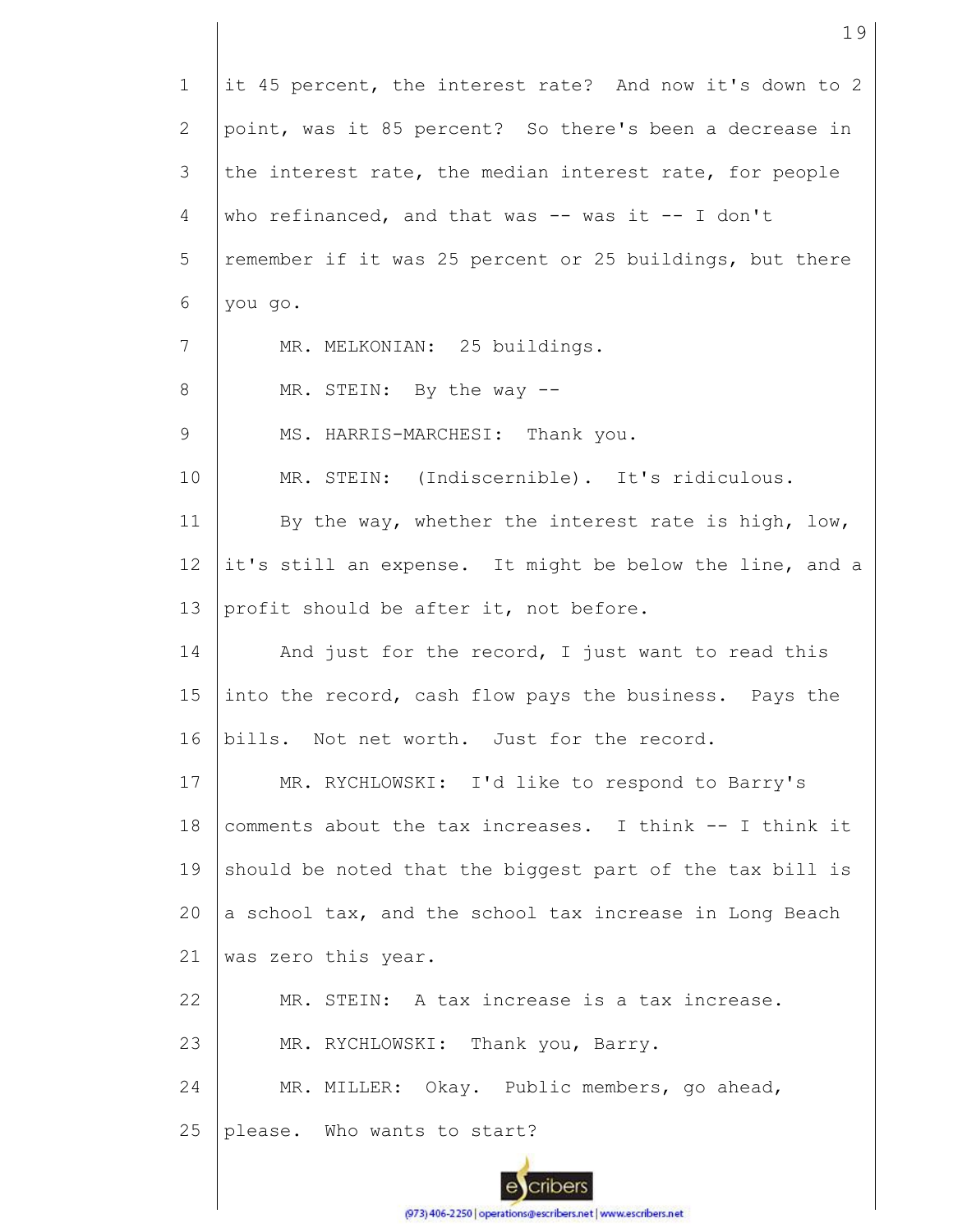1 2 3 4 5 6 7 8 9 10 11 12 13 14 15 16 17 18 19 20 21 22 23 24 25 MR. MELKONIAN: I could start if you'd like. MR. MILLER: Go right ahead. MR. MELKONIAN: First point, about inflation. MR. MILLER: Is that Marty? MR. MELKONIAN: Yes, it is. It's Marty Melkonian. MR. MILLER: Marty Melkonian. Thank you, sir. MR. MELKONIAN: Is there a mute? No, I'm okay. Okay. It's not agreed as to how inflation will affect us in the future. What we know is that it's rising at perhaps 3 percent for the entire year, according to the Fed chairman. The 5 percent that was quoted relates to a particular month when, in fact, the base was very low. In other words, they're comparing say, June of 2020 with June 2021. In 2020, a lot of prices were down. For example, airline fares, hotels, restaurant costs, those were down. Nevertheless (indiscernible) shows, at least for this month, an extraordinary sharp rise in inflation. But the overall rate is supposed to be in the order of 3 percent. Okay? We don't know. MR. STEIN: Can I make a -- I'm sorry. I don't want to interrupt. I'm on my phone, but. I'm sorry, Martin. Are you finished? When you are, I just want to respond, if that's okay. I apologize.

20

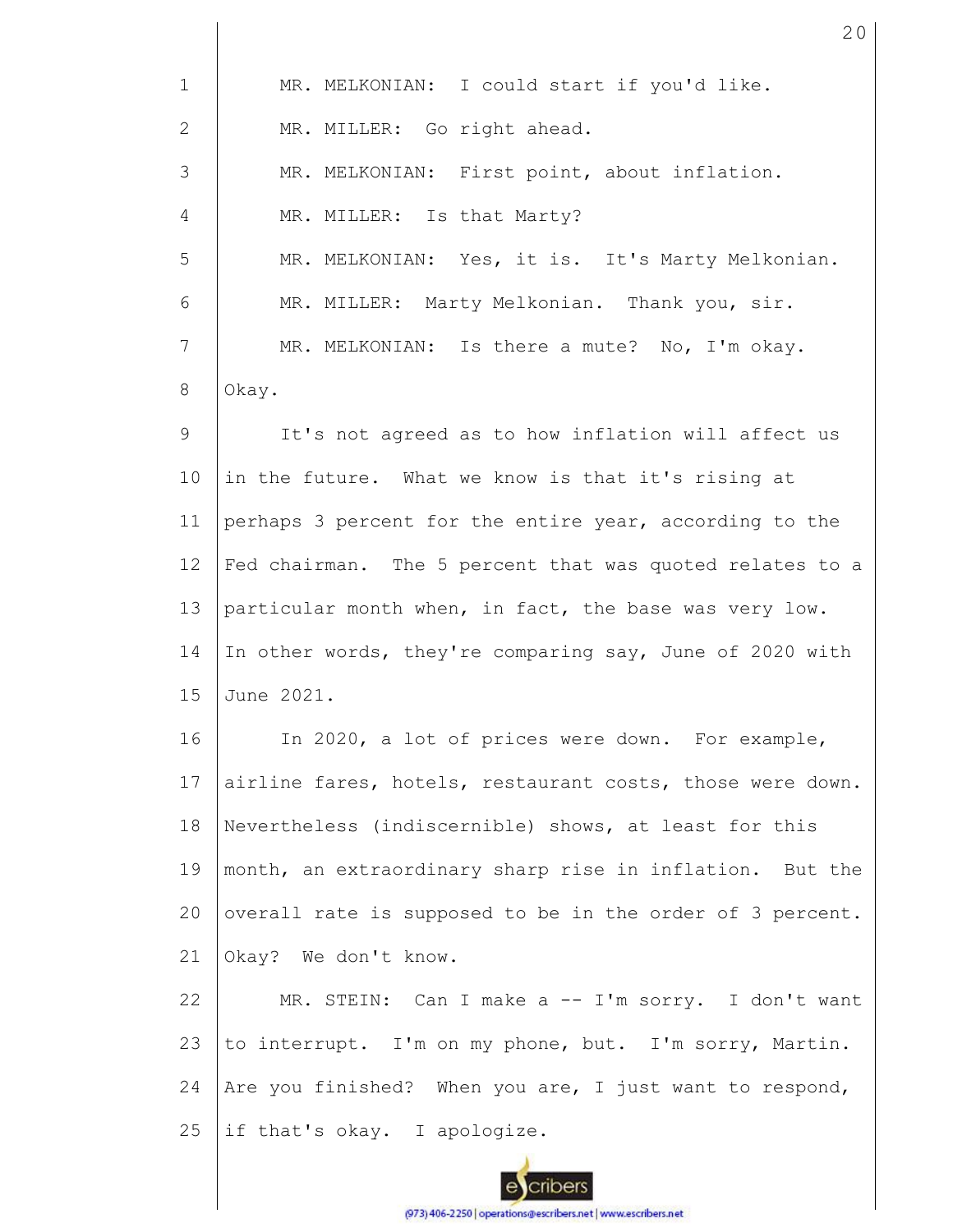| $\mathbf 1$     | MR. MELKONIAN: That's okay. The point I want to          |
|-----------------|----------------------------------------------------------|
| 2               | make about inflation is that not only does it affect     |
| 3               | landlords' costs, but tenants suffer from inflation as   |
| $\overline{4}$  | well. So inflation cuts both ways. It's not necessarily  |
| 5               | only on building owners.                                 |
| 6               | Did you want to respond to that point before I go on     |
| $7\phantom{.0}$ | to some of the other issues?                             |
| 8               | MR. STEIN: No, I think it's fine. I'll pass. I'm         |
| 9               | okay.                                                    |
| 10              | MR. COHEN: I thought I read that it was -- the last      |
| 11              | 12 months was 5 percent. I thought I read that.          |
| 12              | MR. MELKONIAN: No, it's not been 5 percent.              |
| 13              | MR. COHEN: I'll have to look at that. I'll look          |
| 14              | that up.                                                 |
| 15              | MR. MELKONIAN: In terms of the question of dealing       |
| 16              | with cash flow, that is an important issue, and if there |
| 17              | is insufficient cash flow, that will have negative       |
| 18              | effects in terms of owners being able to maintain their  |
| 19              | property.                                                |
| 20              | But it should be pointed out, and I think I've done      |
| 21              | this before, asset values have risen for housing on Long |
| 22              | Island, and also for those houses that are under our     |
| 23              | jurisdiction, in other words, ETPA homes. They've risen  |
| 24              | in price. Okay? So --                                    |
| 25              | MR. STEIN: I do want to respond to that when you're      |

21

escribers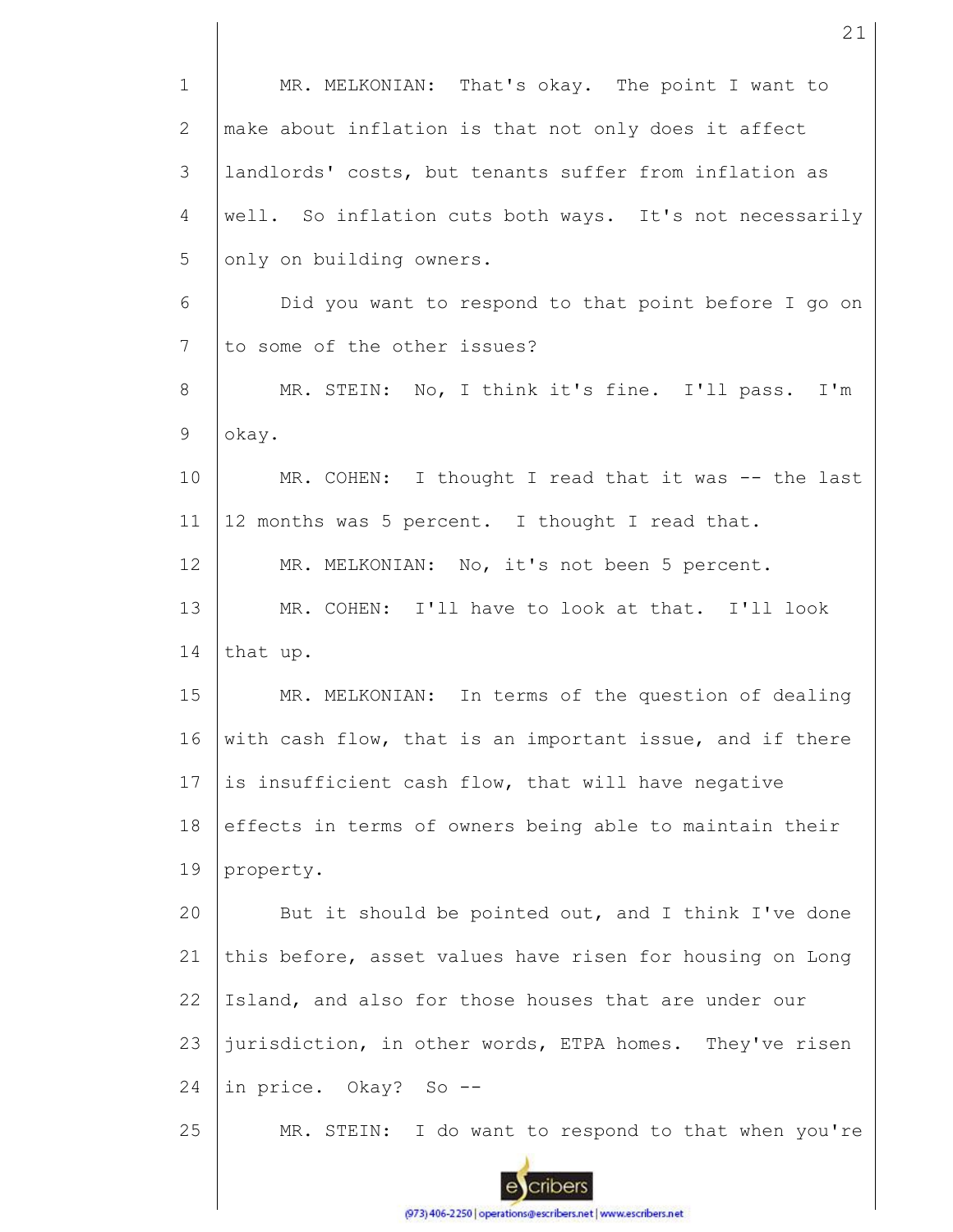1 finished.

2 3 4 5 6 7 8 9 10 11 12 13 14 15 16 17 18 19 20 MR. MELKONIAN: -- if the asset is rising, that permits owners that are facing difficult cash flows to borrow. And as Cathryn pointed out, 25 landlords apparently refinanced last year at, historically, the lowest interest rates in recent history. Okay? That means that there's an advantage to refinancing, and I suspect that some of that refinancing had to do with paying current bills but also it might have been for other investments. And I guess -- MR. STEIN: Can I respond? Oh, I'm sorry. I'm on the phone. Just let me know when I can speak, okay? So I don't interrupt. MR. MELKONIAN: (Indiscernible) my point, because I have a third one to make, but let's hear what you have to say to this one. MR. STEIN: Well, a couple of things. First of all, when we're talking refinancing and values going up, the cost of the restrictions that the regulations have put on landlords, cap rates, in essence, rose. When cap rates

21 rise, values drop.

22 23 24 25 Second, not everyone could easily finance their apartment building, even though lenders prefer apartment buildings. First, because of the delinquencies with (indiscernible) tenants. Second, because of certain



(973) 406-2250 | operations@escribers.net | www.escribers.net

22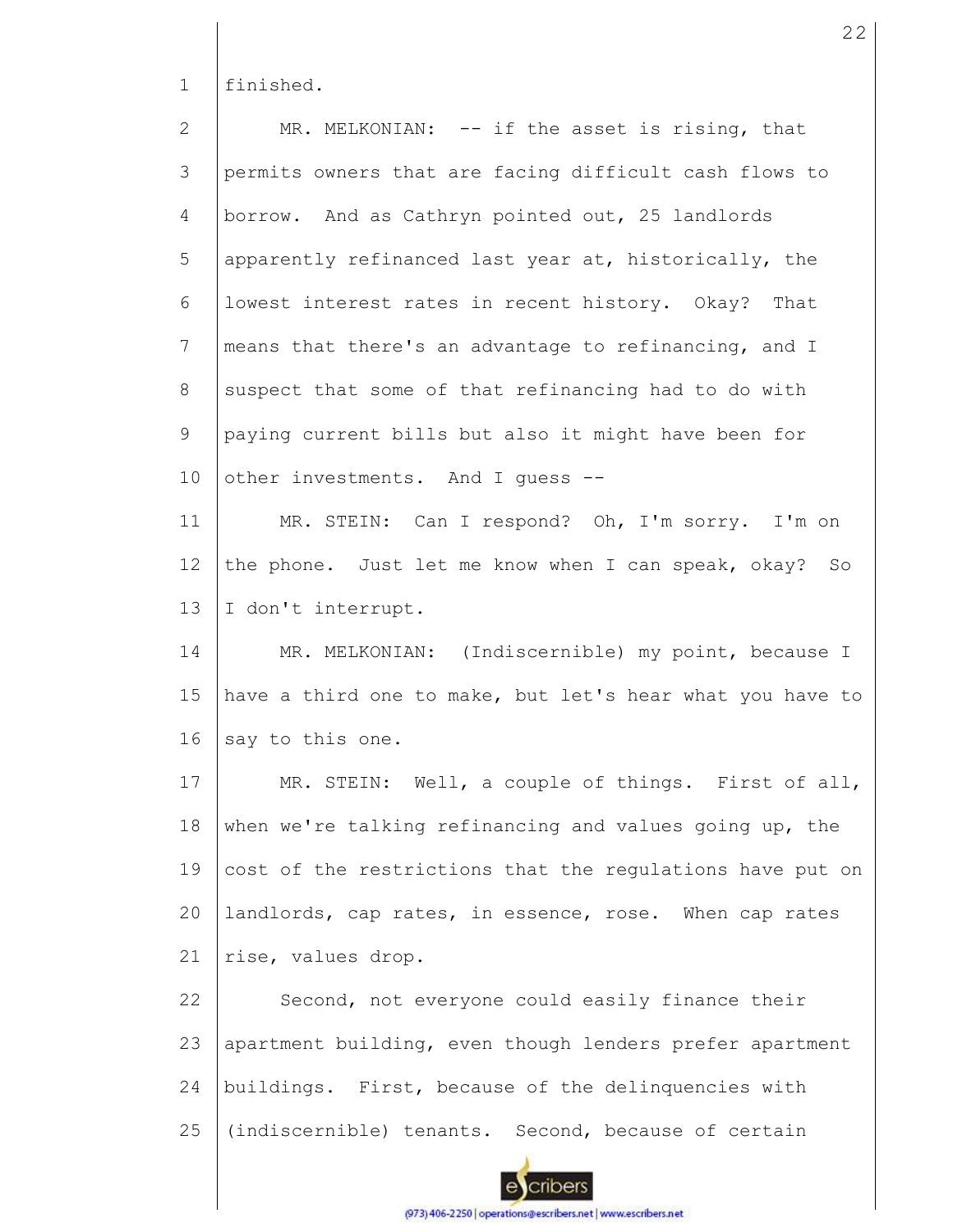1 2 3 4 5 COVID restrictions that all banks have put (audio interference) those restrictions mean that most lenders, almost all lenders that I know of, required a six months to one year debt service to be put up in escrow to make sure (audio interference) were paying their bills.

6 7 8 9 10 11 12 13 14 15 There are a number of landlords that chose not to refinance for the reasons that I mentioned, irrespective of the rates. Rates have been low, there's no question, but values the past year on apartment houses have not risen. They've, in essence, either stayed the same or they dropped. And that's a fact. That comes from Richard DiGeronimo, MAI, it comes from Goodman-Marks, MAIs, and so -- and it comes from lenders. And I can name any number of lenders, factual, but I just wanted to make a point.

16 17 18 19 20 21 22 23 24 And one other point, because we've been talking about this a long time, asset net should have no bearing on determining one's paying the bills. It has absolutely nothing to do with the cash flow and the ability to pay. And Martin, I always say this, and it's a good example, if Martin, if I call Hofstra and Hofstra says - and I say, listen, Martin Melkonian's house went up in value, don't give him a raise. That's exactly what this is referring to.

And now I'll rest -- I'll listen to what you have to

25

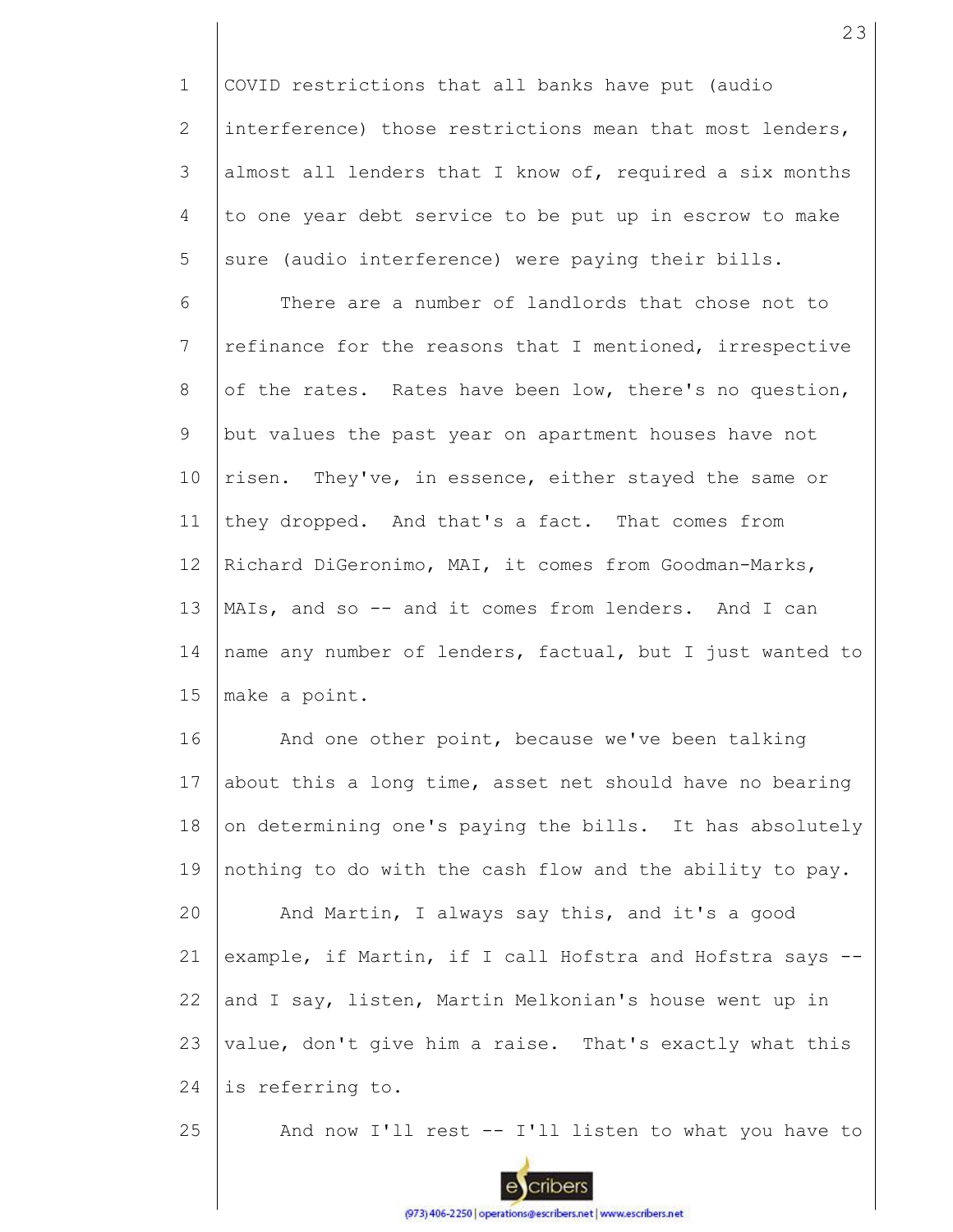1 2 say. I just want to make it a very specific, factual point. That's all.

| 3  | MR. MELKONIAN: But Barry, listen, if your -- if           |
|----|-----------------------------------------------------------|
| 4  | your asset is rising in price, you are wealthier. And as  |
| 5  | a result, even though your income may be diminished,      |
| 6  | which is not the case in the case of this past year,      |
| 7  | you're still better off. You're still better off. And     |
| 8  | the fact that you can refinance at extraordinarily low    |
| 9  | rates is a tremendous advantage. So there are some        |
| 10 | landlords who may not be able --                          |
| 11 | MR. STEIN: At times, Martin, at times that's              |
| 12 | correct, because if you take Cathryn's standpoint the     |
| 13 | other day, when she said refinance, and that you can take |
| 14 | some money out, and a lot of -- a lot of borrowers were   |
| 15 | not taking money out because of what I described, that    |
| 16 | you could buy another property. The bottom line is        |
| 17 | that's still debt. Still got to pay it back, whether the  |
| 18 | rate's low or not. And in order to pay it back --         |
| 19 | MS. HARRIS-MARCHESI: Yeah, you could pay it back,         |
| 20 | but what about the (indiscernible) --                     |
| 21 | MR. STEIN: -- you have to have tenants pay the            |
| 22 | rent. And the landlords have been having difficulty with  |
| 23 | that.                                                     |
| 24 | MS. HARRIS-MARCHESI: Okay.                                |
| 25 | MR. MELKONIAN: I disagree on that.                        |
|    |                                                           |

24

cribers

 $e$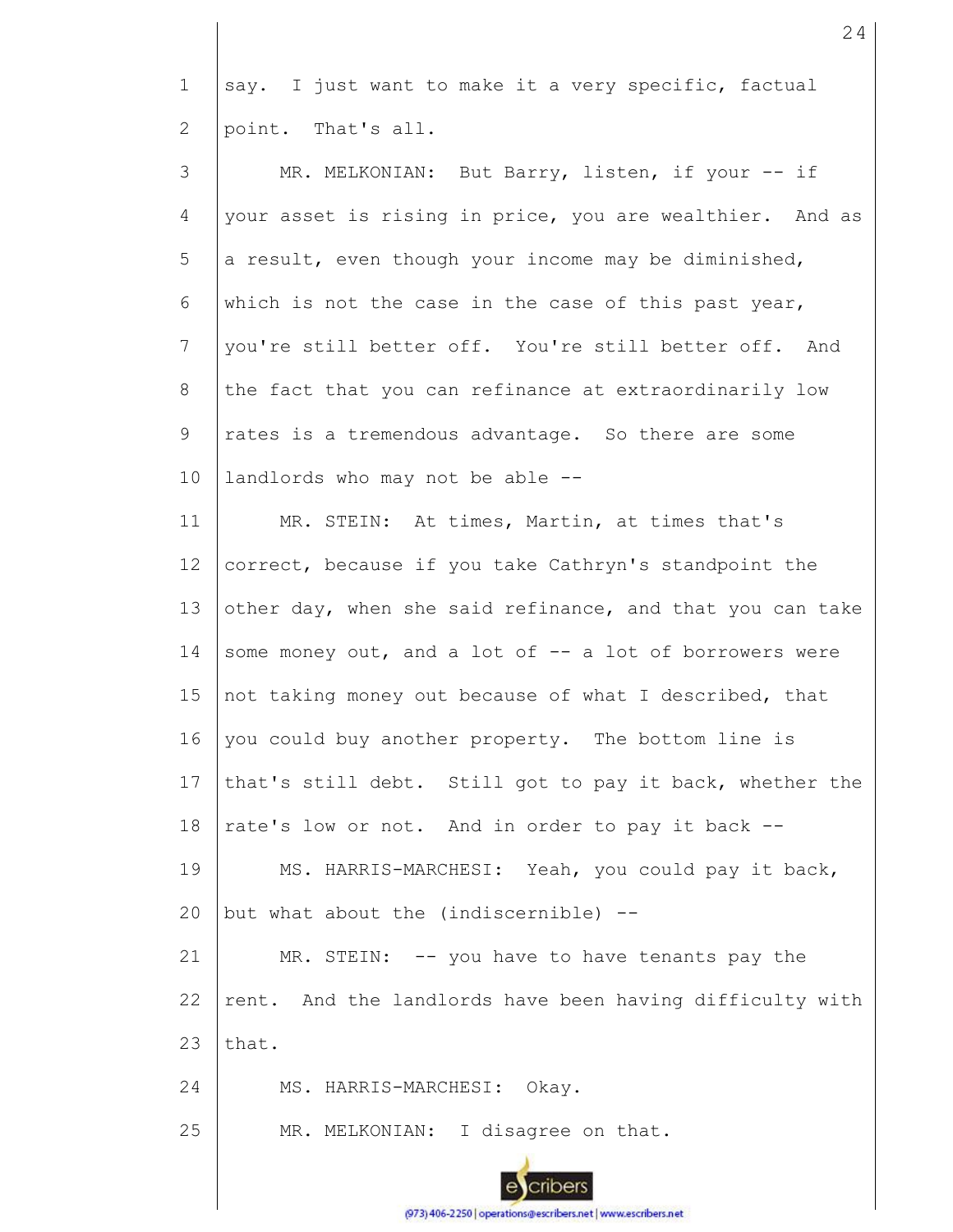1 2 3 MR. COHEN: Could I just read something to you? Maybe you could explain it to me because it's economics. Okay?

4 MR. MELKONIAN: Sure.

5 6 7 8 9 MR. COHEN: This says, "The annual inflation rate for the United States is 5 percent for the 12 months ending May '21 after rising 4.2 percent previously, according to U.S. Labor Department data published on June 10th."

10 11 So how does that marry up to the 3 percent you were discussing?

12 13 14 15 16 17 18 19 20 MR. MELKONIAN: The 3 percent relates to the projections of the Federal Reserve System. They're saying that previously, we were running at about 2 percent inflation, or even slightly below that. In recent months, because of mostly supply bottlenecks, prices have gone up. And particularly when you relate it to a year ago, when in fact, prices were depressed in several industries, that shows an extraordinarily high temporary inflation rate.

21 22 23 But the projections are, from perhaps our best capable -- most capable economic sources are that they're talking about a 3 percent rate.

24 25 But regardless of the rate, both landlords and tenants are affected by inflation. It's not just the

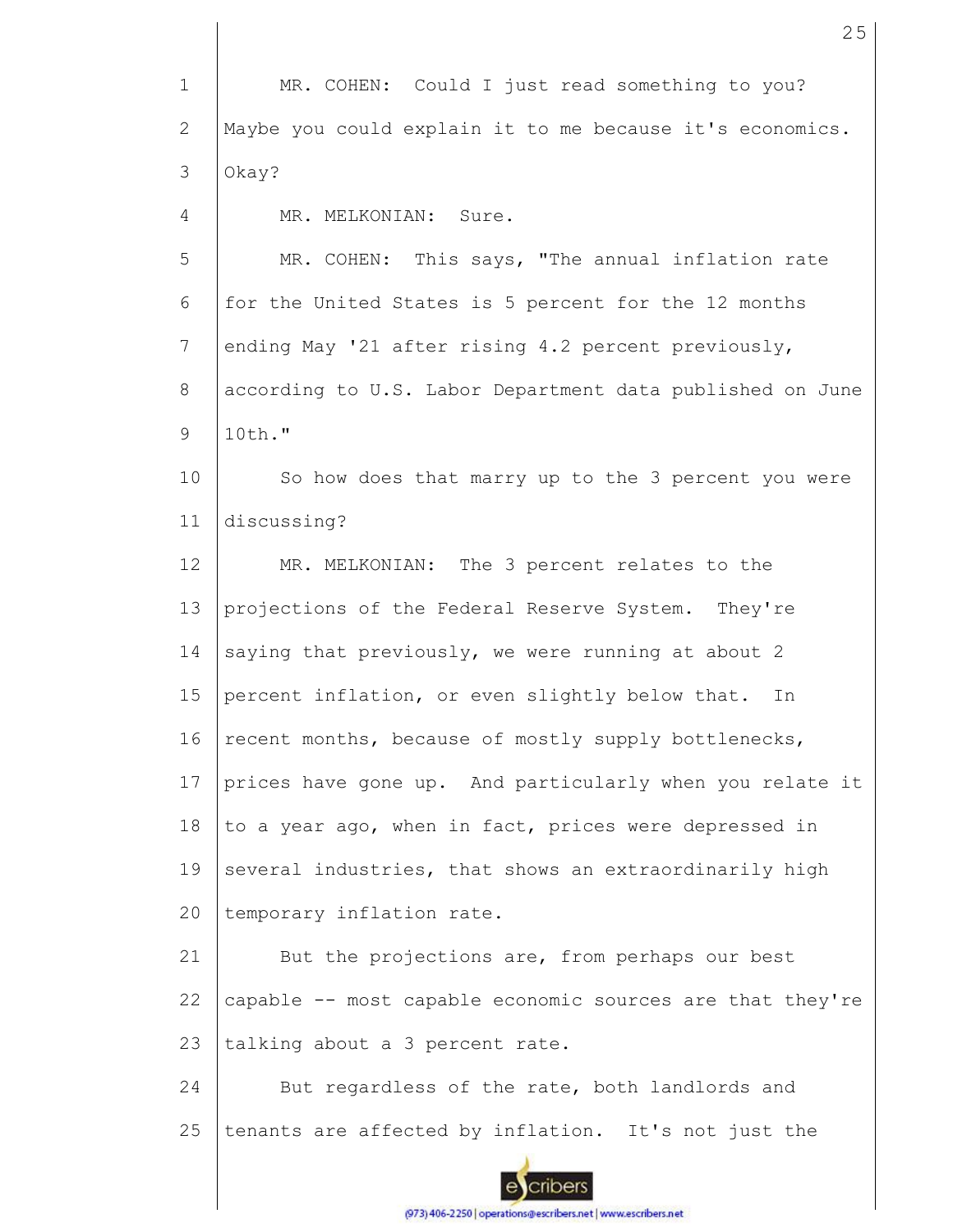1 landlords.

2 3 4 5 6 7 8 9 10 11 12 13 14 15 16 17 18 19 20 21 22 23 24 25 UNIDENTIFIED SPEAKER: That's correct. MR. COHEN: The landlords aren't the government. MR. MAHONEY: Yeah. Martin, also just a little bit, I have the chart in front of me, so I'm looking at it. I wish I could show it. Actually, I probably could show it. There were a lot of depressed months in the CPI over the past 12 months. For example, September was .2 percent of last year. October .1, November .2, December .2, and then it was January of this year that it kind of started to kind of really jump up. I don't know if you could see the chart here, if you could see that. So that's the -- that's the last 12 months, which is a 5 percent annual inflation rate. I believe the Fed Chair is talking about anticipating this to be somewhat transitory in the future, and then also, maybe over the next number of years being about 3 percent. MR. MELKONIAN: Yeah. MR. MAHONEY: So I think that's where the inflation in the short term, which it was .8 percent in April, .6 percent last month, .6 percent in March. Should be interesting what June's is, but I think prices and - when it's hard to find workers, these types of businesses

cribers

(973) 406-2250 | operations@escribers.net | www.escribers.net

26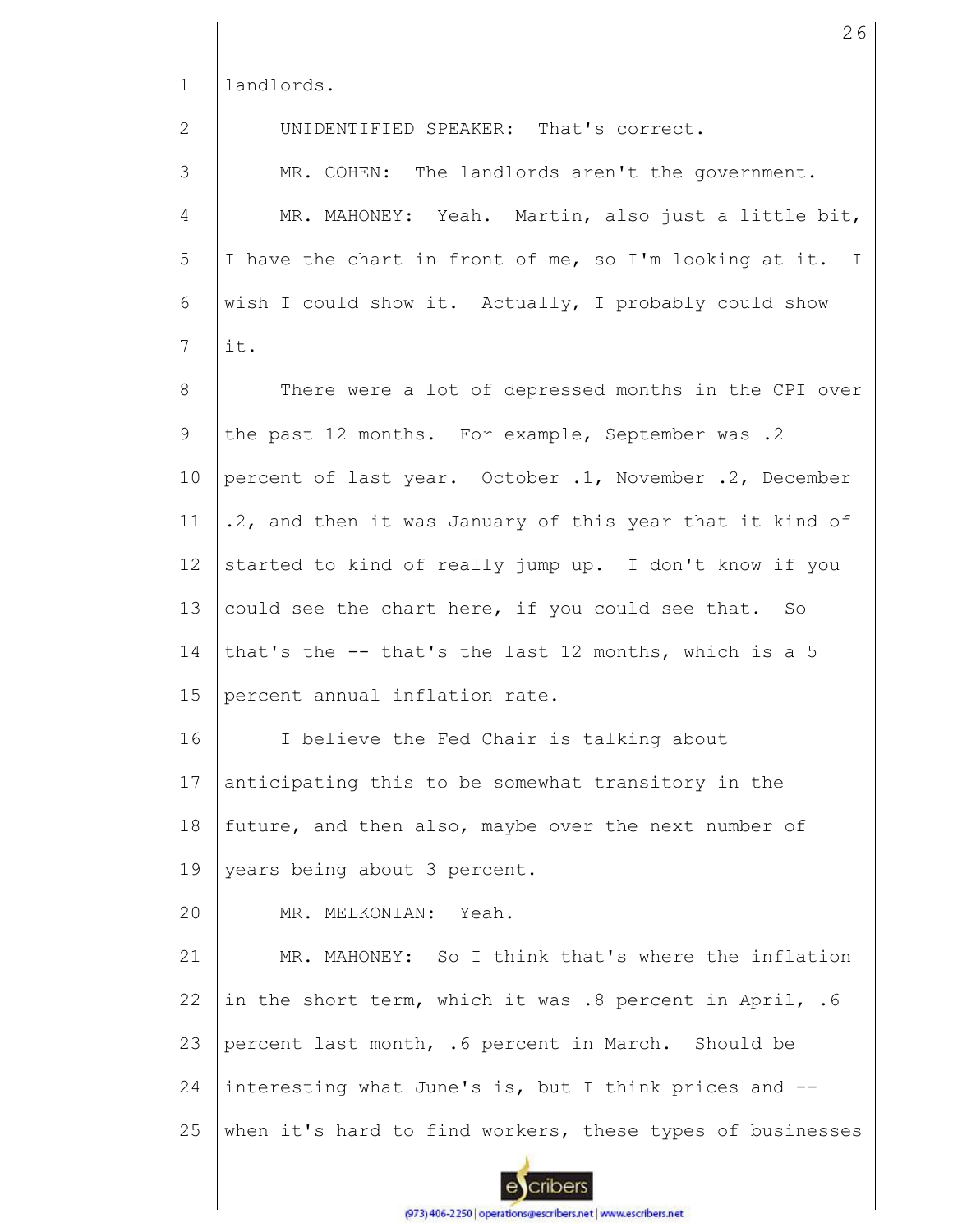1 2 3 4 5 6 7 8 9 10 11 12 13 14 15 16 17 18 19 20 21 22 23 24 25 are probably going to keep their prices up a little bit, that -- again, I'm not an economist, you know a lot more about it than I do, but I think that inflation is going to be 5 for the near future, and maybe drops to 3 on an estimate, maybe next year or whatnot. MR. STEIN: Well, I'm not that smart. MR. MELKONIAN: I think no one --MR. MAHONEY: I sat next to -- I sat next to Martin a lot, and he taught me a lot about economics, so that's where I got my knowledge from. MR. MELKONIAN: No one knows exactly the rate of inflation, but I think we have to go with the people who are most knowledgeable of it -- about it, and who have studied it, and they're the ones that are making the projections of the 3 percent rate this year. And probably -- MR. STEIN: But the reality is, has anyone gone to fill up their tank and get gas? Little bit of increase, right? MR. MELKONIAN: I noticed when I went to buy some plywood recently, the price came down. What does that prove? Don't talk to me about a single commodity. Look at the whole index. MR. STEIN: Well, the whole index of not only labor, but of building materials, have gone up, and it keeps on

27

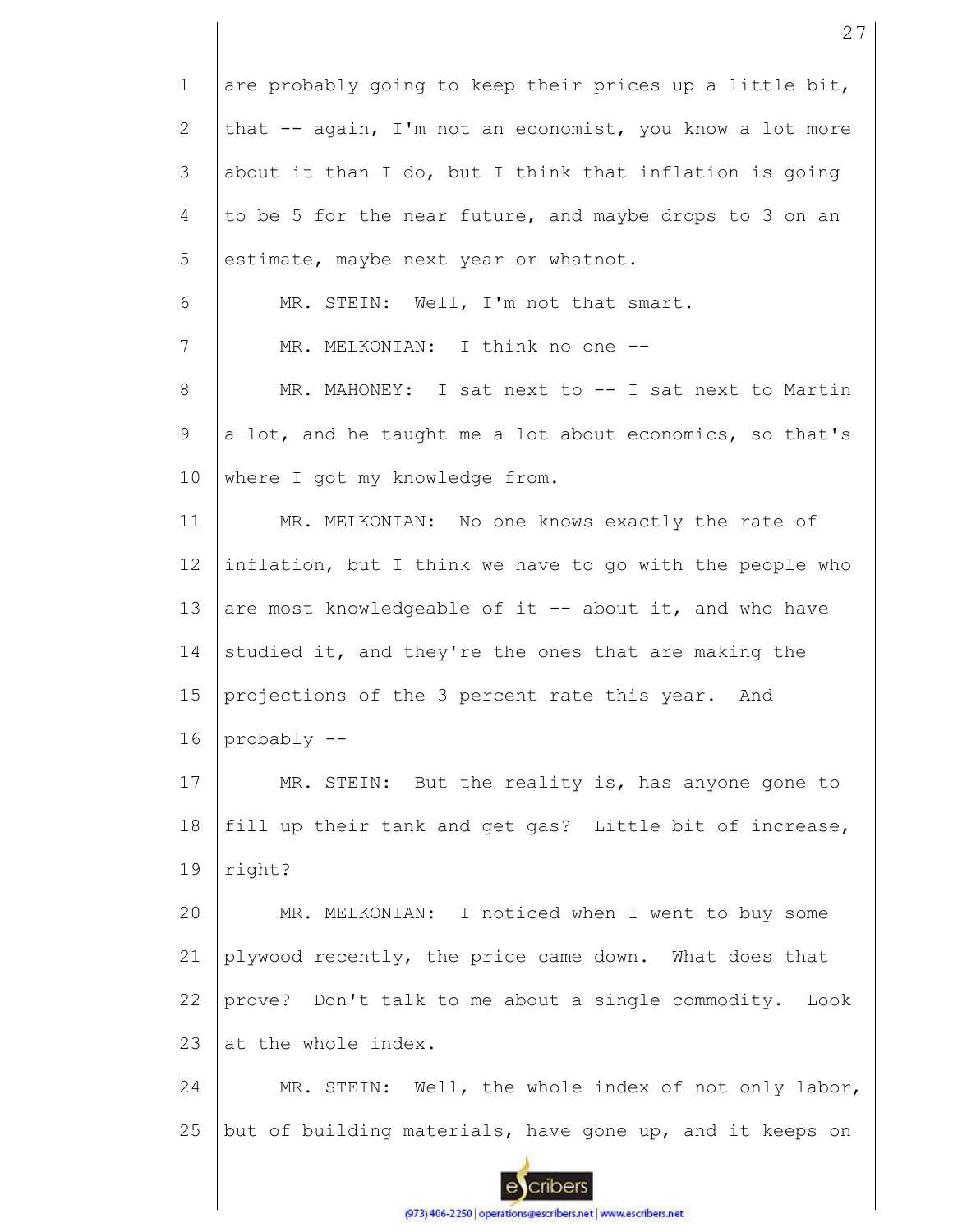1 2 3 4 5 6 7 8 9 10 11 12 13 14 15 16 17 18 19 20 21 22 23 24 25 going up. And that's according to a number of the builders, so. MR. MELKONIAN: It's not. It's coming down. There are many areas, particularly in lumber, that's actually come down very sharply. MR. GRAY: Yeah, it actually has come down. MR. MELKONIAN: The market works. The market works. MR. STEIN: Now, you're talking about a free market, but we don't have a free market under rent stabilization, so I just want to make that point. MS. HARRIS-MARCHESI: We don't have a free market under the free market according to the Chicago school, which came up with the free market principles and abandoned them. MR. MELKONIAN: I guess one of the things that I think was not fully addressed was the net upgrade in income that was received this year. 36.2 percent, which happens to be the highest net upgrade in income in this entire century, okay? That's the highest. So to say that building owners are suffering, that may be true in individual cases, but on average, their net operating income has been showing an upward trend, and actually peaked last year. It peaked, mostly because, though we had flat rental incomes, we had a decline, a small decline in expenses. The net result of

28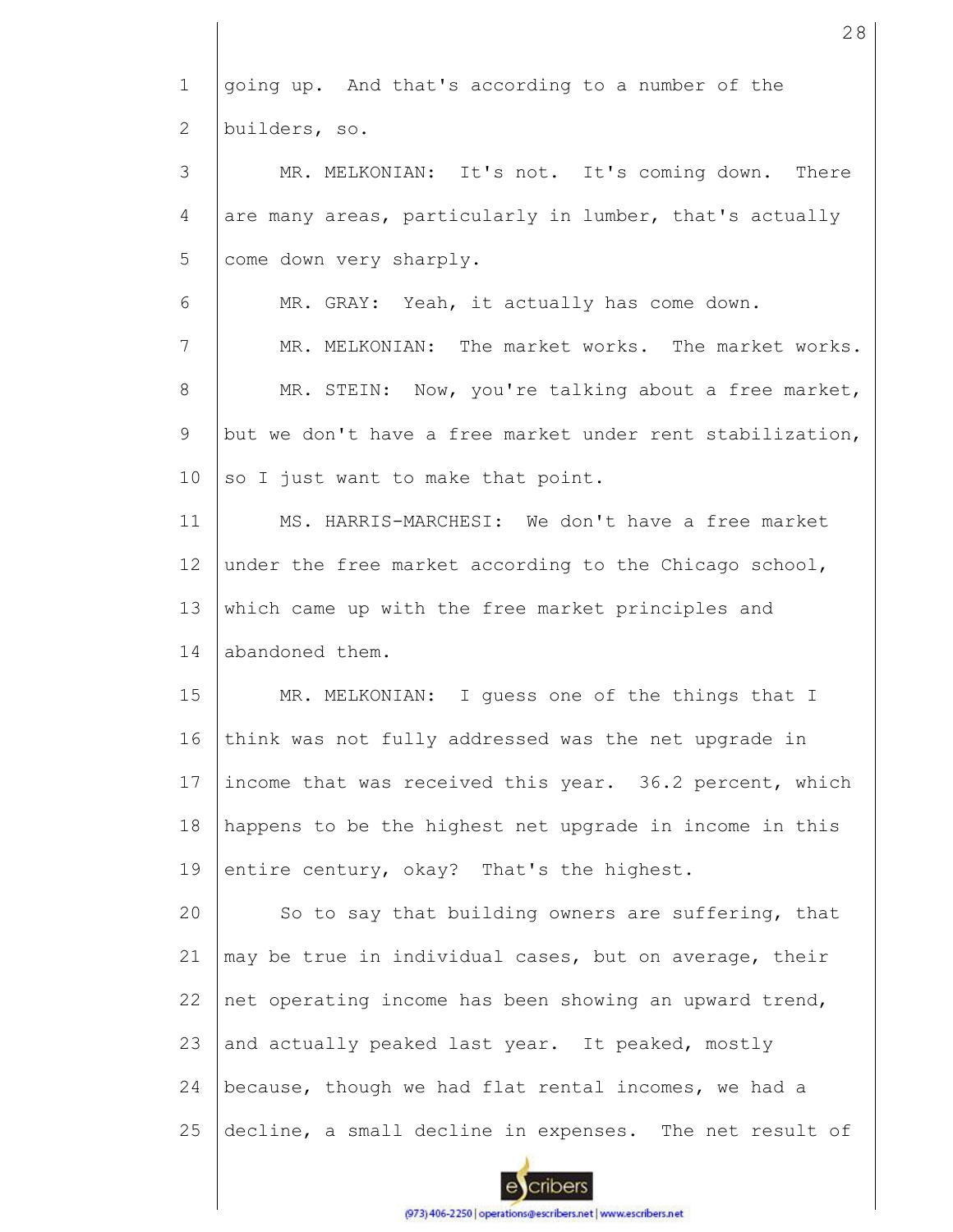| $\mathbf 1$  | that was higher net operating income. So when that        |
|--------------|-----------------------------------------------------------|
| $\mathbf{2}$ | exists, when we see net operating incomes, it's pretty    |
| 3            | hard to justify further increases in rental --            |
| 4            | MR. COHEN: Marty, if we could just convert that to        |
| 5            | dollars, which I attempted to do in my comments, it's     |
| 6            | 30,000 dollars, before interest. A person has -- maybe    |
| 7            | that's all they have, is one building. On average, it's   |
| 8            | 85,000 dollars in rent, 55,000 in expenses, 30,000 net.   |
| 9            | I don't see that as a big windfall. I just don't see it.  |
| 10           | The average on 98 buildings is 85,000 in rent.            |
| 11           | MR. MELKONIAN: Whatever the dollar amount --              |
| 12           | MR. COHEN: We're not -- we're not talking million         |
| 13           | dollar rents, where they make 360,000 dollars. That was   |
| 14           | what my point was.                                        |
| 15           | MR. MELKONIAN: No. Well, whatever the dollar              |
| 16           | amount is, we have historically judged the return to the  |
| 17           | landlord by net operating income, and if that trend is    |
| 18           | upward, it's hard to make a case for any rise in rents at |
| 19           | this point.                                               |
| 20           | MR. COHEN: I agree, if the rent was a million             |
| 21           | dollars, he makes 360. If it's 85,000 dollars, then he    |
| 22           | makes 30,000 dollars.                                     |
| 23           | MR. MELKONIAN: Yeah, but it's still a (audio              |
| 24           | interference).                                            |
| 25           | MR. MAHONEY: Can I make a point, Michael?                 |
|              |                                                           |

(973) 406-2250 | operations@escribers.net | www.escribers.net

I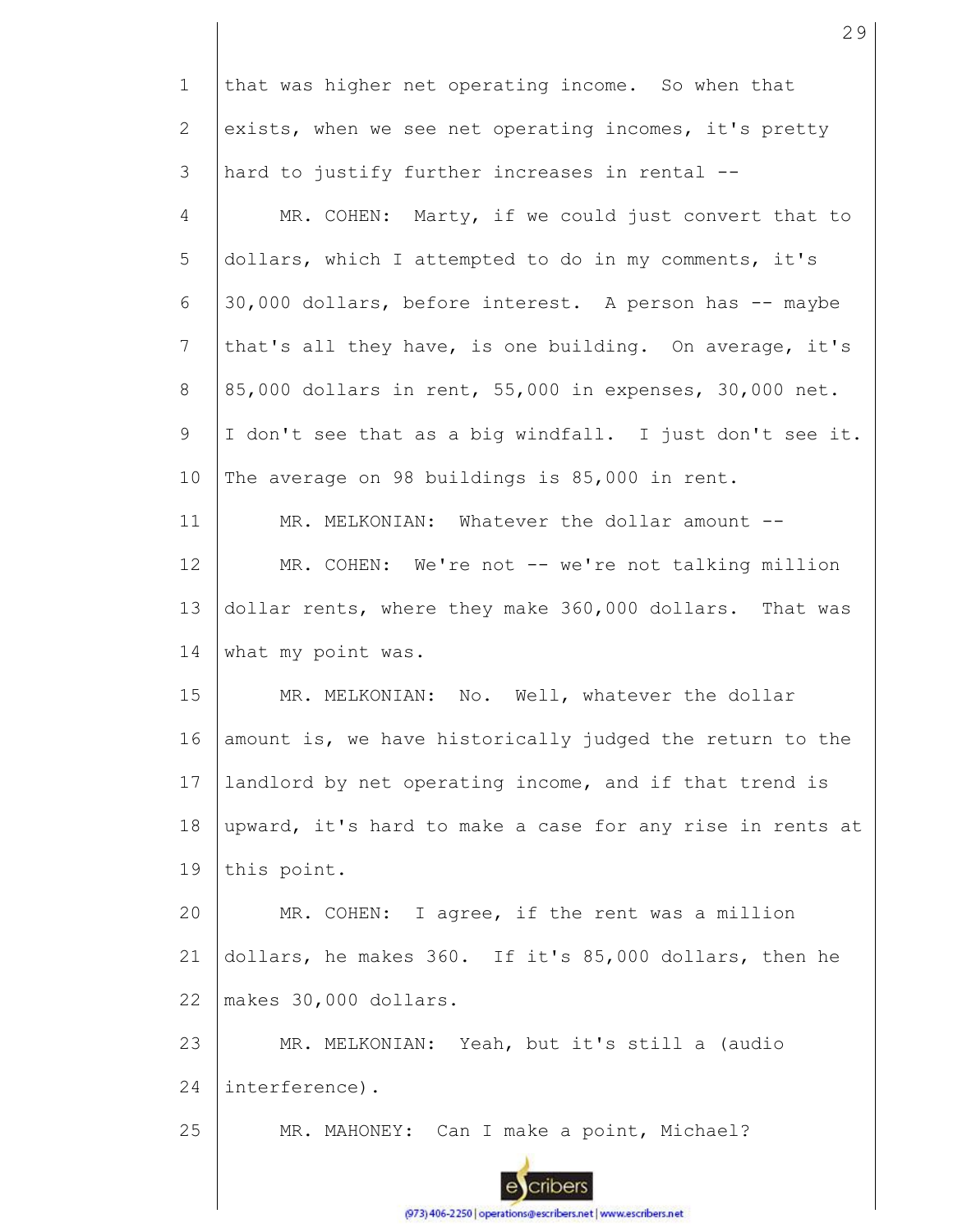| $\mathbf{1}$    | MR. MILLER: Absolutely. Go ahead, Andy.                   |
|-----------------|-----------------------------------------------------------|
| $\mathbf{2}$    | MR. MAHONEY: Sure. So Martin, I did a lot of, kind        |
| 3               | of, analyzing the numbers over the past years, and agree  |
| 4               | with the facts that you're stating, in terms of the net   |
| 5               | operating income has been rising in the last -- and I     |
| 6               | kind of looked at the last ten years, and then,           |
| $7\phantom{.0}$ | obviously, the last three or four, which would more apply |
| 8               | to today.                                                 |
| 9               | I have the -- in front of me, I have the cost to          |
| 10              | income ratio, so my numbers that I'll read off here are   |
| 11              | kind of the inverse --                                    |
| 12              | MR. MELKONIAN: Sure.                                      |
| 13              | MR. MAHONEY: -- of that. So the lower this number         |
| 14              | would be the better.                                      |
| 15              | So in 2011, about ten years ago, the cost to income       |
| 16              | ratio was 71 percent, so that was pretty much a low for a |
| 17              | long time.                                                |
| 18              | And I think as a public member, part of what I see        |
| 19              | our role is is to try to come up with what is a           |
| 20              | reasonable rent increase for a tenant, as low as          |
| 21              | possible, and also allow that to not impact so negatively |
| 22              | the profit margin for landlords. So the more money the    |
| 23              | landlords make, and the less the tenants pay, whatever    |
| 24              | that kind of -- it's almost like Goldilocks. You got to   |
| 25              | get it in there somewhere. And that's what I try to       |
|                 |                                                           |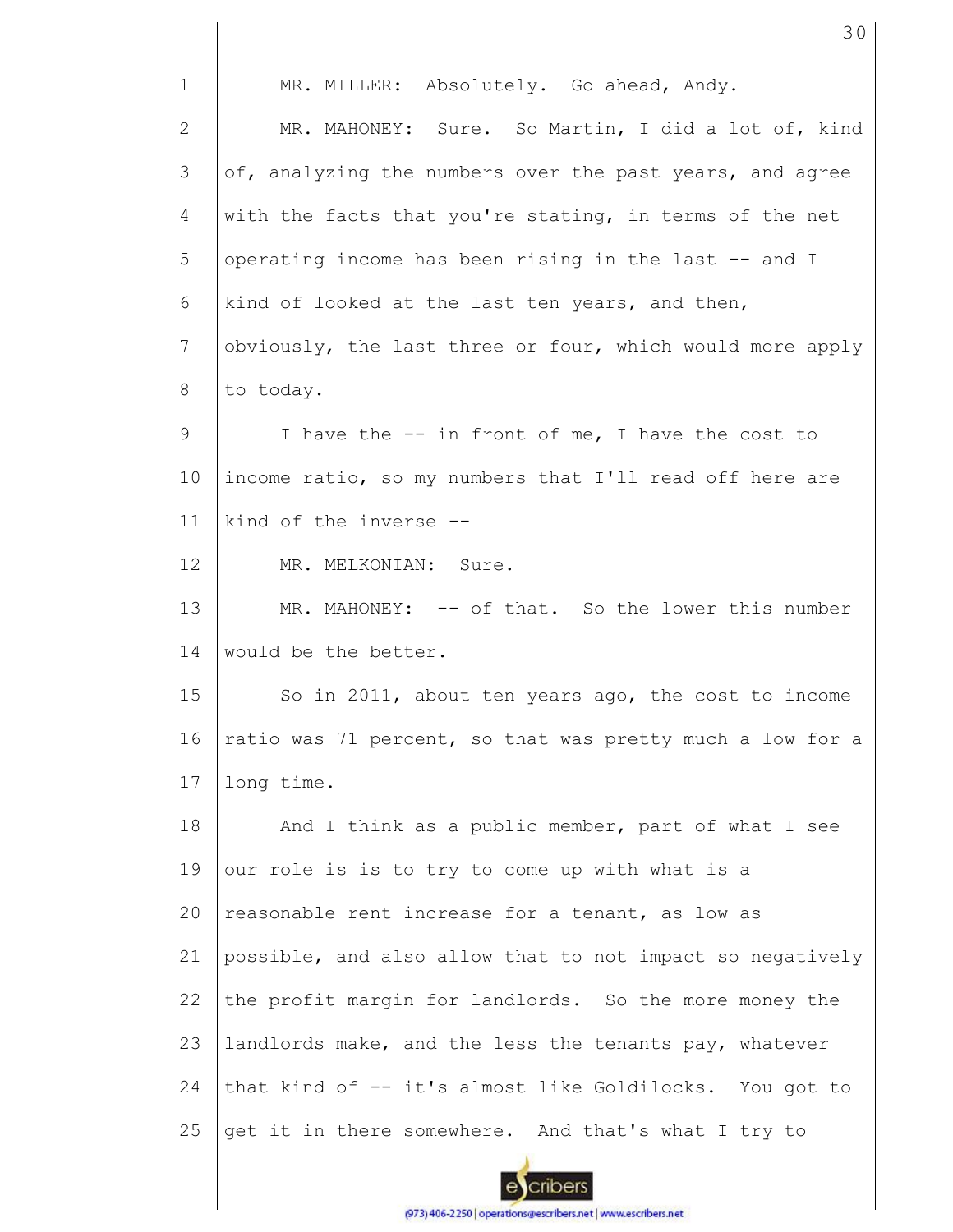1 analyze.

So over the past, let's say ten years, and I'll run 2 3 these numbers quick, but it's more for the trend. 2012 was  $-$  the cost ratio was 67, 66, 67, 65, 64, and then it 4 5 started, kind of, coming down, which is a positive for the landlords. In '17, it was 66, then 65, then 64, 63. 6 So at the same time, though, the increases for the 7 8 guidelines, going back to, let's say 2012, let's say, 9 I'll just read the one-year, just to be quick, all of the 10 one-year increases were in the ones or below, so there was no 2 percent increases for a one-year lease over the 11 12 past ten years. So that's pretty reasonable, I would -- 13 I would say, in the tenants favor. '12/'13 was 1.75, and I'll just read so on. 1 14 15 percent, 1 percent, 1.25, .5, and then as we get to the 16 last four years, '17/'18 was zero -- zero, zero, 17 actually, '18/'19 was 1.2, '19/'20 was 1.5, 2.5, and then 18 last year was zero, zero. So I look at both charts, and I kind of looked that 19 both sides were probably benefiting equally, to some 20 21 degree. Obviously, each side will disagree with me, but I'm in the middle. 22 23 My opinion this year, and we're looking to forecast forward, is I think it -- inflation, it will have an 24 25 impact. I think that we -- my recommendation, or my cribers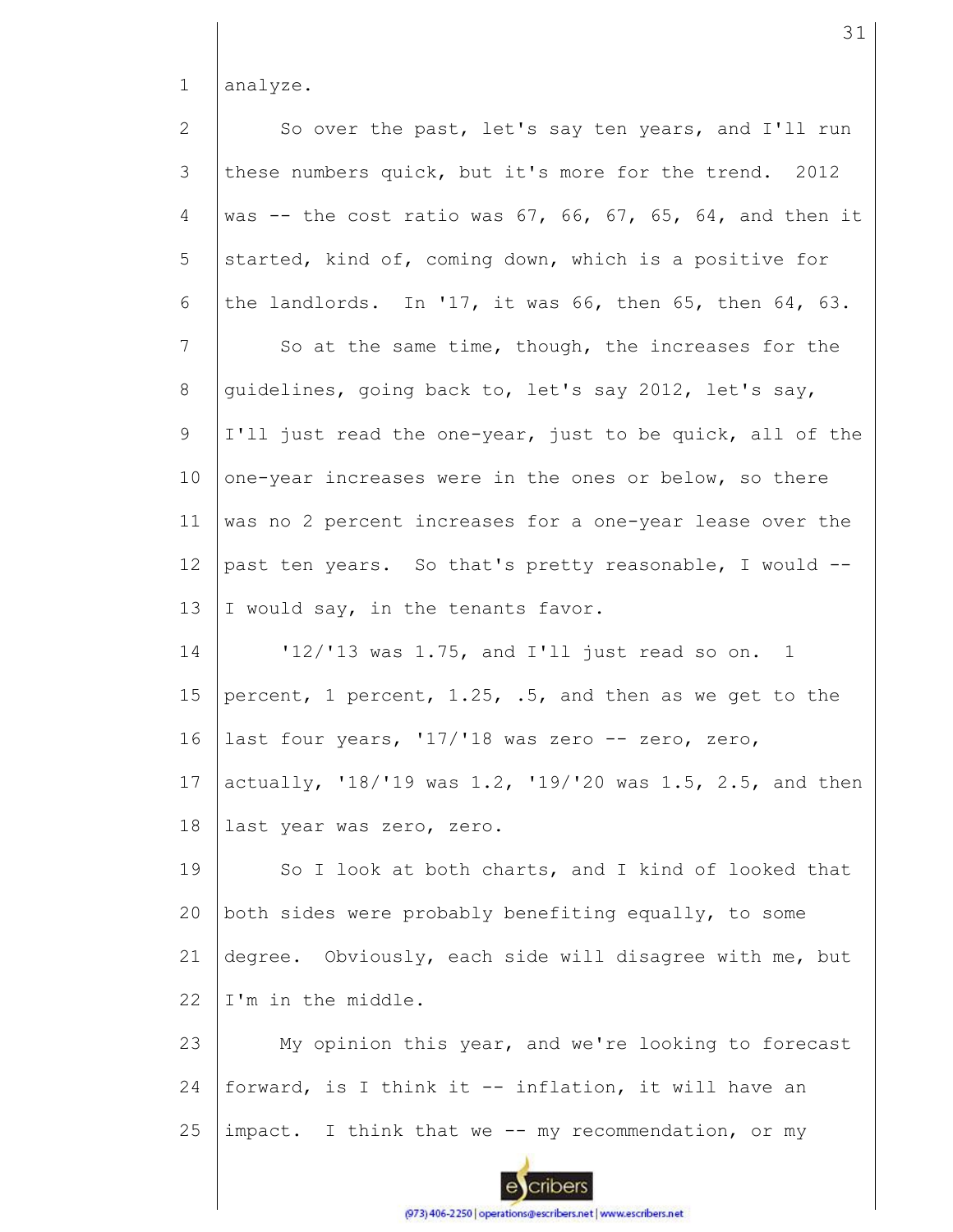1 2 3 4 5 6 7 8 9 10 opinion would be not to be zero, zero. I think we should get off of that. I think we should have at least a 1 on the -- on the one-year. And I agree with the testimony of Mr. Rush every year, that the second year lease should be commensurate with the one-year. It shouldn't be the same, there should be enough margin so that it's fair to landlords who take on the two-year leases, so that they don't get no increase that second year. So I would say at least a 1 to 2 would be, I think, the minimum that we should look at this year.

11 12 13 14 And part of it is our forecasting for the next 12 months. We're not going to know what -- if we're right or we're wrong until the net operating income and these income and expense reports come out next year.

15 16 17 18 19 20 21 22 23 24 25 And my opinion on that is, we can criticize any aspect of the data, but we have, I think, had most of the same people putting these numbers together for many, many years. So if it's the same people putting the numbers together, they're probably making similar decision along the way, so I think these numbers are probably pretty consistent. Whether you agree with them or not agree with them, I think that if they decide to add something or decide to take something out as an outlier, the same people are probably decision making the same way over the years.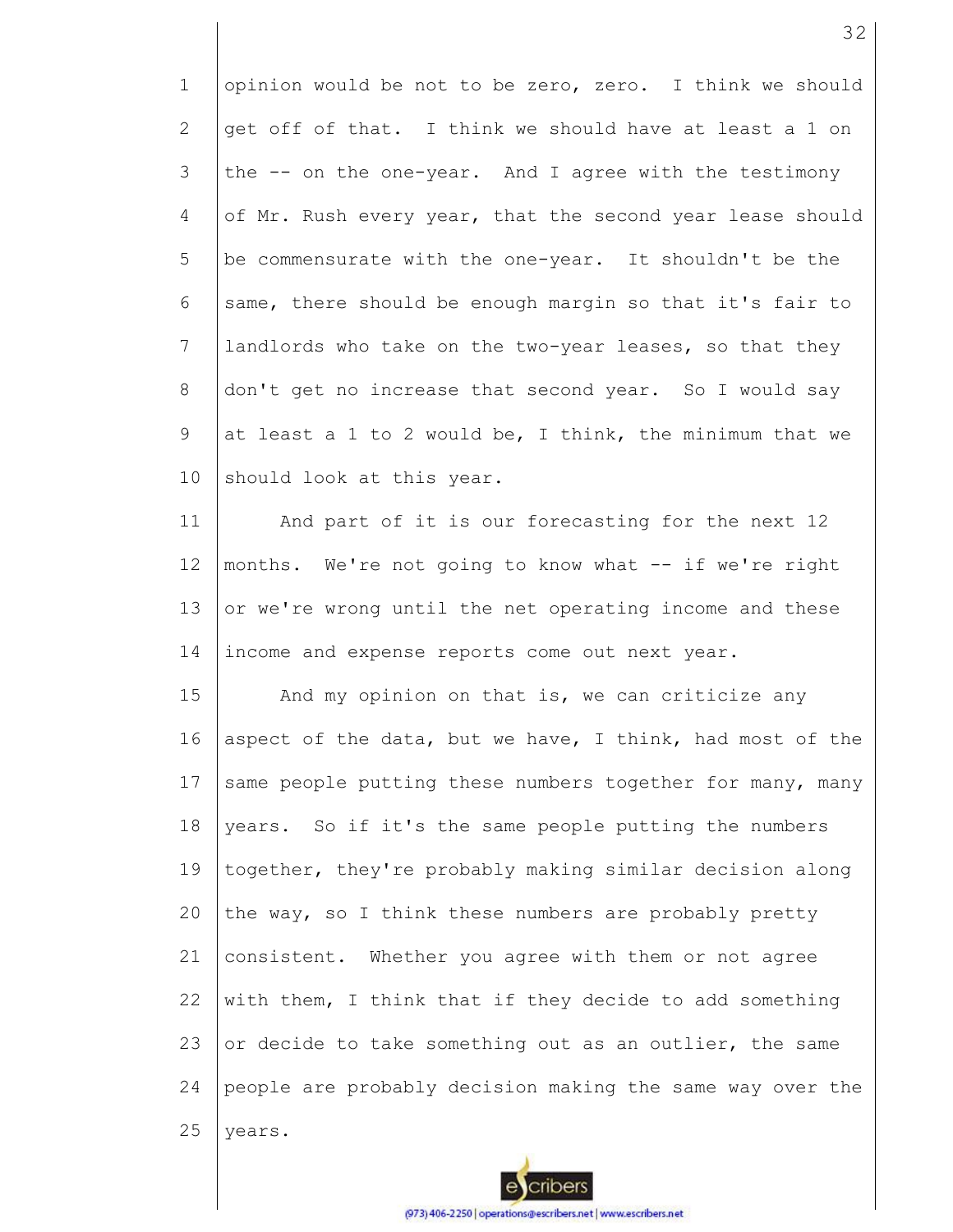| $\mathbf 1$    | So that's just my opinion. I don't know if anyone         |
|----------------|-----------------------------------------------------------|
| 2              | has any questions on that.                                |
| 3              | MR. RYCHLOWSKI: Yeah, I got a question.                   |
| $\overline{4}$ | MR. MAHONEY: Sure.                                        |
| 5              | MR. RYCHLOWSKI: Adam, did you do a study a few            |
| 6              | years ago about one versus two-year leases --             |
| 7              | MR. MAHONEY: We did.                                      |
| 8              | MR. RYCHLOWSKI: -- that showed that it was not a          |
| 9              | big disparity or loss? Quite the opposite in the two-     |
| 10             | year lease.                                               |
| 11             | MR. MAHONEY: I just did the calculation of what --        |
| 12             | if you had a one-year -- I wish I had it in front of me.  |
| 13             | I don't have it in front of me. But if you had a, let's   |
| 14             | say, a one-year lease for 1 percent, what would the -- if |
| 15             | you had to then increase that lease again at the end of   |
| 16             | the one-year for the second year at 1 percent, what would |
| 17             | you have to make the second year be to make it            |
| 18             | equivalent? And it was about, I think it like 1.75        |
| 19             | percent or something like that.                           |
| 20             | MR. RYCHLOWSKI: Okay.                                     |
| 21             | MR. MAHONEY: But I made a little chart for 1              |
| 22             | percent, 2 percent, 3 percent, on one-year leases, and    |
| 23             | then what the second year lease would have to be just to  |
| 24             | make it equivalent. So that was just a calculation.       |
| 25             | That was just a chart. It wasn't even an analysis.<br>It  |
|                |                                                           |

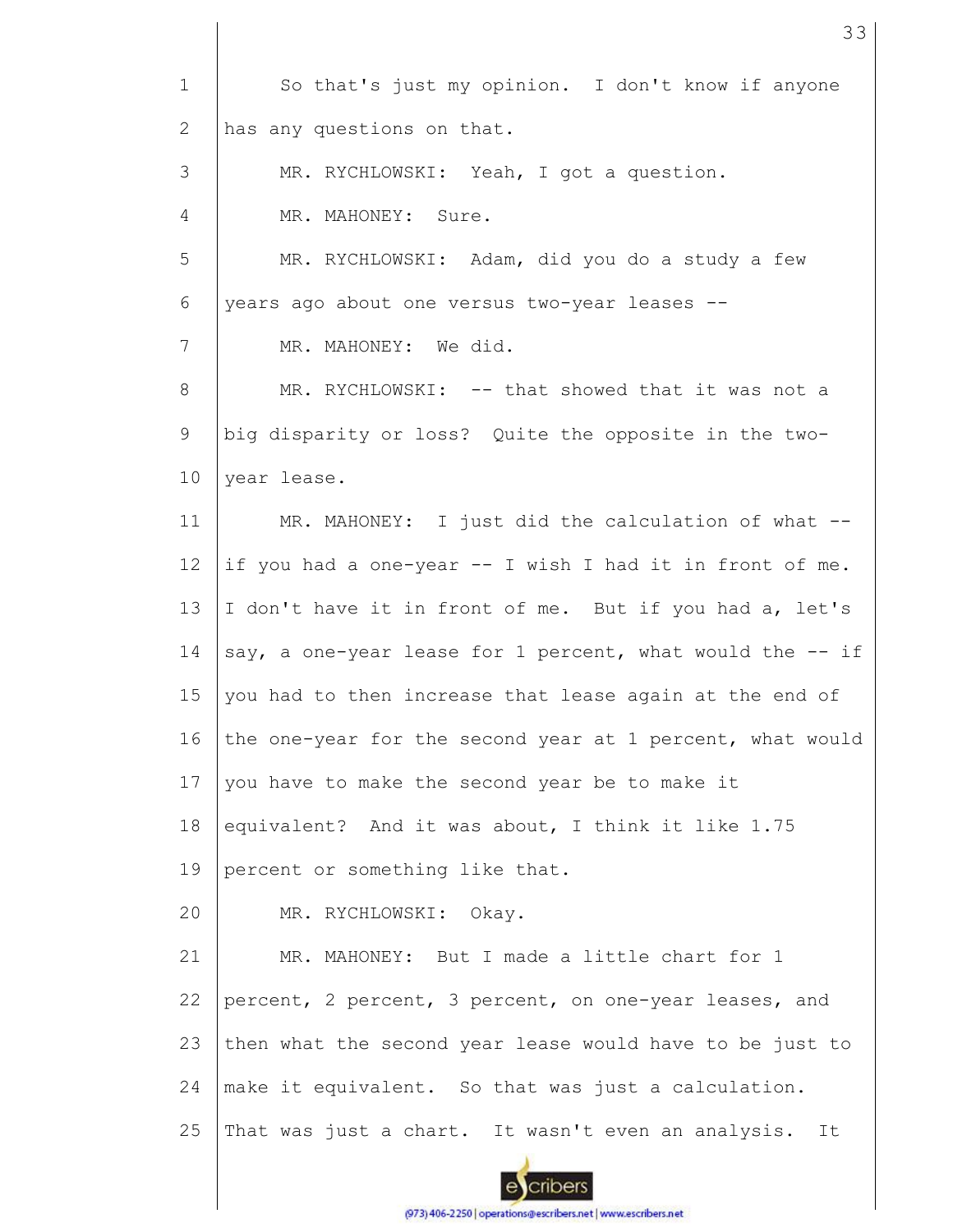1 was just a formula.

2 3 4 5 6 7 8 9 10 11 12 13 14 15 16 17 18 19 MR. MELKONIAN: Adam, could I comment on your comment, which was that there have been very moderate increases, and last year where there's no increase in the rent guidelines. And yet, profits have gone up, or net operating income has gone up. What does that tell us? MR. MAHONEY: Well, I think that the Board, in the last ten years, has been very fair to both sides, I think, because the rents have been reasonable, and if  $-$ -MR. MELKONIAN: If you get a higher return with no increase, doesn't that say that -- why should we want to raise the rent? MR. MAHONEY: Well, we're forecasting the next year. So I was surprised when I got the numbers, and that's why I spent a lot of time looking into it, and I think that the -- whether it was turn over on buildings and that increased the rent, whether it was more tenants paid, that's why I asked the question to Andy about the basis of the numbers.

20 21 22 23 24 25 If they're -- in theory, if they're accrual numbers where every month a tenant's supposed to pay 1,000 dollars, and then that gets recorded, and then at the end of the 12-month period, it shows 1,000 dollars. Did the tenant actually pay the 1,000, though? So if the tenant only paid 9 months of that, then that shouldn't be 12,000

cribers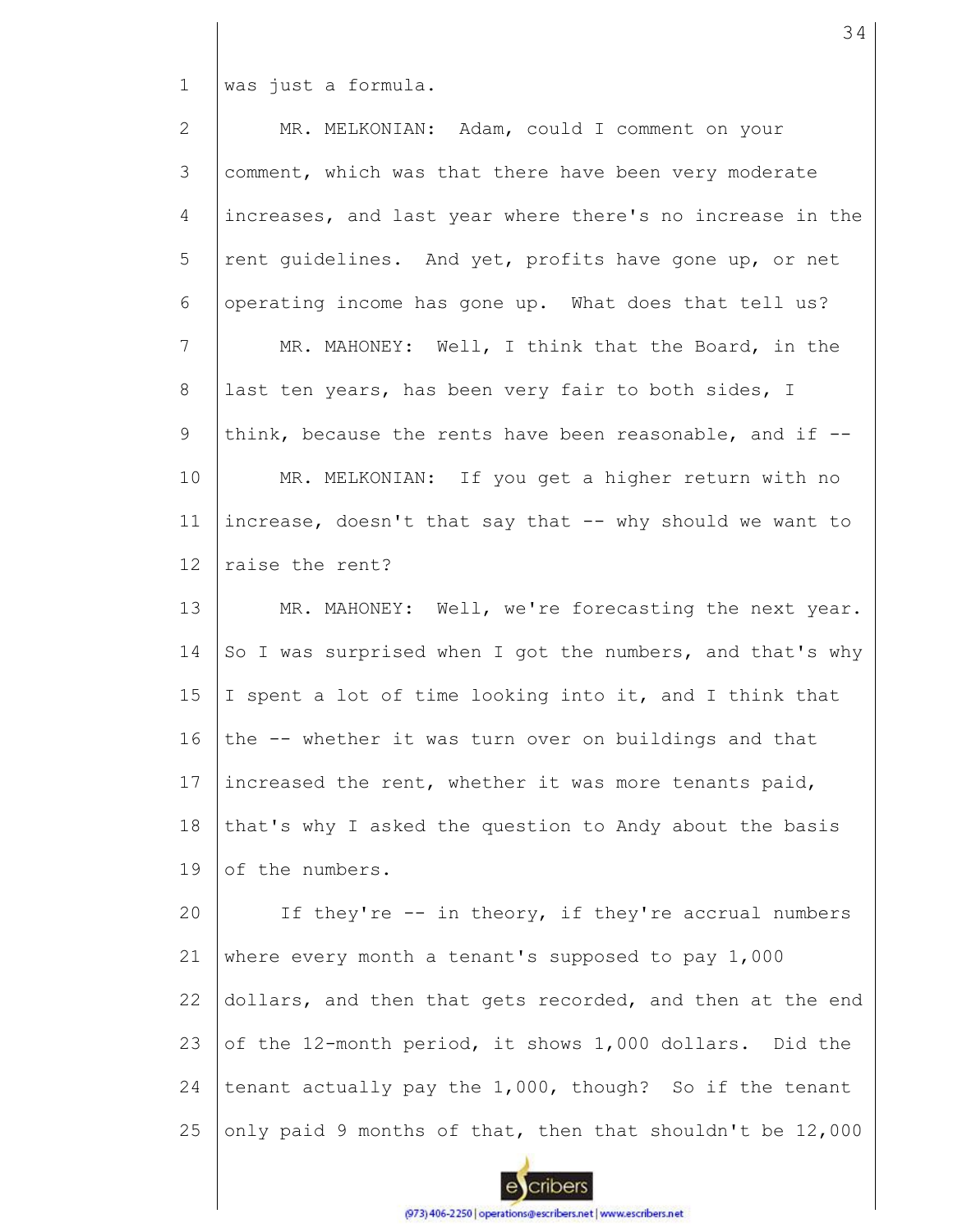1 2 dollars over the year, it would have been 9,000 over the year, or whatever the numbers would be.

3 4 5 6 7 8 9 10 So I was curious, from the accounting perspective, whether it was kind of accrual-based, which is linear over time, or whether it was cash basis, meaning what did the landlords collect, and then did the landlords - maybe they show a high net operating income on the report, but then maybe they have a high accounts receivable, in which case, they can't collect all that money. So I was just curious about that.

11 12 13 I'm basing my analysis on, it's basically accrual basis, that they build all of this out, and it's their responsibility for collections, obviously.

14 15 16 17 18 19  $20$ 21 22 23 24 But I also see a lot of the -- we talked a little bit about the different stimulus, and then the New York State and the federal government's additions to helping tenants in terms of rental repayments and their different ideas that they're -- not even ideas, but policies that they're putting in place, and also some of the different stimulus -- we talked a little bit about it, Andy and Cathryn were talking about that, in terms of how much money did people receive? How was it received? Was it based on income? Was it based on their 2019 tax returns? Things like that.

25 And then also, unemployment. So if there were --

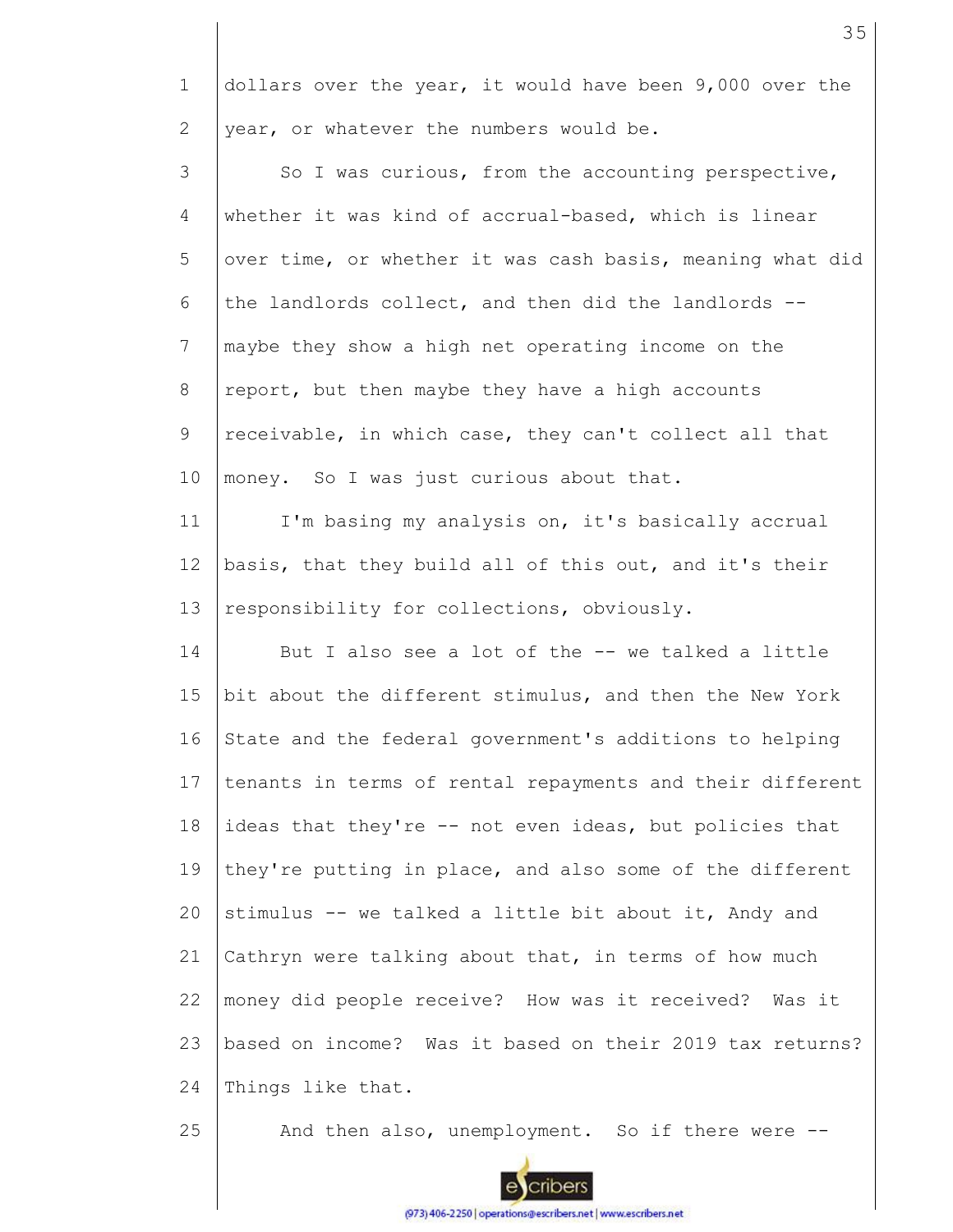1 2 3 4 5 unfortunately, if people were unemployed over the last year and change, there were federal additions to the New York State unemployment system. I think anywhere from 300 to 600 dollars, depending on what people were making and whatnot.

6 7 8 9 10 So I think that, from a -- somewhere in the middle. So when I'm trying to come to a compromise and find a fair solution, I think that there was a lot of money that was put behind helping people to pay their rent, and that continues, and even future programs are in place.

11 12 13 14 15 16 17 18 19 20 21 22 23 24 25 I think that the landlords will have higher inflation moving forward. It's right around 5 percent today, so let's just be reasonable, maybe it stays around the same, and then maybe it tiers down. So I think in this year, I think that we go north of zero, zero, and we can come -- obviously, everyone will have their opinion on that, and we will see from our decision that we make tonight, we won't really know until these income and expense reports come out next year if we're correct. I think that just from the last four years, and I'm looking -- this is more on the landlords' side, '17/'18 was zero, zero, '18/'19 was 1, 2, '19/'20 was 1.5 -- 2.5, maybe that's more about what I maybe would recommend this year. And then last year is zero, zero. So those last four years have been  $-$  and even  $116/117$  was .5 percent

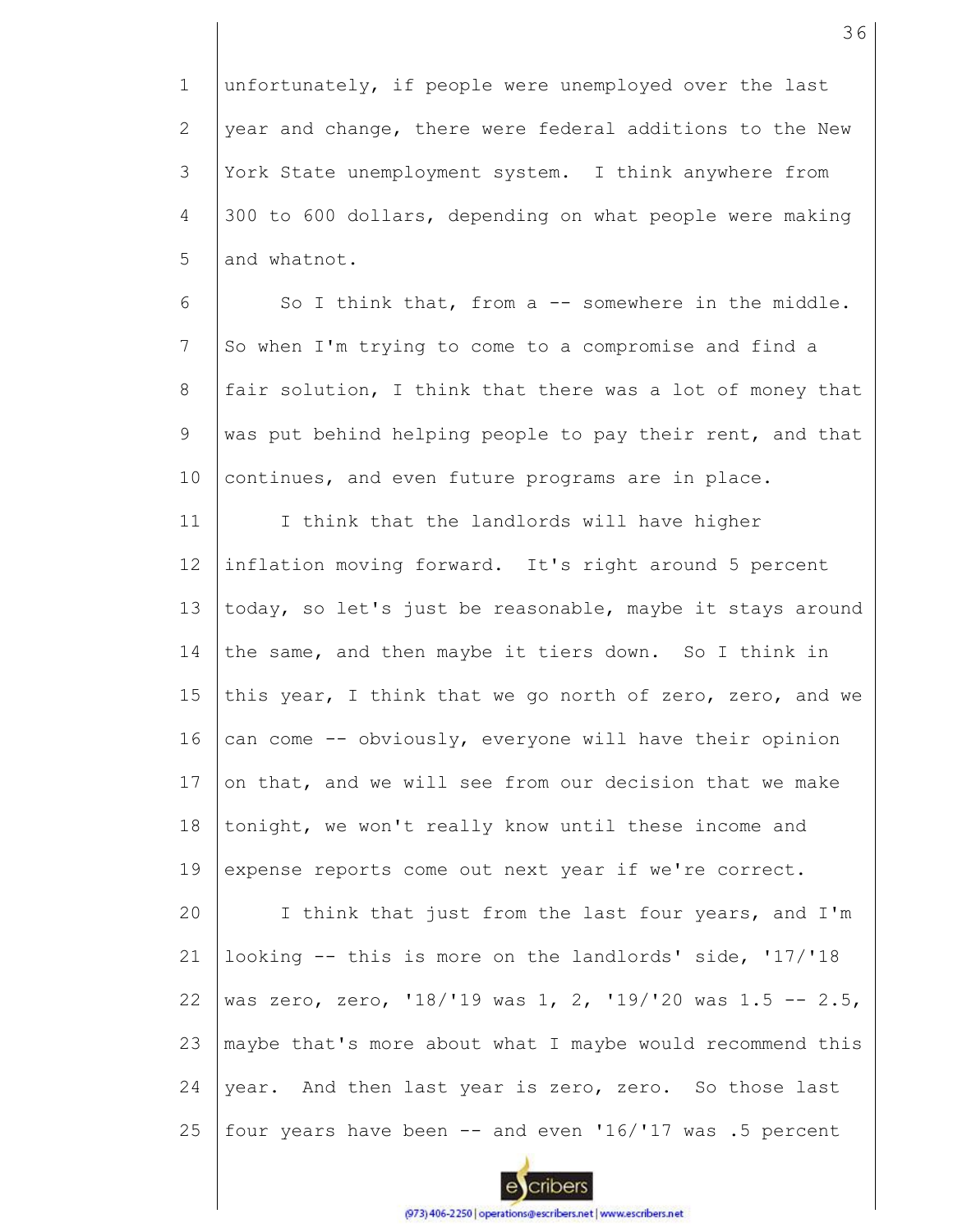1 and 1 percent.

2 3 4 5 So I understand the arguments on both sides. There's bad landlords out there that are taking advantage of people. Andy -- nobody here condones that. We're all against that.

6 7 8 9 10 11 12 And then, obviously, on the tenants' side, I understand some people may still be having a tough time. I absolutely understand that, but I think there's more help -- and Mr. McKee would know all the specifics and I read all of his information, too. There's a lot of help for tenants right now. So I think that we can come to a good compromise.

13 14 15 16 17 18 19 20 21 22 23 Not -- and I don't compare us exactly to Rockland, or New York City, or even Westchester, but as I think Andy mentioned before, the decision that New York City made, I don't know how they made that first part of the decision, I don't know how they get that in there, but I guess they were going to kind of leave the first six months at zero percent, but let's back that out of our decision. They're kind of coming up with a 1.5, 2.5 for New York City. And then Rockland came up with .5 by .75. That's what their decision was. I watched some of their deliberations, or most of the deliberation.

24 25 So I think again, my opinion is off of zero, zero, and then just have enough for the second year lease, so

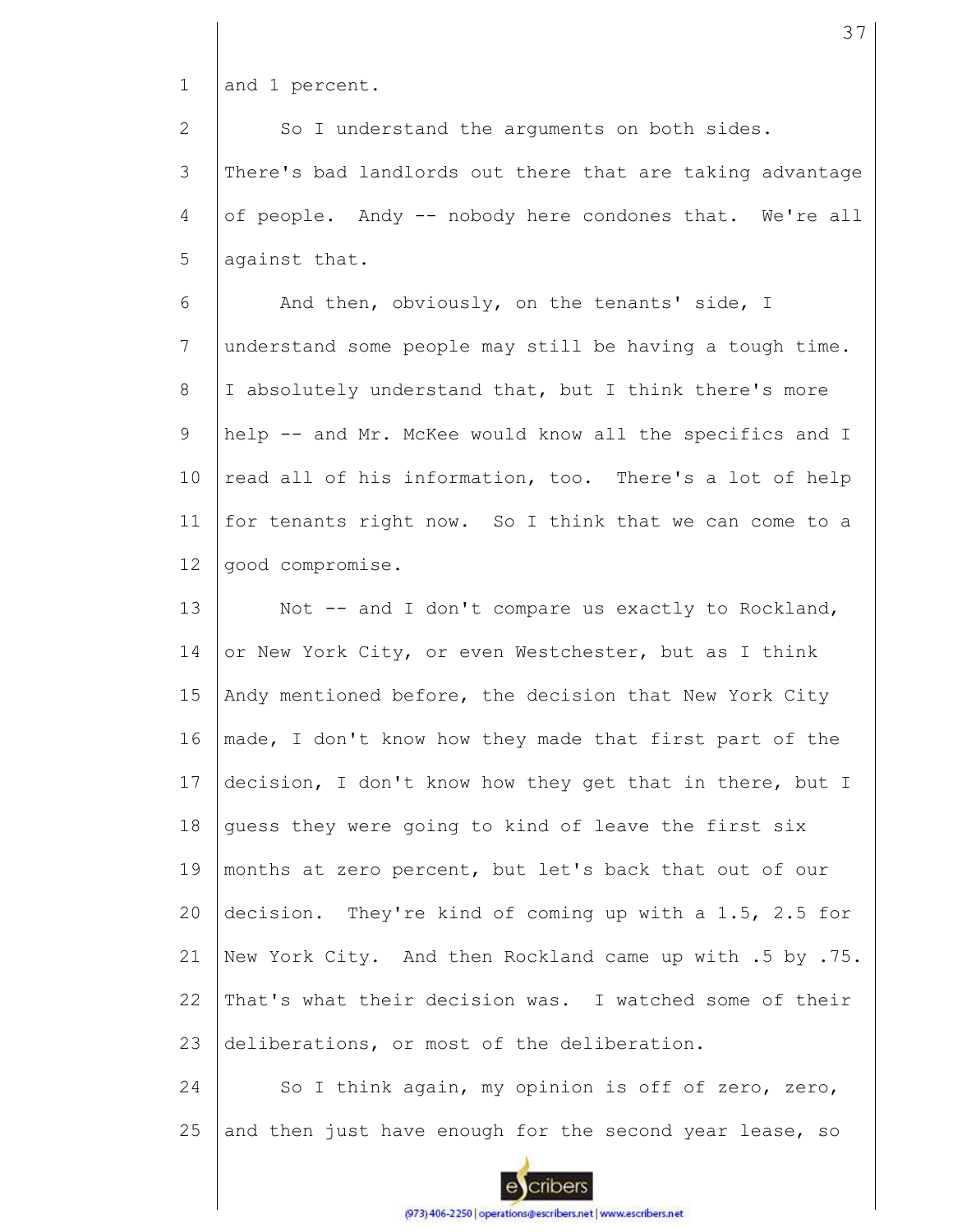1 that it's commensurate for a landlord. 2 MS. HARRIS-MARCHESI: I'm going to interject for a 3 second. I just want to make one point. 4 When somebody's on unemployment, if you've been --5 even with a -- even if you received the 3 or 600 dollars 6 more, considering how much it costs to live in New York, 7 for instance, if I went on unemployment, and I even got 8 the extra 600 dollars a week, I would still be running at 9 a deficit to what my regular salary was. 10 So just because the government decided to get off of 425 dollars a week, and give people -- and give some 11 12 people 300 dollars for a period of time, some people 600 13 dollars a period of time, that does not mean that that 14 was extra money that they were getting if they had lost 15 their position. I just want to make that point. 16 MR. MAHONEY: I'm not saying that. 17 MS. HARRIS-MARCHESI: Because everybody keeps using 18 this as if, oh, well, all these people all of a sudden 19 got all this money. It's like, well, they were better off being unemployed. 20 21 MR. GRAY: I'm not saying that. Cathryn, I'll be very -- I'll be specific. As I said, if someone's on 22 23 unemployment, that's terrible. Emotionally, it's very 24 draining. You're trying to support your family. I 25 absolutely understand that. I'm not saying -- I'm not cribers

38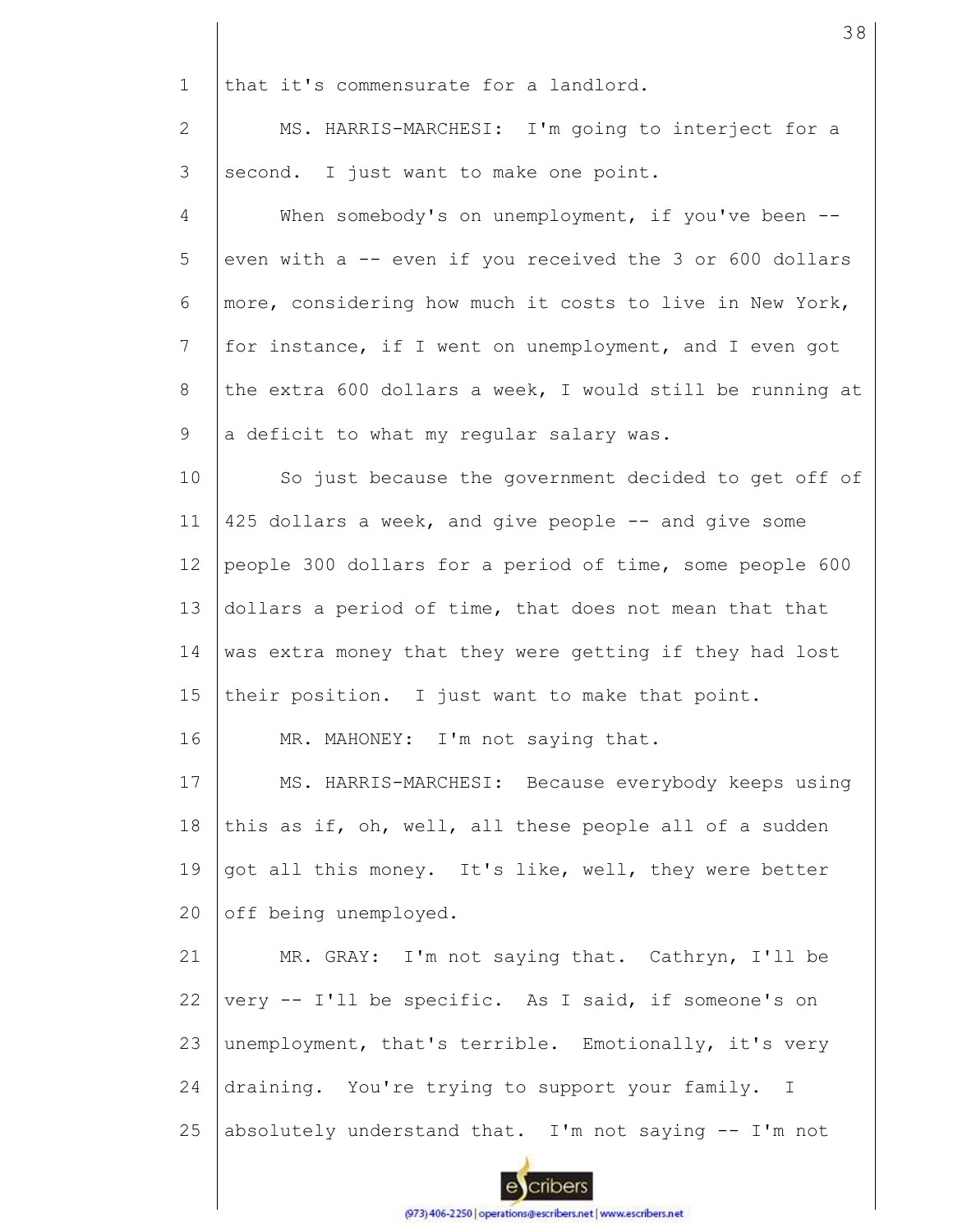1 2 3 4 5 6 7 8 9 10 11 12 13 14 15 16 17 18 19 20 21 22 23 24 25 saying that they  $-$  that it's the  $-$  it's they're receiving extra money. I'm not saying that. What I said was, that in addition to the New York State unemployment, the federal government contributed more to what it would normally be in normal years. And also from that person who is in that kind of situation, and I don't  $--$  I've never heard this before, or I don't recall it, and I'm not young, but I don't remember a time when there was a rent reimbursement program from the federal, or the state, or the local governments. As Mr. McKee said the other night, and I know Mr. Padyk is probably a really great landlord, because he's trying to help his tenants out to get that rent reimbursement. So I'm not saying it's easy to get that, either, but that is available, and I think we need to take that into consideration, that there are a lot of - there's a lot of more support in the last 12 months, and obviously, it's probably all mostly due to COVID -- MS. HARRIS-MARCHESI: Of course. MR. MAHONEY: -- but there's more support for individuals, whether it's a stimulus from the federal government, it's unemployment from New York State and the federal government, whether it's non-profit organizations helping individuals get rental reimbursement income from

39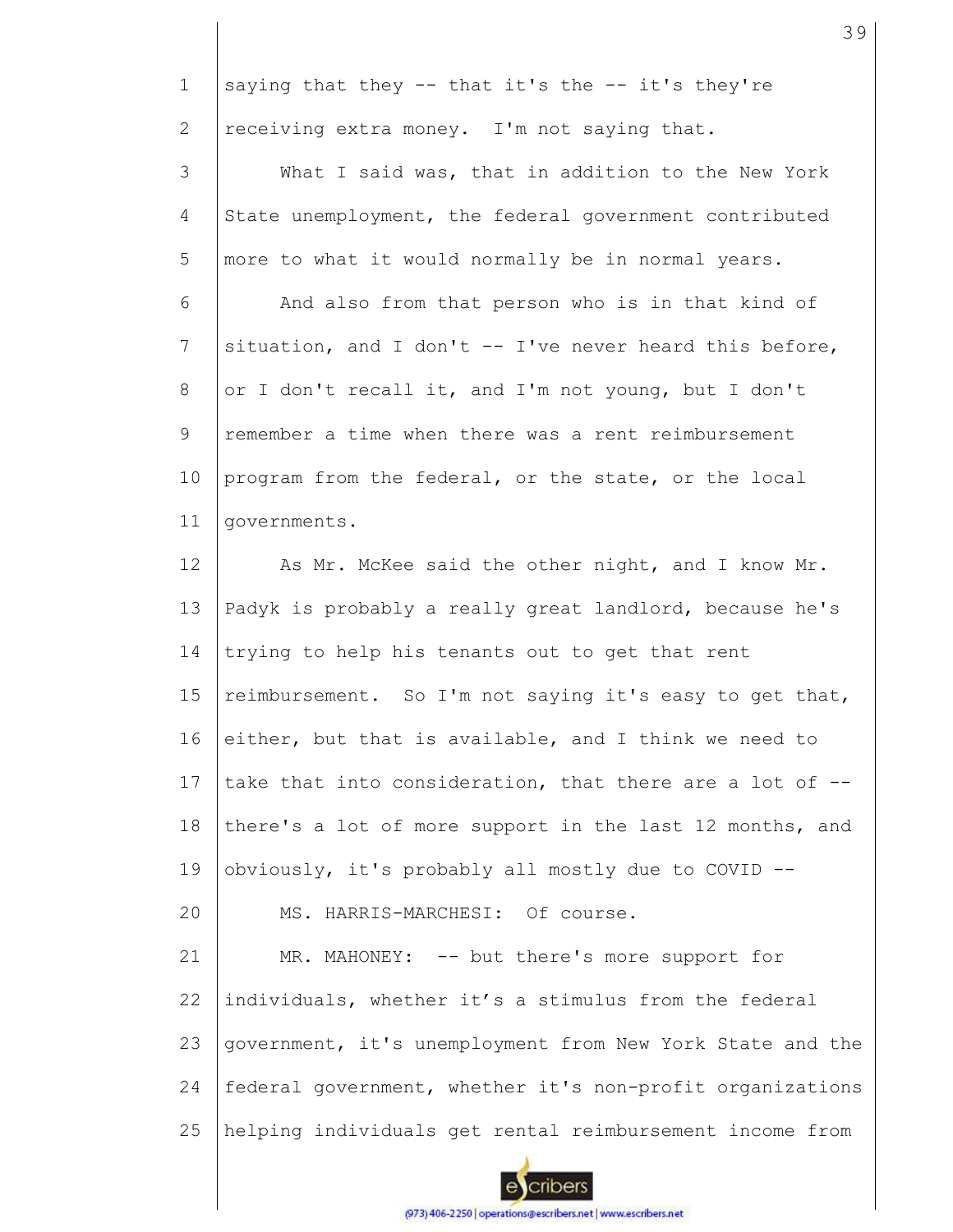| $\mathbf 1$           | a state agency, whichever agency that is, which I           |
|-----------------------|-------------------------------------------------------------|
| $\mathbf{2}^{\prime}$ | don't -- I don't know. Has that even been a program in      |
| 3                     | the past? I don't -- I don't remember that.                 |
| 4                     | MS. HARRIS-MARCHESI: And anybody who's been trying          |
| 5                     | to navigate unemployment, and this is real from my          |
| 6                     | business life, to do with -- to do with New York State      |
| 7                     | Department of Labor, is a mess right now. And it's          |
| 8                     | usually the people who are higher income who have lost      |
| 9                     | their jobs that are having a heck of a time getting their   |
| 10                    | money for unemployment from New York State. And I have      |
| 11                    | at least four clients who were in the financial industry,   |
| 12                    | where they've been waiting for over eight months, without   |
| 13                    | getting their reimbursement from that.                      |
| 14                    | The other point I wanted to make is, the program            |
| 15                    | that we're talking about to do with paying the back rent,   |
|                       |                                                             |
| 16                    | and $I$ -- it's a good thing, and I think it's a good thing |
| 17                    | that it's happening, it benefits the tenant in terms of     |
| 18                    | when they lift the non-eviction order, but the money goes   |
| 19                    | directly to the landlords, so it's something really, if     |
| 20                    | you look at it, benefits both. The landlord gets            |
| 21                    | directly paid --                                            |
| 22                    | MR. MAHONEY: Sure.                                          |
| 23                    | MS. HARRIS-MARCHESI: -- the back rent that's owed.          |
| 24                    | So the tenant doesn't touch it, but it prevents the         |
| 25                    | tenant from being evicted. And I look at that as being a    |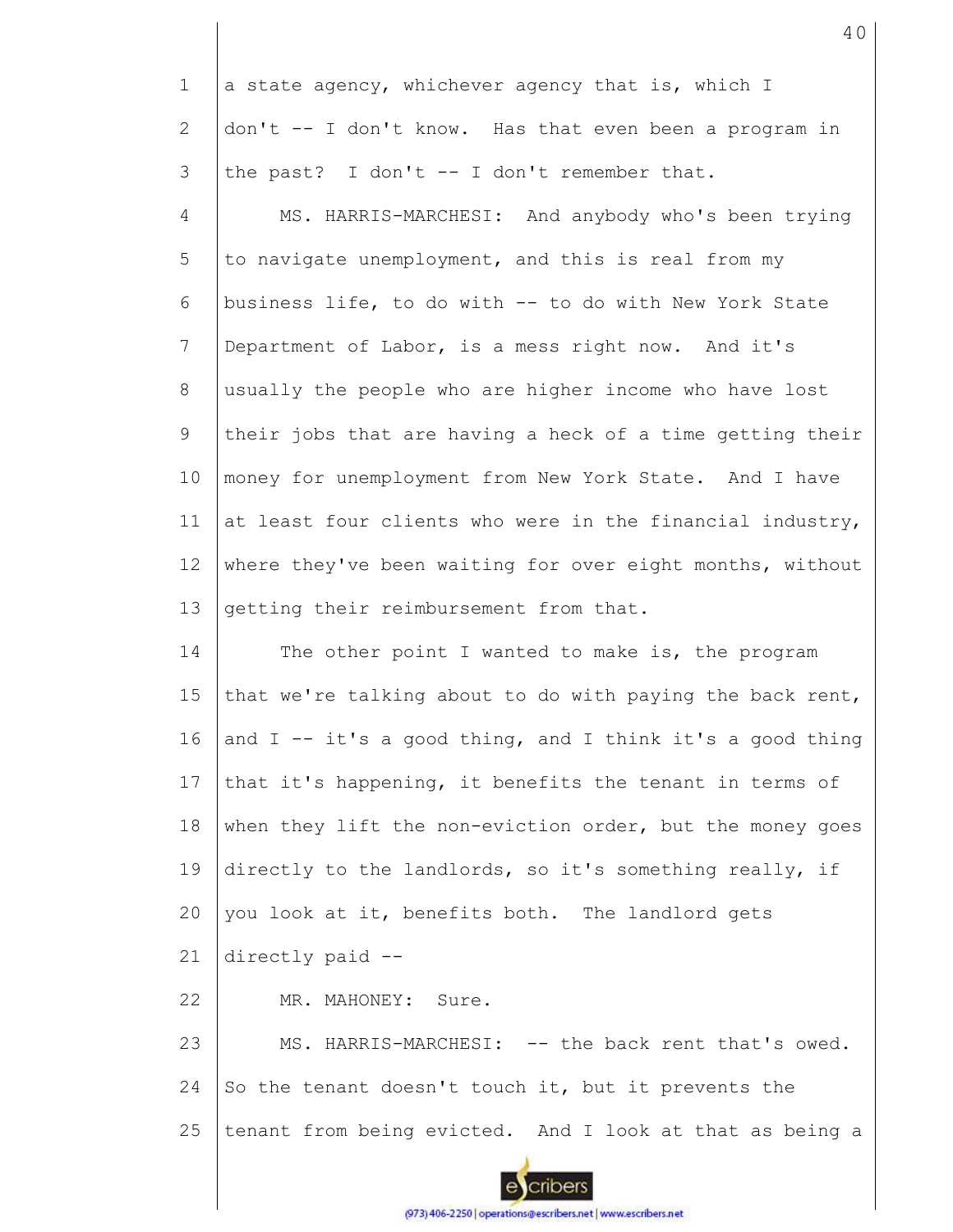1 win-win.

| $\overline{2}$  | MR. MAHONEY: I agree 100 percent, and I was happy         |
|-----------------|-----------------------------------------------------------|
| 3               | to hear that Mr. Padyk is helping his tenants to do that. |
| 4               | It would make sense that the incentive, if a landlord is  |
| 5               | owed back rent from a tenant, for them to be proactive    |
| 6               | and help their tenants, or maybe there are, as I          |
| $7\phantom{.}$  | mentioned, non-profit organizations that could -- who may |
| 8               | be more versed in the paperwork aspect of it, who he or   |
| 9               | she, the landlord, could introduce to their tenants to    |
| 10              | file those types of documents.                            |
| 11              | And if they're filing those documents on behalf of        |
| 12 <sup>°</sup> | dozens, or hundreds, or thousands of people, they may     |
| 13              | have more success and they may kind of, really command -- |
| 14              | not command, but become proficient in that system, and    |
| 15              | they could help out.                                      |
| 16              | MS. HARRIS-MARCHESI: And there absolutely -- and          |
| 17              | there absolutely not for profits that are doing that.     |
| 18              | That's not hard to find.                                  |
| 19              | MR. MAHONEY: Sure. Sure.                                  |
| 20              | MS. HARRIS-MARCHESI: Okay.                                |
| 21              | MR. COHEN:<br>I have two comments. I do know two          |
| 22              | companies who do report on the accrual basis, so they     |
| 23              | would report the income, but out of these 98, there's no  |
| 24              | way to tell.                                              |
| 25              | And the other thing I wanted to mention is, I've          |

ecribers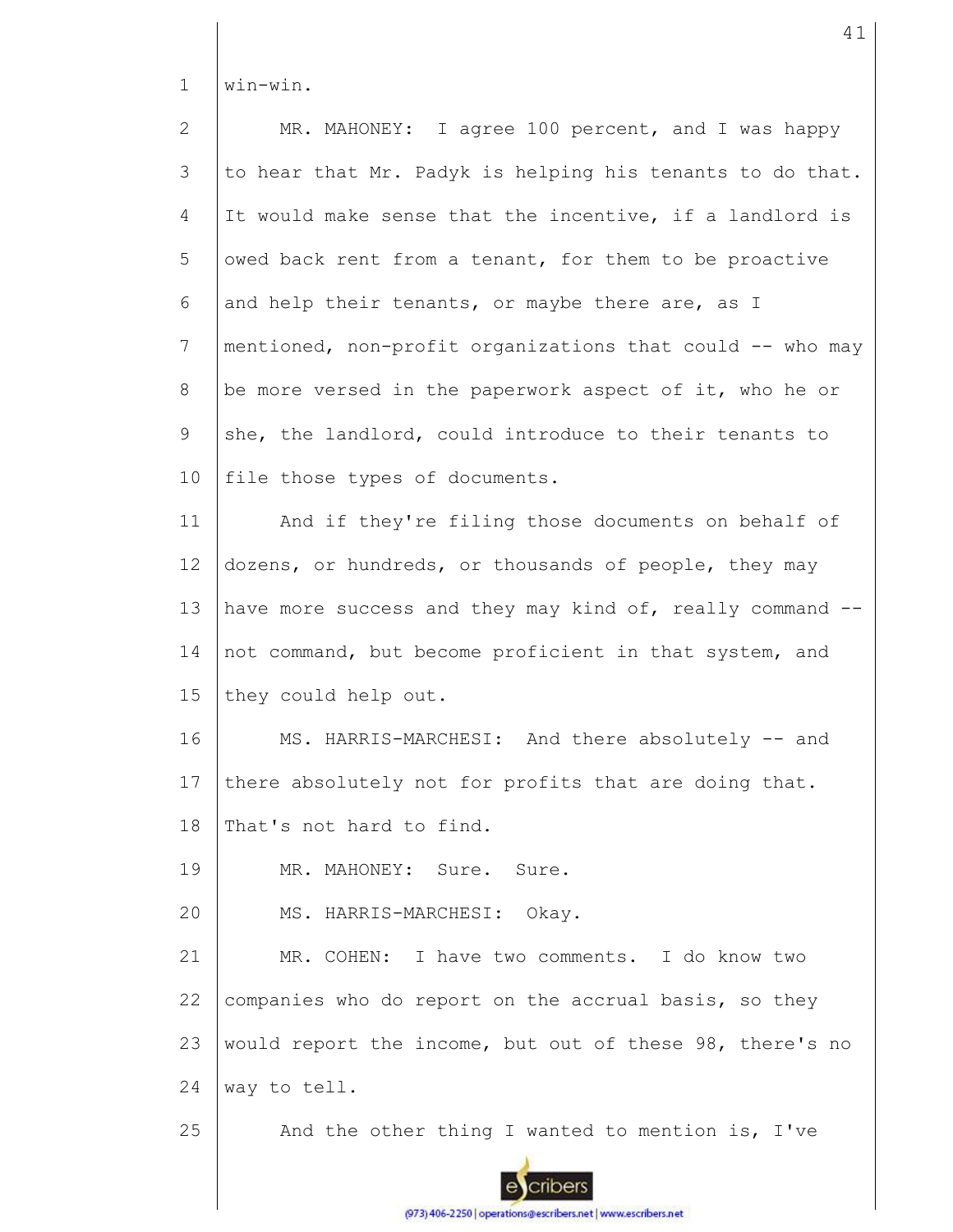| $\mathbf 1$ | spoken to some of the landlords, and during COVID, there  |
|-------------|-----------------------------------------------------------|
| 2           | were a lot of projects that were deferred because you     |
| 3           | couldn't do them. So that's why repairs didn't look       |
| 4           | like -- it looked like it was down, and I would expect it |
| 5           | to boost up now that, hopefully, COVID's near being done. |
| 6           | We'll see about that, but --                              |
| 7           | MR. MAHONEY: That makes sense.                            |
| 8           | MR. RYCHLOWSKI: Adam?                                     |
| 9           | MR. MAHONEY: Sure.                                        |
| 10          | MR. RYCHLOWSKI: You had mentioned about the ERAP          |
| 11          | and that we should take that into account. I think the    |
| 12          | fact that the legislature saw fit to pass the ERAP        |
| 13          | because there are tenants having trouble paying their     |
| 14          | rent argues that we shouldn't see any increase in rents.  |
| 15          | And Barry mentioned that landlords were having            |
| 16          | problems with tenants paying the rent and everything,     |
| 17          | raising the rents certainly will not help in that regard. |
| 18          | MR. MAHONEY: I think, and I don't know if this -- I       |
| 19          | don't meant this in a negative way, but I kind of want    |
| 20          | both sides to not like the decision, right? So one side   |
| 21          | should not -- if one side doesn't love every part of it   |
| 22          | and the other side doesn't want any -- doesn't like every |
| 23          | part of it? It's probably a fair -- because I'm in        |
| 24          | the -- again, I'm in the middle, so I don't -- I'm not -- |
| 25          | if everyone doesn't like me at the end of the call except |
|             |                                                           |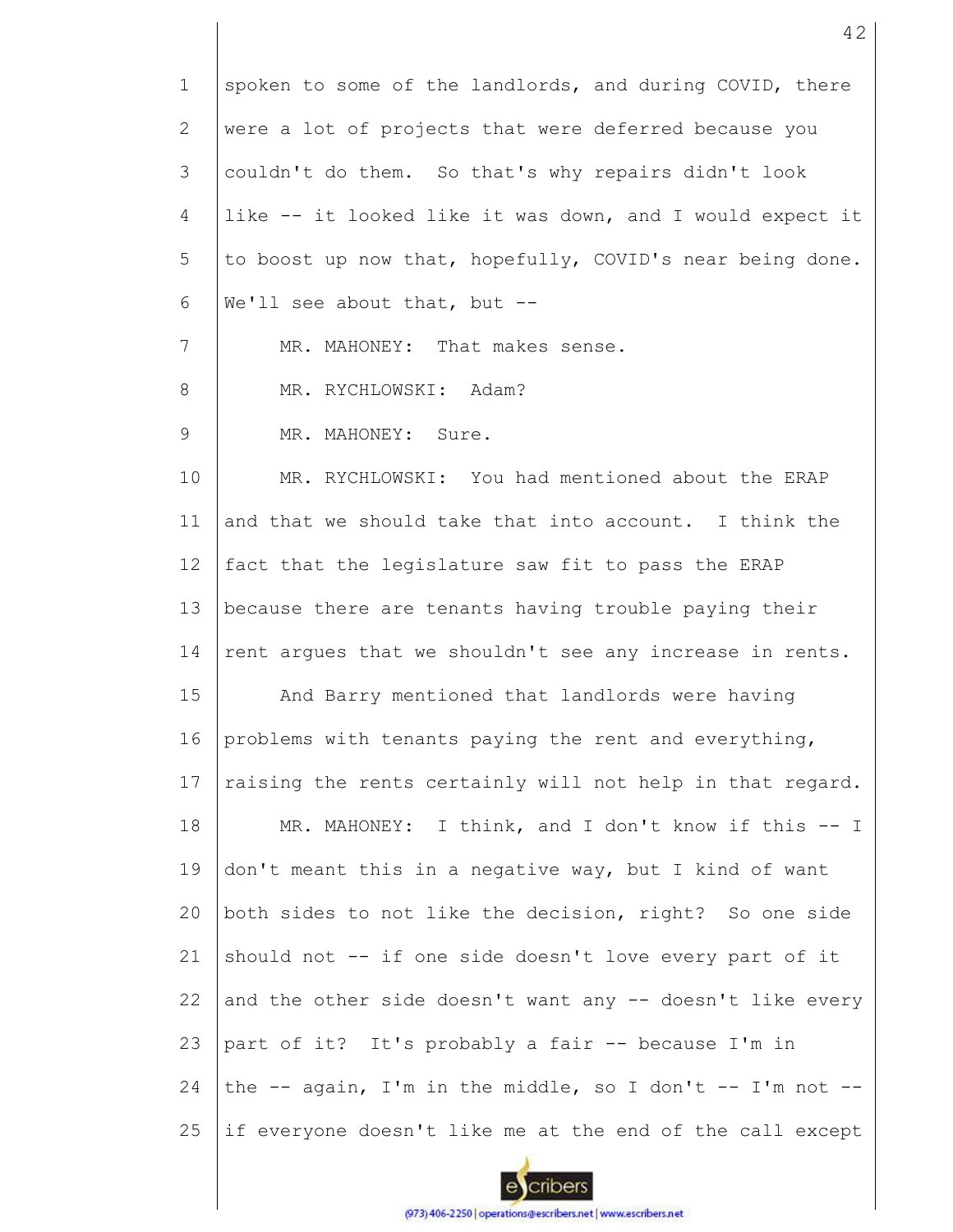1 for the public members, I can live with that.

2 3 4 5 6 MR. MILLER: Let me -- let me hear from some of the other board members before I move on. I see Barry, you have your -- you're back live with us. Let me hear from Jeannetta. Some of the folks, I've just not heard from tonight. Go ahead.

7 8 9 10 11 12 13 MS. ALEXANDER: Good evening. So I agree completely with Adam, and I think we're in catastrophic times. However, both sides have to suffer through this. I don't think we can do zero, zero again. I mean, we can argue both sides that the tenant receives monies, but these are the same arguments we told the landlords about their eligible for (indiscernible) incentives.

14 15 16 17 18 19  $20$ So we can't say it's good for a tenant but then not good for a landlord or vice versa. It has to be a reasonable increase. It has to be where both sides are going to sustain a little bit of hurt. These are these times we're in. And for the entire system to work over the long term, we can't have zero, zero again. It has to be a balancing act.

21 22 23 24 25 And I think this year, if any, is the perfect time where we have to do it, because again, now you have tenants, no matter how minor they are, are receiving, or have the ability to receive monies. No matter how complicated it may be, it's still an option for them the

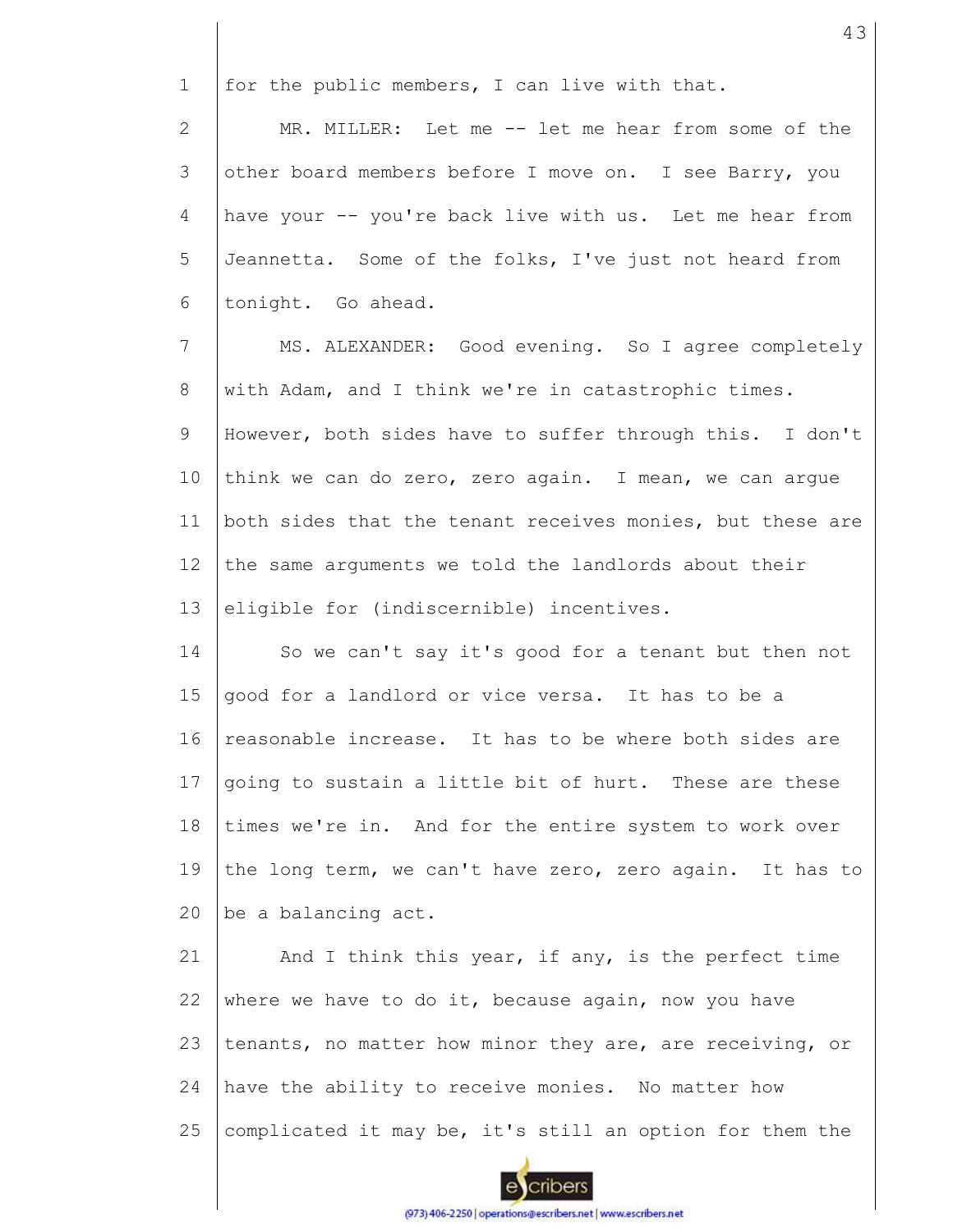1 same way it is for landlords to get tax incentives. MR. STEIN: Can I make a statement? This is the 2 3 true definition, and I may agree or disagree with what 4 Jeannetta just said, and Adam said, this is a true 5 definition of what a public member, how they should do it. Not to make either side happy. That's a perfect 6 7 definition, and I wish other people would follow that 8 model. Thank you. 9 MR. COHEN: One more point that came to mind. I 10 read that Social Security could be going up 5 percent 11 this year. So that's something, also. 12 MR. GRAY: Social Security goes up every year. 13 MR. COHEN: Yeah, 1 percent. Last year, I think it 14 went up  $--$ 15 MR. GRAY: It went up much more than 1 percent last 16 year. 17 MR. COHEN: What? 18 MR. GRAY: I think it went up more than 1 percent 19 last year. MR. COHEN: It wasn't two, I know that. But 5 20 21 percent is a big jump. 22 MR. GRAY: Yeah. 23 MS. HARRIS-MARCHESI: And that's an if, correct? Or 24 a maybe? 25 MR. MELKONIAN: 5 percent would cover the cost of cribers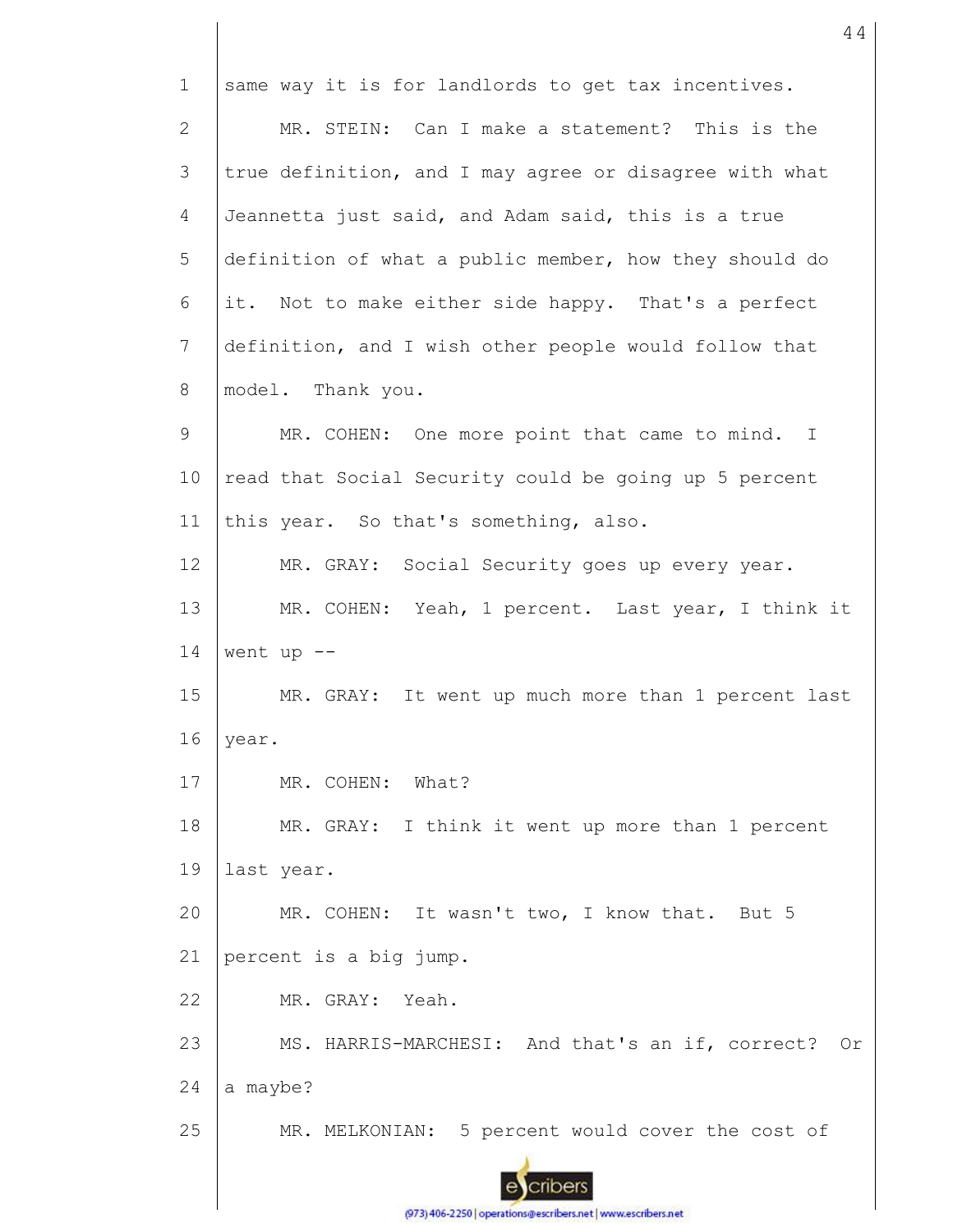1 2 3 4 5 6 7 8 9 10 11 12 13 14 15 16 17 18 19 20 21 22 23 24 25 living, right, if 5 percent is inflation, as you're suggesting. MR. COHEN: According to you, it should go up 3 percent. MR. MELKONIAN: No, not according to me. According to Jerome Powell. MR. COHEN: What does he know? MR. MILLER: Garrett, while you're up, let me hear your comments. Go ahead. MR. MAHONEY: Mr. Cohen knows just as much as Chairman Powell knows. MR. GRAY: I do agree that we can't do zero, zero again. We did that last year, and last year it was almost a no brainer, given the state of the world and the state of the tenants in Nassau County. I think now that we've pretty much come out of this, I agree with Jeannetta, it's got to be a balancing act, and we've got to back to practical considerations, and not shun landlords as being ogres. Look, they're businessmen trying to make a buck just like everybody else, and tenants are trying to pay it. So it's a balancing act, but again, it's got to be more than zero, zero, and I say let's vote. MR. MILLER: Okay. MR. MELKONIAN: Could I make a comment here?

45

(973) 406-2250 | operations@escribers.net | www.escribers.net

cribers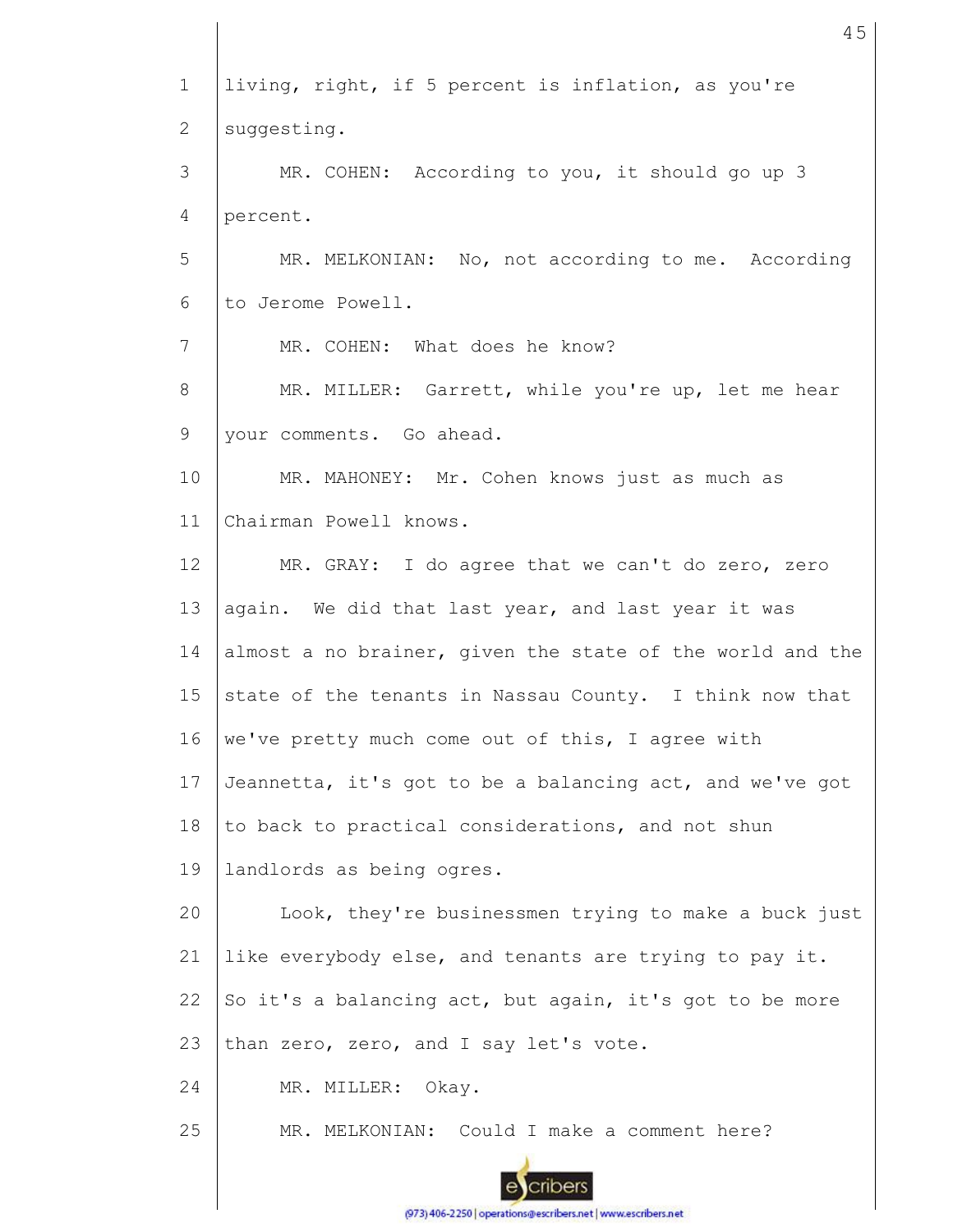MR. MILLER: Go ahead.

1

2 3 4 5 6 7 8 MR. MELKONIAN: If last year was zero, zero, and now, net operating income is at a peak, why can't we go again with a zero, zero? It doesn't make sense. If they're able to find other ways, cutting costs, or finding other sources of rental income and still reach a peak in net operating income, why should we raise the guidelines?

9 10 11 12 13 14 15 16 MR. MAHONEY: I think there were many -- there were many factors that occurred in the last 12 months. All of the federal government stimulus, the inflation in the short term hitting 5 percent. But that 5 percent, if you remember the chart, it was .6 percent last month, .8 percent the month before, and .6 percent the month before that. So the majority of that is actually, we're experiencing it right now.

17 18 19  $20$ 21 22 23 24 25 So I think that spike in inflation is going to be at the tail end of this year, which ends September 30th, I think, and then it'll, as it goes through the beginning of the next fiscal year that the leases will start, I think the expenses are going to be higher moving forward. And I think that -- but also taking into consideration the ability to pay the rent, there are many -- there's much more money being invested or provided by the different government programs.

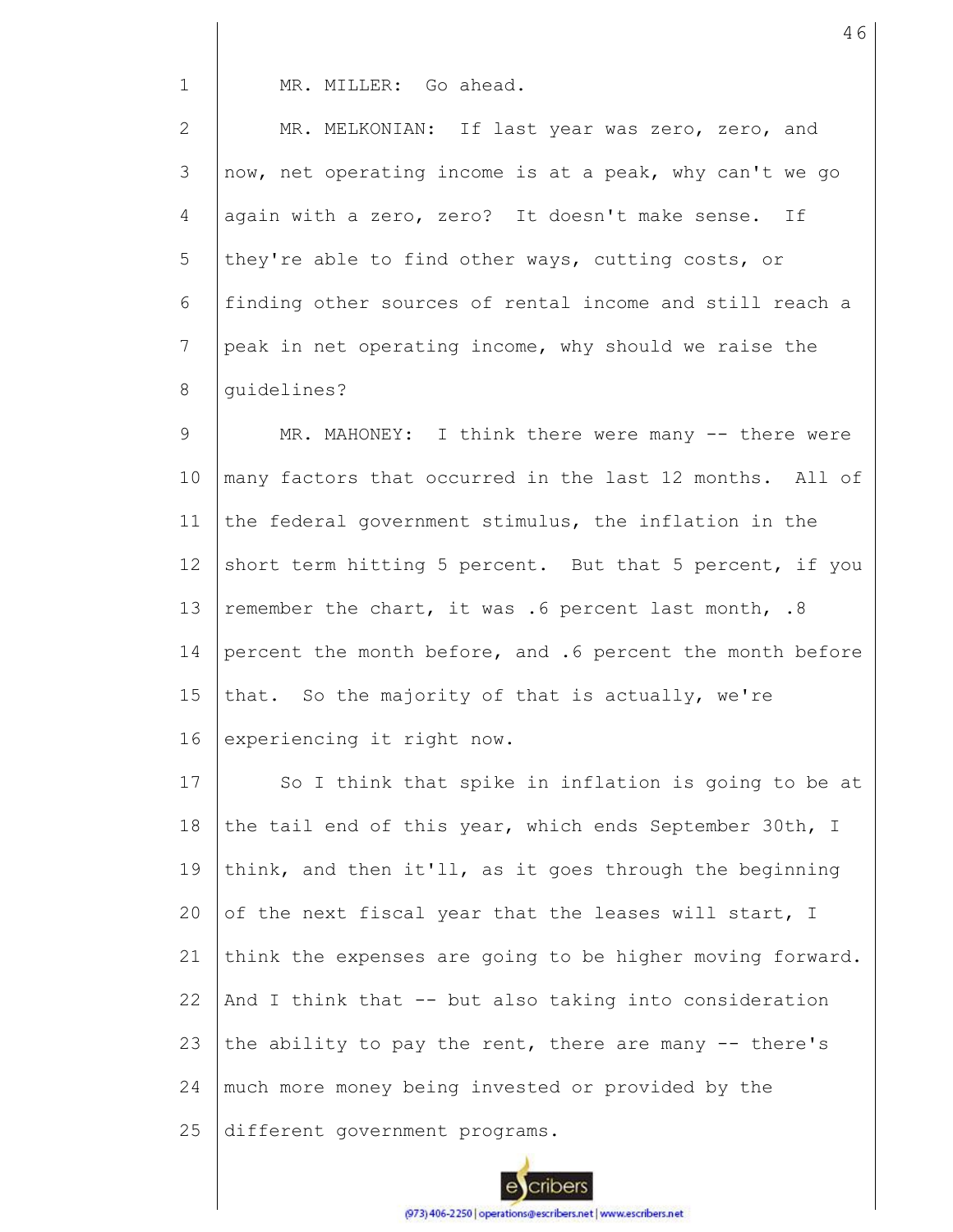1 2 3 4 5 6 7 8 9 10 11 12 13 14 15 16 17 18 19 20 21 22 23 24 25 So I think it's a -- there's many factors to justify on both sides. The expenses will be higher for landlords, but the rents will be -- easier is not the right word, I don't think, but there's more support to pay rent, and if people had owed back rents, there are programs that are out there that, again, I don't recall those types of programs paying, Mr. McKee said, possibly 15 months of rent in certain circumstances. Not every circumstance, but in certain circumstances. So putting those both together, my forecast, and again, it's my opinion, is that I think that in the last few years, the net operating income was rising, so that was -- I think that was a good thing, and the tenant guidelines were not egregious or extremely high, and I think in the next 12 months, we won't know, but again, Garrett agreed, I think Jeannetta agreed, going off of zero, zero, I think is kind of my conclusion, to a degree. How high off of that, we all have to agree on. So I don't -- I'm just thinking it's not zero, zero. And let's put it -- let's give an example. If we - if we put 1.5, 2.5 this year, or something in that ballpark, and the net operating income next year is 42 percent, then we have this on video, we can look back to it, and we made probably not a great decision. But if it's in the same realm of what it's been, then maybe

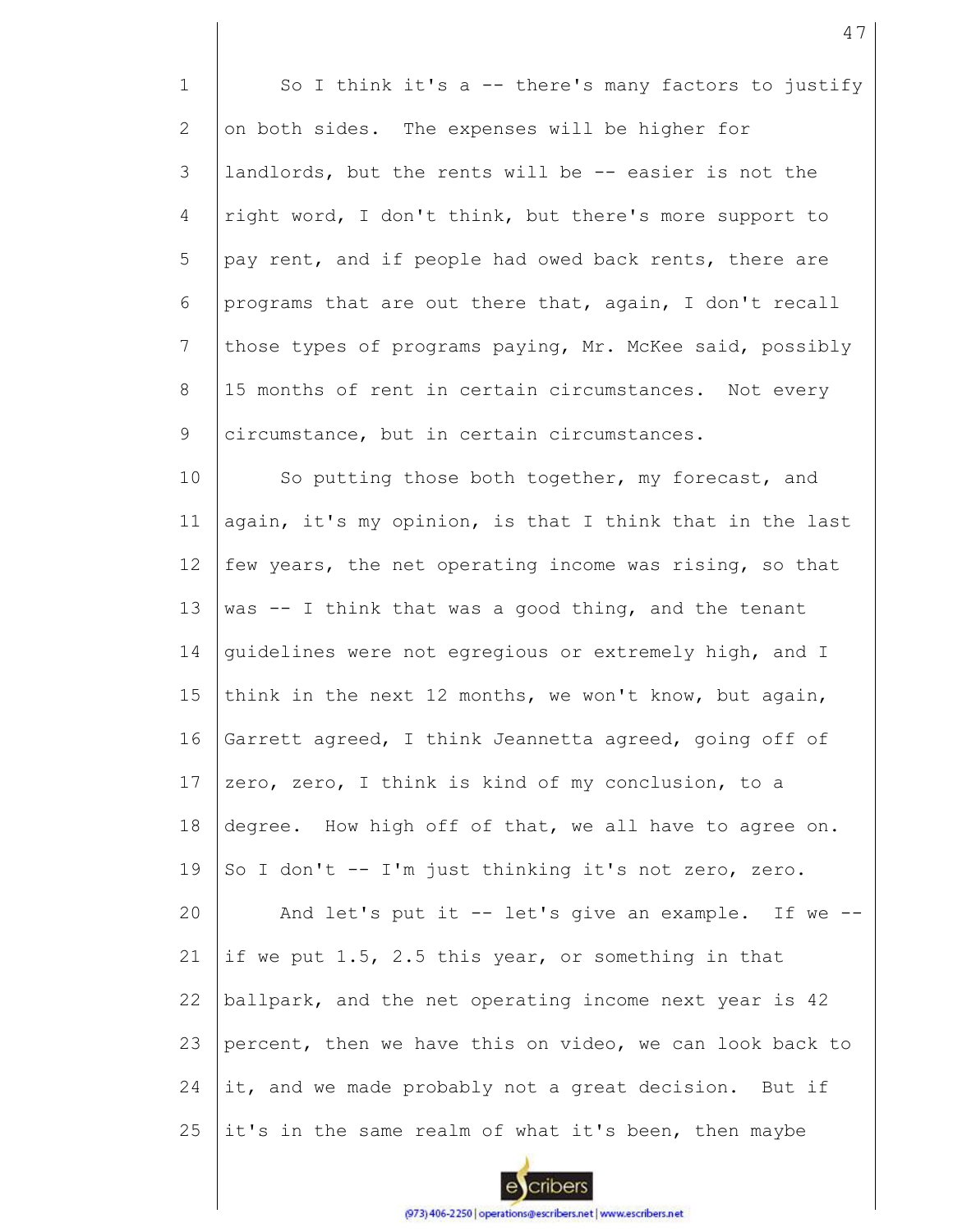| $\mathbf{1}$ | that's a -- that was a reasonable decision. Obviously,    |
|--------------|-----------------------------------------------------------|
| 2            | it's a difficult decision.                                |
| 3            | MR. MELKONIAN: No, it's not difficult, Adam. The          |
| 4            | trend is upward. What I'm saying is, this is the peak     |
| 5            | net operating income --                                   |
| 6            | MR. MAHONEY: I agree.                                     |
| 7            | MR. MELKONIAN: -- with a zero, zero rent quideline.       |
| 8            | A peak.                                                   |
| 9            | MR. MAHONEY: But we're -- but we're in a --               |
| 10           | MR. MELKONIAN: That's what it is now.                     |
| 11           | MR. MAHONEY: Well, let me ask you a one question.         |
| 12           | MR. MELKONIAN: Because we've never had such a high        |
| 13           | net operating income, and here you're asking to raise it? |
| 14           | MR. MAHONEY: What was -- what was the last pandemic       |
| 15           | that we were able to study? And what were the impacts of  |
| 16           | all that stimulus into the -- into a government? And      |
| 17           | then there's even more stimulus now. And then there's --  |
| 18           | and there's even -- and again, this is more of an         |
| 19           | economics, a macroeconomics question --                   |
| 20           | MR. MELKONIAN: What does this have to do with the         |
| 21           | operating income.                                         |
| 22           | MR. MAHONEY: -- do we see inflation come down,            |
| 23           | people are saying it's transitory, and that may be true,  |
| 24           | but we're not going to know for another year or two if    |
| 25           | that's the case.                                          |
|              |                                                           |

48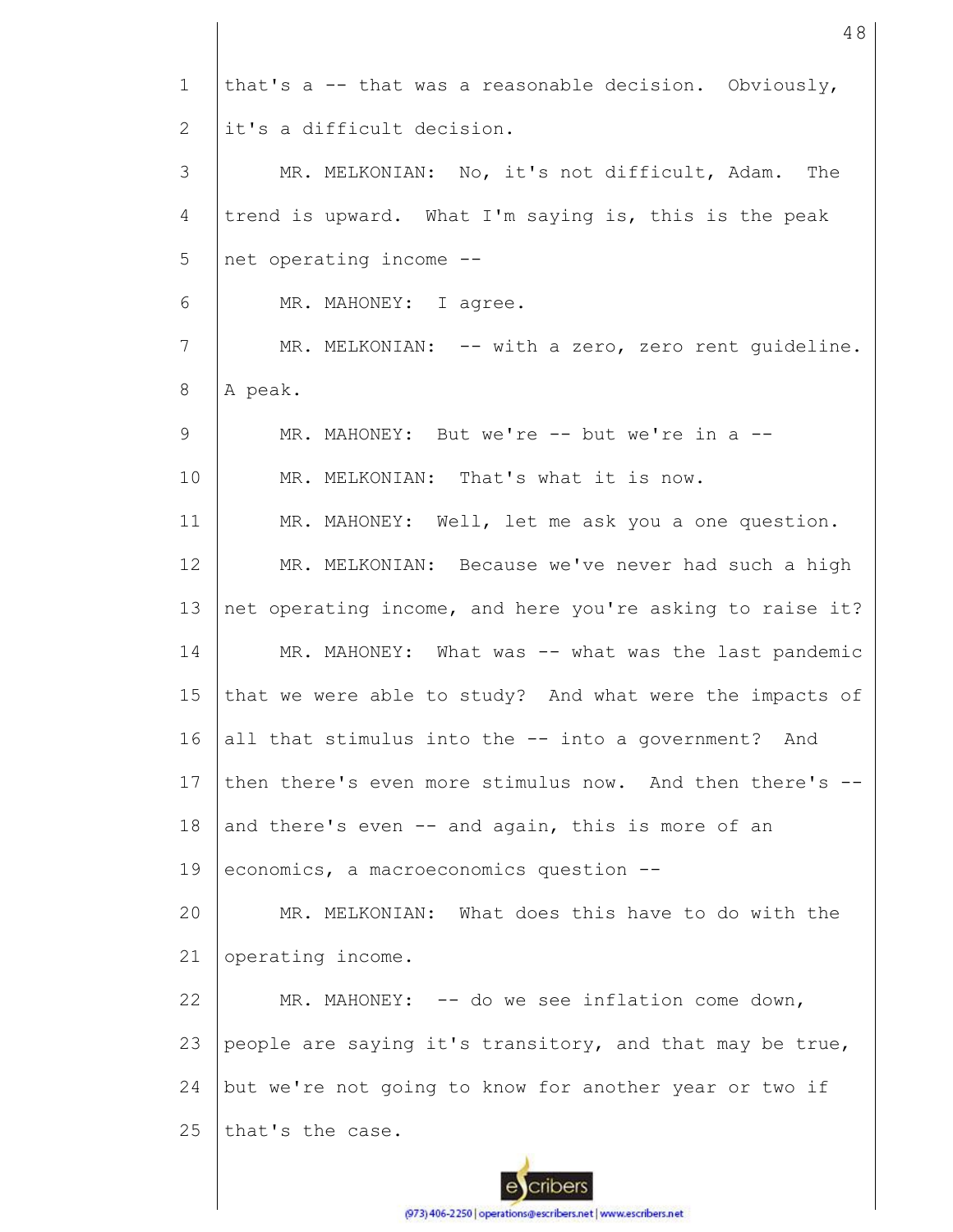1 2 3 4 5 6 7 8 9 10 11 12 13 14 15 16 17 18 19 20 21 22 23 24 25 MR. MELKONIAN: But why are we erring on the side of projections that are not, what I would say, most economists would agree to? Most economists are saying let (indiscernible) -- MR. MAHONEY: My biggest factor MR. MELKONIAN: -- percent. MR. MAHONEY: My biggest factor on that, I think, would be the government stimulus and investments and policies or programs to provide support for people who needed it, whether it was unemployment, or just direct stimulus. And then, specifically, in Nassau County and in New York, and that's what I'm really looking at, are the  $-$  and I don't know the  $-$ - I don't know the acronym for it, but the different programs that are reimbursing tenants to be able to pay rent for them. And that's the main factor which brought me above zero, zero. That's the main -- the main factor, is the stimulus and the support programs that are -- that are helping people in need, and I think that's great. But I don't think that one side should benefit to a degree. And I'm not talking individuals, it's a -- it's a -- it's a general statement, where the other side, they have needs as well. And with higher inflation, higher expenses moving forward, Andy made a good point. There probably were

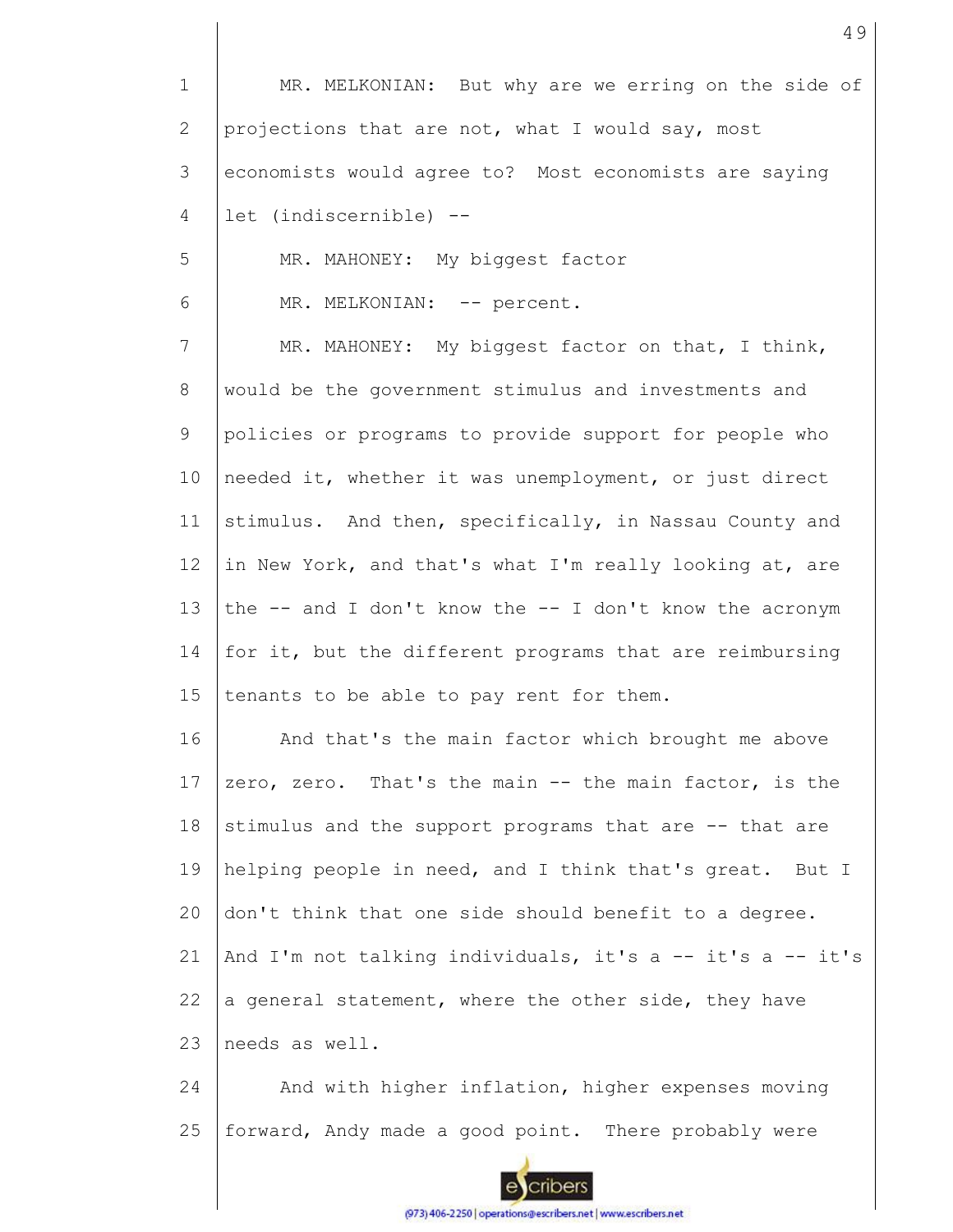1 2 3 4 5 6 7 8 9 10 11 12 13 14 15 16 17 18 19 20 21 22 23 24 25 restrictions on even doing some types of projects and maybe basic maintenance on certain properties that may have -- they may have been holding off on that. So that may have saved them a little bit short term, but in the -- now that things are opening up, they can probably do some of those projects. Again, generalization. I don't have any specific examples of it. But my overall conclusion is that we go north of zero, zero. MR. MELKONIAN: Adam, if net operating income next year goes down, I would agree with what you're saying. But if we're at the peak of net operating income, why should we now go ahead and raise the rent guidelines? MR. STEIN: Are you talking as a tenant rep or a landlord rep? MR. MELKONIAN: It doesn't make sense. MR. MAHONEY: But we're forecasting -- I think we're forecasting for the future, not necessarily -- we're almost a leading indicator to a degree, rather than a lagging indicator. The lagging indicator are the net operating expenses, and our decision for the guidelines is kind of a leading indicator, moving forward, anticipating or forecasting the next period. MR. MILLER: All right. So let's transition into making some decisions tonight. Let me start, do tenants or the landlords want to



(973) 406-2250 | operations@escribers.net | www.escribers.net

cribers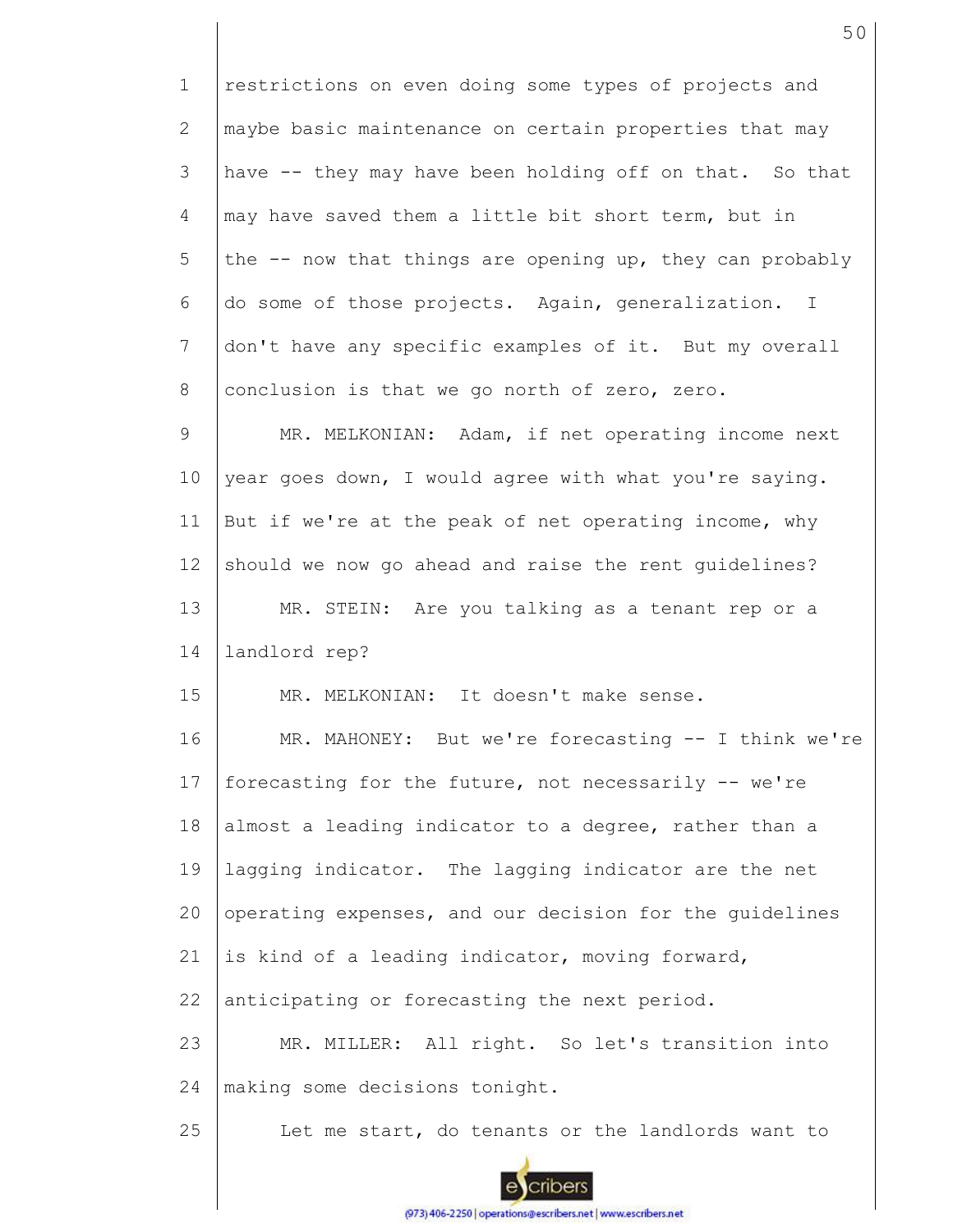| $\mathbf{1}$ | start?                                                    |
|--------------|-----------------------------------------------------------|
| 2            | MR. RYCHLOWSKI: I'll --                                   |
| 3            | MR. MILLER: Andy?                                         |
| 4            | MR. COHEN: Tenants could start.                           |
| 5            | MR. MILLER: Pardon me?                                    |
| 6            | MR. COHEN: The tenants can start.                         |
| 7            | MR. RYCHLOWSKI: I'll start. I was somewhat                |
| 8            | surprised to hear about that people are saying, well,     |
| 9            | Social Security will get a 3 percent increase, and we     |
| 10           | think there's going to be 5 percent inflation rate, so we |
| 11           | should raise the rent on the seniors.                     |
| 12           | Also, I think the Emergency Rental Assistance             |
| 13           | Program is because there's an emergency that tenants are  |
| 14           | having trouble paying their rents. And the net operating  |
| 15           | income shows the landlords are doing quite fine.          |
| 16           | So I know it's probably not going to pass, but I'm        |
| 17           | proposing a zero percent for a one-year lease and a zero  |
| 18           | percent for a two-year lease.                             |
| 19           | MR. MILLER: Does the motion have a second?                |
| 20           | MS. HARRIS-MARCHESI: I'll second that. Cathryn.           |
| 21           | MR. MILLER: Cathryn. All right. Let's go down the         |
| 22           | line.                                                     |
| 23           | Jeannetta, are you for, or against?                       |
| 24           | MS. ALEXANDER: I'm sorry. No.                             |
| 25           | MR. MILLER: I'm just doing it the order I have it         |
|              |                                                           |

51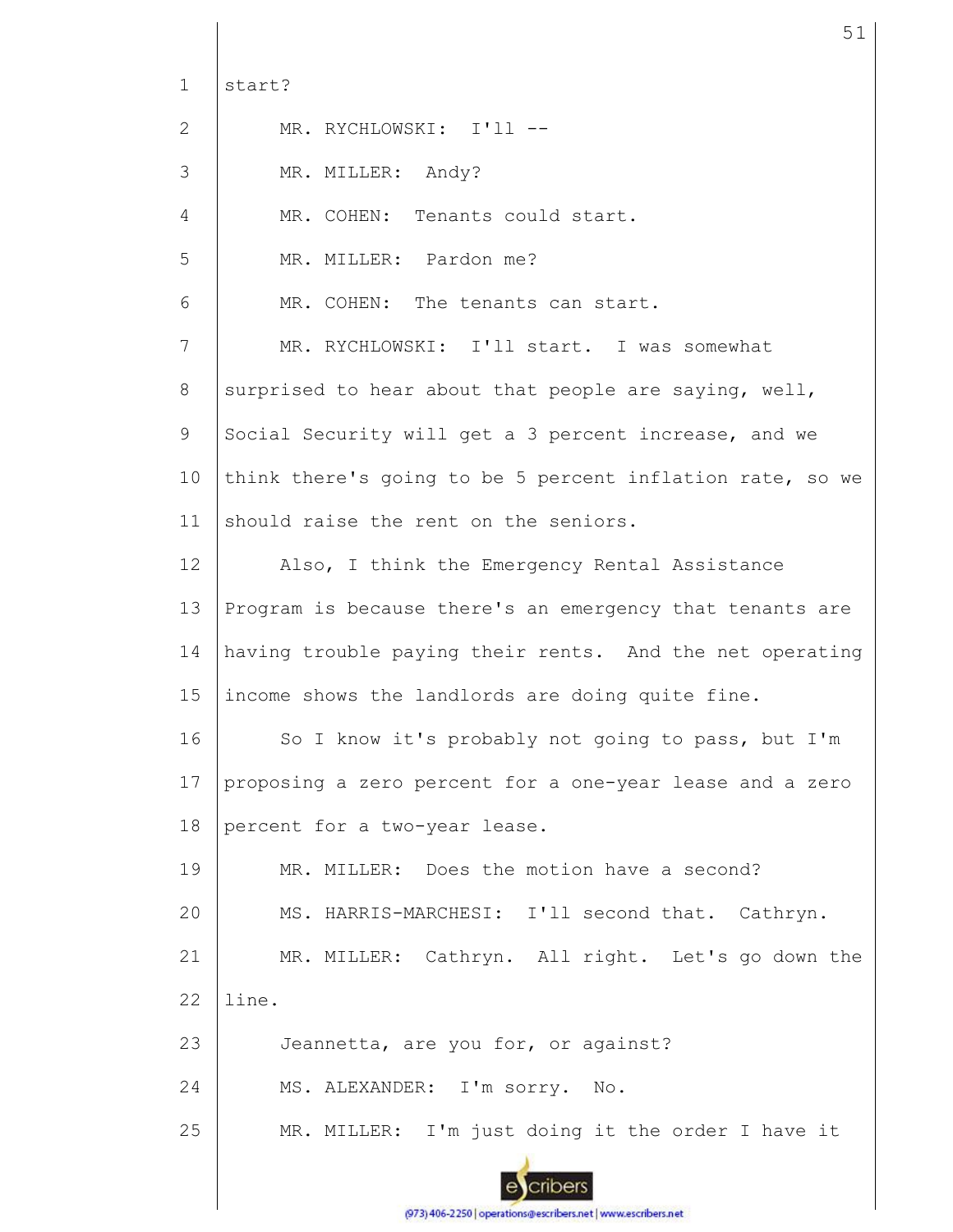1 2 3 4 5 6 7 8 9 10 11 12 13 14 15 16 17 18 19 20 21 22 23 24 25 here. Andy? MR. COHEN: No. MR. MILLER: Garrett? MR. GRAY: No. MR. MILLER: Adam? MR. MAHONEY: No. MR. MILLER: Martin? MR. MELKONIAN: Yes. MR. MILLER: Robert? Well, Robert proposed it. So the motion does not carry. Barry, I'm sorry. Barry. I left out Barry. MR. STEIN: Obviously, no. MR. MILLER: All right. So the motion dies. I mean it's voted down. Okay. So zero, zero is out, and I think that was the trend I was seeing, anyway. Landlords, do you want to go ahead? MR. COHEN: Yeah. MR. MILLER: Go ahead, Andy. MR. COHEN: I'll propose 2 percent for a one-year and 3 percent for a two-year. MR. MILLER: Do you have a second? MR. STEIN: I second it. MR. MILLER: All right. Let's go again. Jeannetta?

52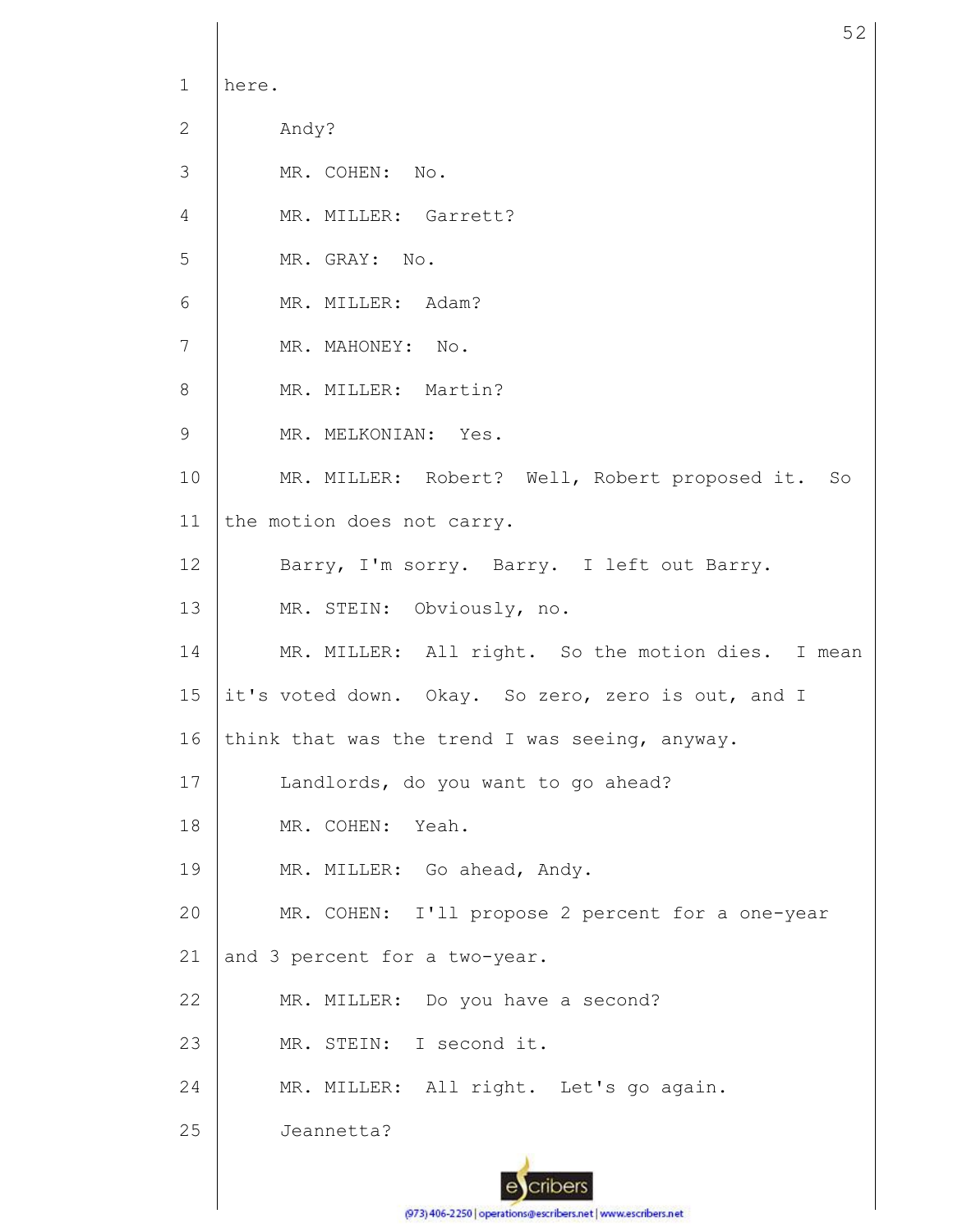| $\mathbf{1}$ | MS. ALEXANDER: Sorry. I didn't hear the number.         |
|--------------|---------------------------------------------------------|
| $\mathbf{2}$ | Can he say it again? I'm sorry.                         |
| 3            | MR. MILLER: 2 percent for a one-year, 3 percent for     |
| 4            | two-year.                                               |
| 5            | MS. ALEXANDER: No.                                      |
| 6            | MR. MILLER: Garrett?                                    |
| 7            | MR. GRAY: No.                                           |
| 8            | MR. MILLER: Cathryn?                                    |
| 9            | MS. HARRIS-MARCHESI: No.                                |
| 10           | MR. MILLER: Adam?                                       |
| 11           | MR. MAHONEY: No.                                        |
| 12           | MR. MILLER: Martin?                                     |
| 13           | MR. MELKONIAN: No.                                      |
| 14           | MR. MILLER: Okay. It dies.                              |
| 15           | MR. GRAY: All right. I'll try.                          |
| 16           | MR. MILLER: Okay, Garrett. Go ahead. Give me a --       |
| 17           | let me just -- let me just clean up my notes here,      |
| 18           | please.                                                 |
| 19           | MR. GRAY: Yep.                                          |
| 20           | MR. MILLER: Give me one second. Okay.                   |
| 21           | Go ahead, please.                                       |
| 22           | MR. GRAY: This is what I was going to propose going     |
| 23           | in, so 1 percent for one-year, 2 percent for two-years. |
| 24           | MR. MILLER: Okay. Do you have a second?                 |
| 25           | Jeannetta, I see your hand, but for the record,         |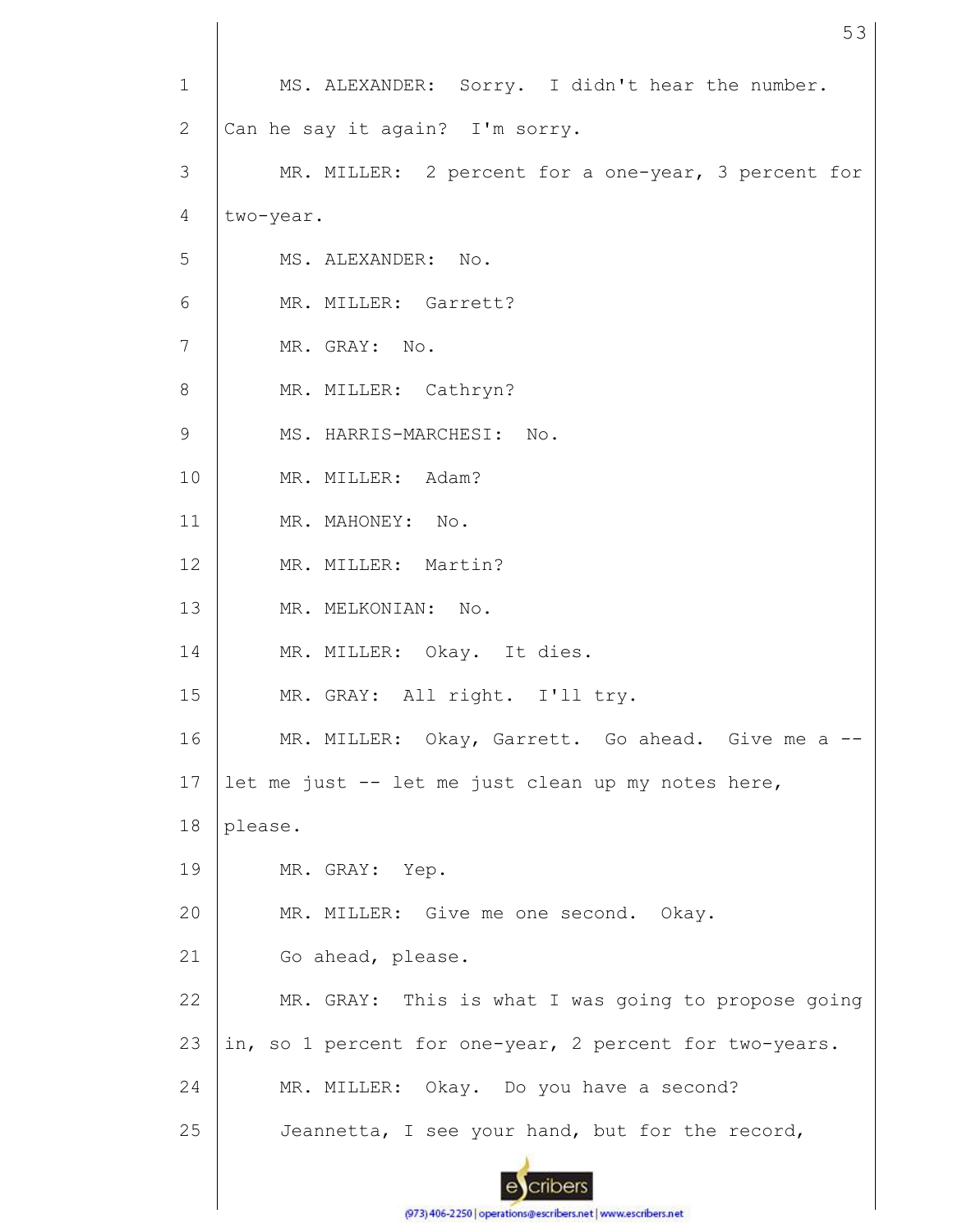1 please, I need your voice. MR. RYCHLOWSKI: She's muted. 2 3 MR. MILLER: You're muted, Jeannetta. MR. GUTTENTAG: Yeah, we're unmuting you, Jeannetta. 4 5 MR. GRAY: You're muted. 6 MR. GUTTENTAG: You got to unmute, Jeannetta. I  $can't --$ 7 MS. ALEXANDER: I second it. 8 MR. MILLER: Okay. All right. Let's go down the 9 10 list. 11 Andy? 12 MR. COHEN: I'm thinking. I just need a minute. 13 Don't think it's going to carry. I'll say yes. 14 MR. MILLER: Okay. Cathryn? 15 MS. HARRIS-MARCHESI: No. 16 MR. MILLER: Adam? 17 MR. MAHONEY: I'll say yes, also. 18 MR. MILLER: Martin? 19 MR. MELKONIAN: No. 20 MR. MILLER: Robert? 21 MR. RYCHLOWSKI: No. 22 MR. MILLER: Barry? 23 MR. STEIN: Yes. Yes. I don't know if anyone's 24 heard me, but yes. MR. MILLER: Yes. Okay. So we have one, two, 25 cribers

54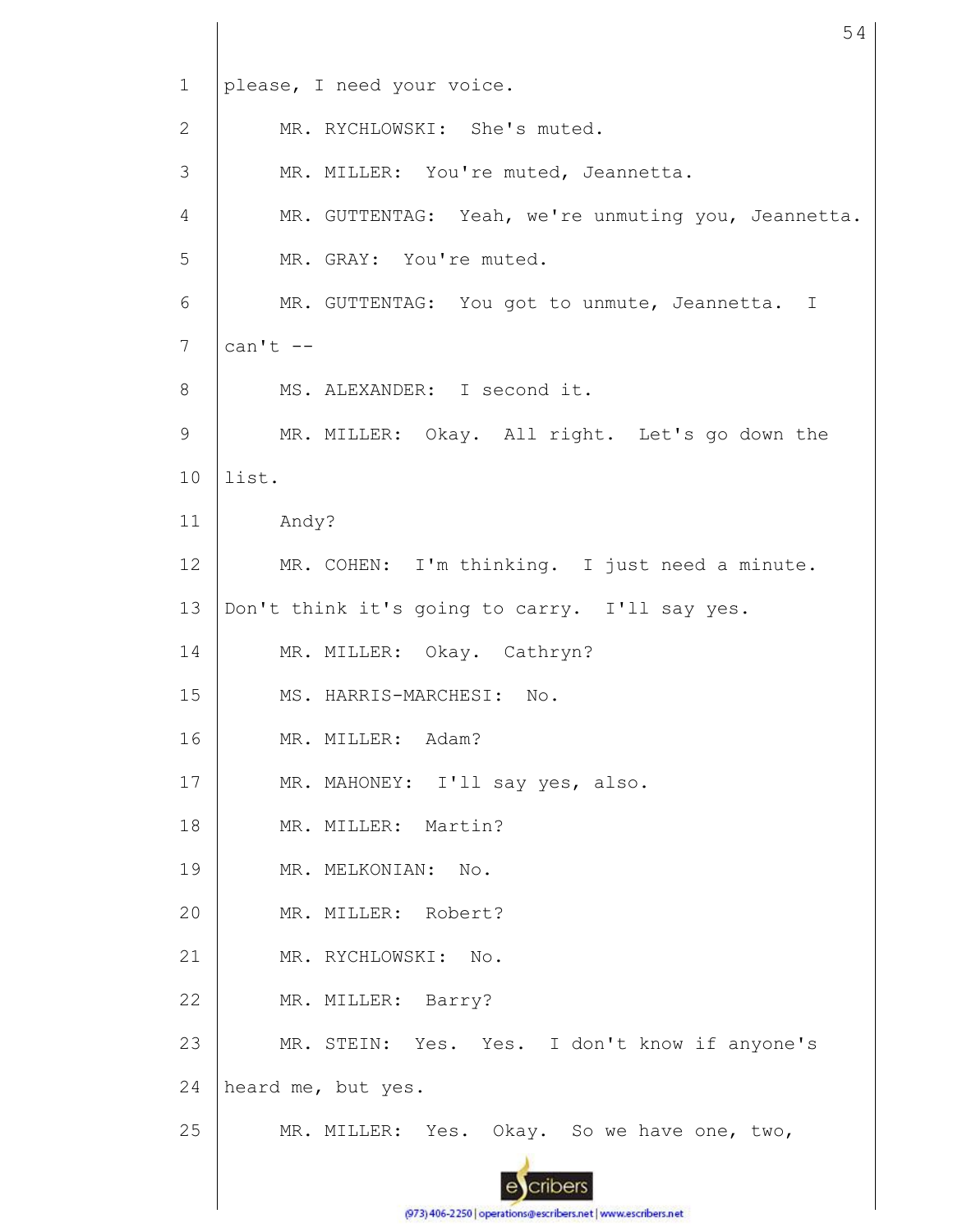1 2 3 4 5 6 7 8 9 10 11 12 13 14 15 16 17 18 19 20 21 22 23 24 25 three, four. I say yes. Okay. So it carries. MR. GRAY: My streak continues. MR. MILLER: Okay. So it's .5 percent and 1 percent. Half percent for one-year leases, and 2 -- half percent for one-year -- MR. COHEN: It was 1 percent. MR. MILLER: Oh, 1 percent. MS. ALEXANDER: 1. MR. MILLER: 1 percent and 1 percent. MS. ALEXANDER: 1. MR. GRAY: No. 1 percent and 2 percent. MS. ALEXANDER: 1 percent and 2 percent. MR. STEIN: 1 percent for one-year and 2 percent for two-years. MR. MILLER: Right. MR. MELKONIAN: You going to change your vote, Mike, based on -- MR. MILLER: No, I didn't. MR. FERRERA: If James can interject. So Garrett made the motion, 1 percent, 2 percent. Jeannetta with a second. Andy, yes. Cathy, no. Adam, yes. Martin, no. Robert, no. Barry, yes. We could stop right there. That's five -- MR. MILLER: Five. MR. FERRERA: -- to three.

55

(973) 406-2250 | operations@escribers.net | www.escribers.net

cribers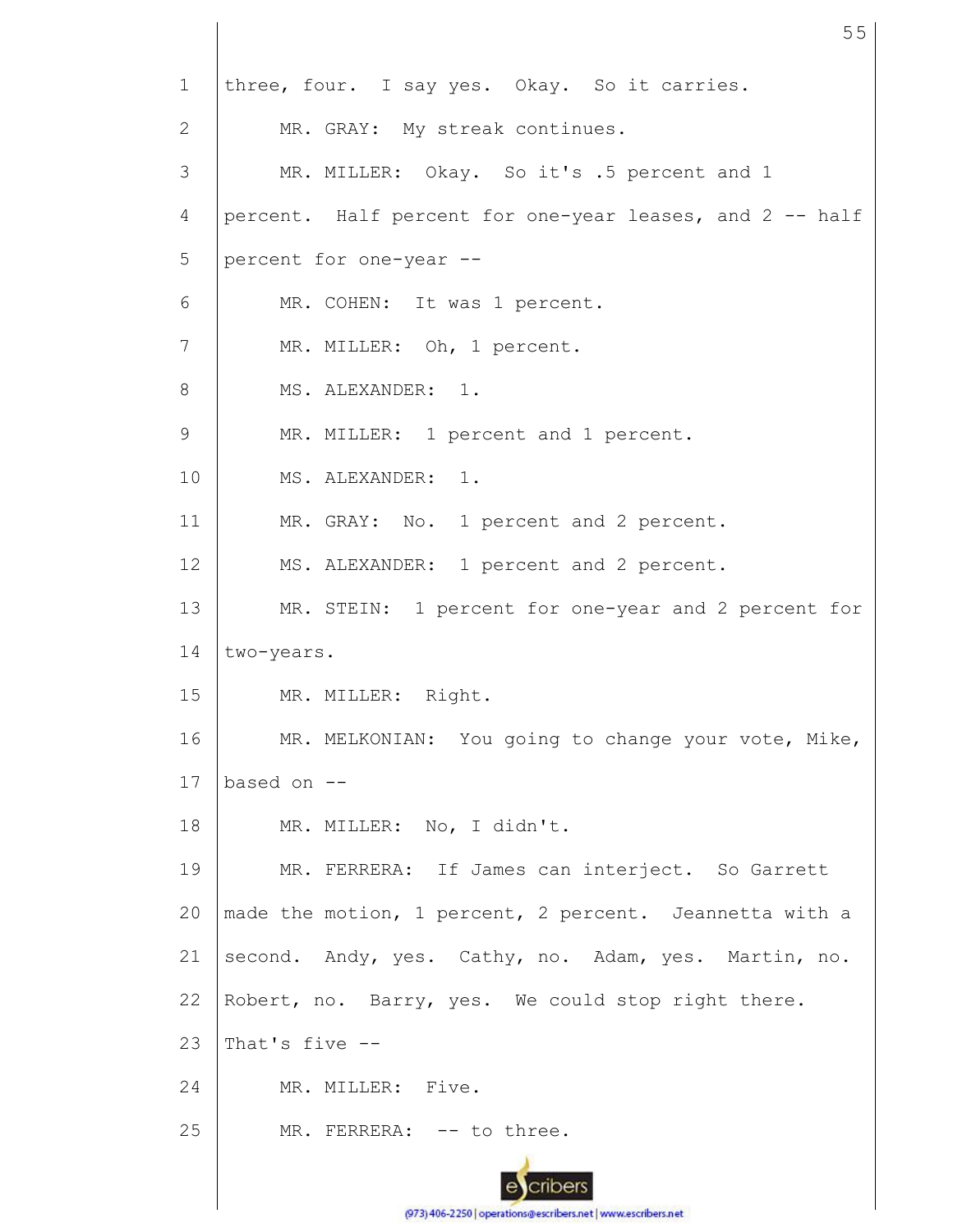1 2 3 4 5 6 7 8 9 10 11 12 13 14 15 16 17 18 19 20 21 22 23 24 25 Michael, you made it six to three, and that's  $-$ - you can do that. So the motion passes. 1 percent, one-year, 2 percent, two-year. MR. MILLER: Any other matters? No? All right. Based on our deliberation tonight and over the last few weeks, we've been listening to statements from landlords as well as tenants. We've gone over numbers from the DHCR, CPI index, made fair comparisons. The decision is that for one-year lease, it will be 1 percent, and for two-year, the second year will be 2 percent. Thank you very much, ladies and gentleman. Do I have a motion to adjourn? MR. STEIN: Good night, everyone. Have a good summer. UNIDENTIFIED SPEAKER: Motion to adjourn. MR. COHEN: Have a good summer. MS. ALEXANDER: Motion to adjourn. Bye. MR. MILLER: Motion for adjournment. MR. GRAY: Motion. MR. STEIN: Second. MR. MILLER: Garrett, second by Barry. All in favor? Yes? IN UNISON: Aye.

56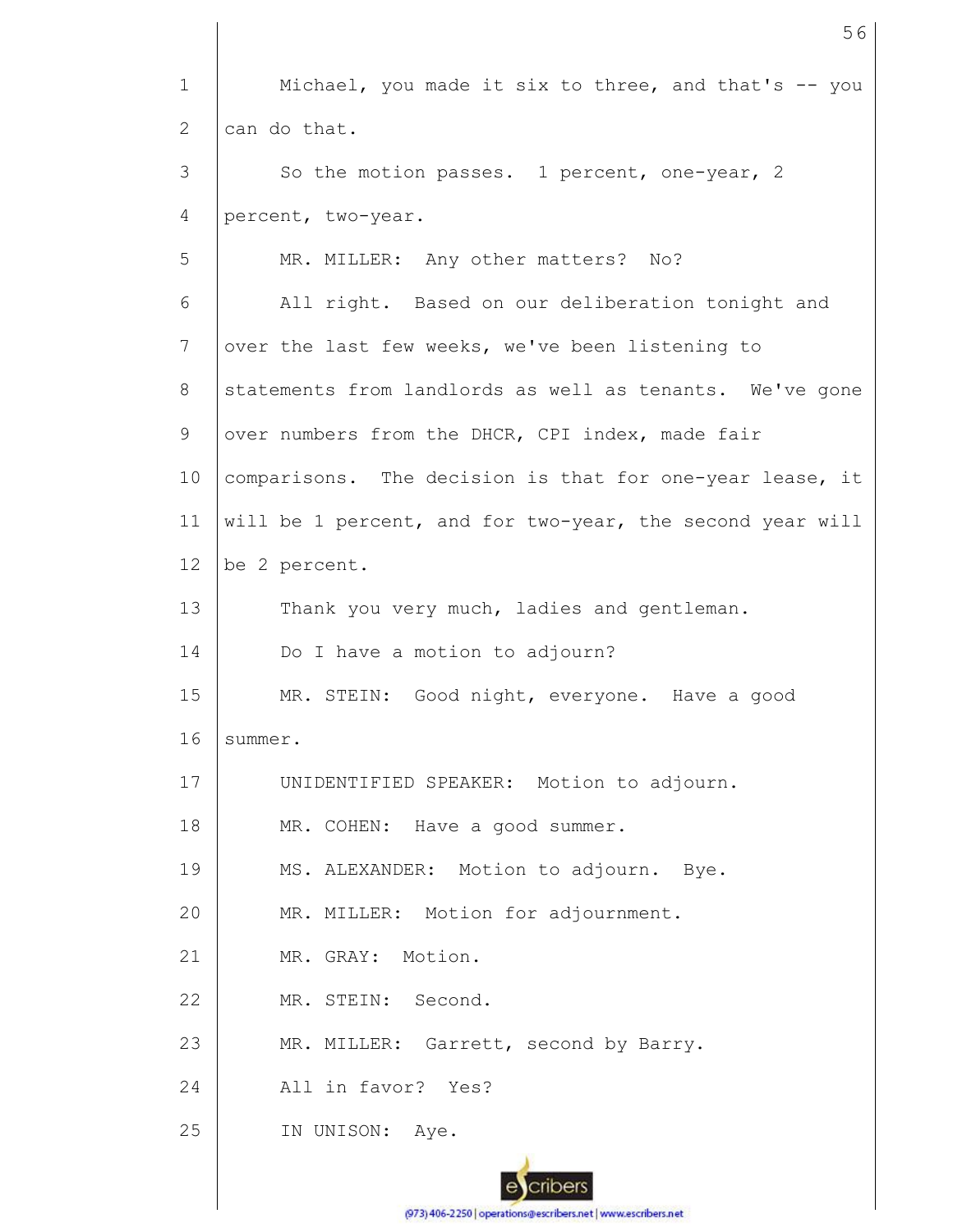| $\mathbf 1$      | MR. MILLER: Aye. Thank you very much. Thanks to               |
|------------------|---------------------------------------------------------------|
| $\mathbf{2}$     | DHCR. Have a very good holiday.                               |
| $\mathsf 3$      | [END RECORDING]                                               |
| $\sqrt{4}$       |                                                               |
| $\overline{5}$   |                                                               |
| $\sqrt{6}$       |                                                               |
| $\boldsymbol{7}$ |                                                               |
| $\,8\,$          |                                                               |
| $\mathsf 9$      |                                                               |
| $10$             |                                                               |
| $11\,$           |                                                               |
| $12$             |                                                               |
| $13\,$           |                                                               |
| 14               |                                                               |
| $1\,5$           |                                                               |
| $16$             |                                                               |
| 17               |                                                               |
| $1\,8$           |                                                               |
| 19               |                                                               |
| 20               |                                                               |
| 21               |                                                               |
| 22               |                                                               |
| 23               |                                                               |
| $2\sqrt{4}$      |                                                               |
| 25               |                                                               |
|                  | cribers<br>e                                                  |
|                  | (973) 406-2250   operations@escribers.net   www.escribers.net |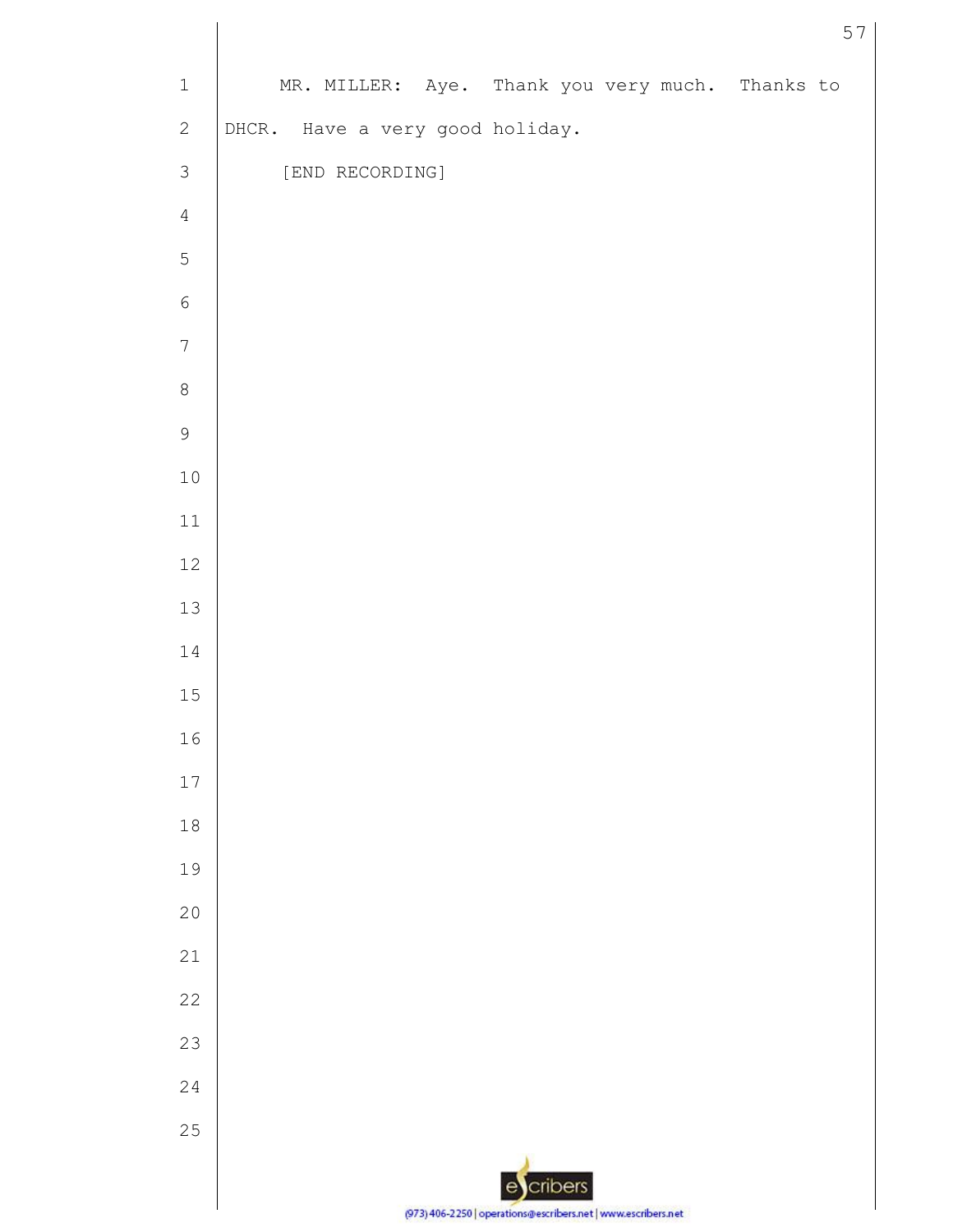| $\mathbf{1}$    | CERTIFICATION                                                 |
|-----------------|---------------------------------------------------------------|
| $\mathbf{2}$    | The prior proceedings were transcribed from audio             |
| 3               | files and have been transcribed to the best of my             |
| $\overline{4}$  | ability. I further certify that I am not connected by         |
| 5               | blood, marriage or employment with any of the parties         |
| $6\,$           | herein nor interested directly or indirectly in the           |
| $7\phantom{.0}$ | matter transcribed.                                           |
| 8               |                                                               |
| 9               | Signature                                                     |
| 10              |                                                               |
| 11              | Mezn                                                          |
| 12              | Date June 30, 2021                                            |
| 13              |                                                               |
| 14              |                                                               |
| 15              |                                                               |
| 16              |                                                               |
| 17              |                                                               |
| 18              |                                                               |
| 19              |                                                               |
| 20              |                                                               |
| 21              |                                                               |
| 22              |                                                               |
| 23              |                                                               |
| 24              |                                                               |
| 25              |                                                               |
|                 | cribers                                                       |
|                 | (973) 406-2250   operations@escribers.net   www.escribers.net |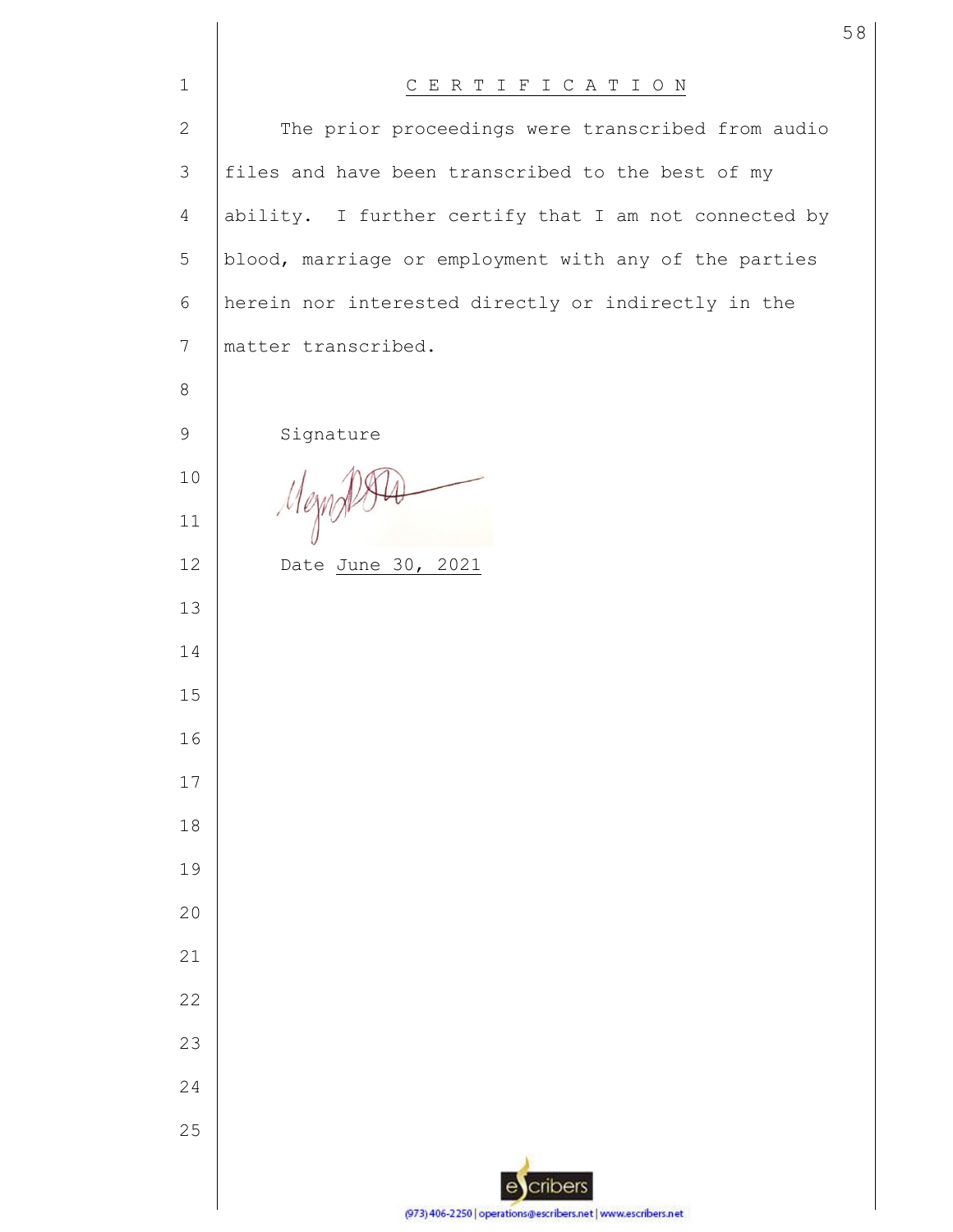### **Deliberations & Voting - Held Via Zoom June 24, 2021**

|                        | 16:6;32:2                 | almost $(5)$              | articles (1)                    | 18:1;19:2              |
|------------------------|---------------------------|---------------------------|---------------------------------|------------------------|
|                        | addition (3)              | 12:2;23:3;30:2;45:1;      | 11:1                            | bear $(2)$             |
|                        | 6:1;8:2;39:3              | 50:1                      | aspect $(2)$                    | 10:2;13:1              |
|                        |                           |                           |                                 |                        |
| [END (1)]              | additions (2)             | along $(1)$               | 32:1;41:8                       | bearing $(1)$          |
| 57:3                   | 35:1;36:2                 | 32:1                      | asset $(4)$                     | 23:1                   |
| [START (1)]            | address $(1)$             | Although (1)              | 21:2;22:2;23:1;24:4             | become $(1)$           |
| 2:1                    | 15:1                      | 8:8                       | Assistance (3)                  | 41:1                   |
|                        | addressed (1)             | always (2)                | 15:4,6;51:1                     | began $(1)$            |
| $\mathbf{A}$           | 28:1                      | 7:1;23:2                  | attempted (1)                   | 15:6                   |
|                        | adjourn $(3)$             | amount $(4)$              | 29:5                            | beginning $(1)$        |
|                        | 56:1,1,1                  | 6:1;18:2;29:1,1           | attempts $(1)$                  | 46:1                   |
| abandoned (1)          | adjournment (1)           | analysis (2)              | 8:7                             | behalf $(1)$           |
| 28:1                   |                           |                           |                                 |                        |
| ability $(4)$          | 56:2                      | 33:2;35:1                 | attention (1)                   | 41:1                   |
| 3:1;23:1;43:2;46:2     | adjustments (1)           | analyze $(1)$             | 10:1                            | behind $(1)$           |
| able $(7)$             | 2:1                       | 31:1                      | attest $(1)$                    | 36:9                   |
| 15:1,2;21:1;24:1;      | <b>Administration (2)</b> | analyzing $(1)$           | 10:7                            | below $(4)$            |
| 46:5;48:1;49:1         | 2:2;14:7                  | 30:3                      | audio $(3)$                     | 13:2;19:1;25:1;31:1    |
| abnormal $(1)$         | advantage $(3)$           | <b>ANDREW (1)</b>         | 23:1,5;29:2                     | benefit (3)            |
|                        | 22:7;24:9;37:3            | 3:1                       | available $(1)$                 | 15:2;16:1;49:2         |
| 9:5                    | affect $(2)$              | <b>Andy</b> (19)          | 39:1                            | benefiting $(1)$       |
| above $(1)$            |                           | 3:1;5:1;9:1;12:1,2,7;     |                                 | 31:2                   |
| 49:1                   | 20:9;21:2                 |                           | average $(7)$                   |                        |
| absolutely (6)         | affected (1)              | 13:1;18:4;30:1;34:1;      | 6:1,2;7:1,6;28:2;               | benefits $(2)$         |
| 23:1;30:1;37:8;38:2;   | 25:2                      | 35:2;37:1,4;49:2;51:3;    | 29:1,7                          | 40:1,2                 |
| 41:1,1                 | afternoon (1)             | 52:1,2;54:1;55:2          | aware(1)                        | best $(1)$             |
| accept(1)              | 18:2                      | Annual (3)                | 9:1                             | 25:2                   |
| 4:1                    | again (18)                | 14:7;25:5;26:1            | Aye $(6)$                       | better $(5)$           |
|                        | 10:1;27:2;33:1;37:2;      | anticipating $(2)$        | 4:1,1,2,2;56:2;57:1             | 15:1;24:7,7;30:1;      |
| acceptance(1)          | 42:2;43:1,1,2;45:1,2;     | 26:1;50:2                 |                                 | 38:1                   |
| 4:1                    |                           |                           | $\bf{B}$                        |                        |
| accommodations (1)     | 46:4;47:1,1,6;48:1;       | anymore (1)               |                                 | biased (1)             |
| 2:1                    | 50:6;52:2;53:2            | 12:1                      |                                 | 6:6                    |
| According (14)         | against $(2)$             | anyways $(1)$             | back $(15)$                     | big(3)                 |
| 7:4,7,7;10:1;13:2;     | 37:5;51:2                 | 11:1                      | 12:1;15:7,8;24:1,1,1;           | 29:9;33:9;44:2         |
| 18:1,1;20:1;25:8;28:1, | age(1)                    | apartment (4)             | 31:8;37:1;40:1,2;41:5;          | biggest $(4)$          |
| 1;45:3,5,5             | 6:1                       | 14:2;22:2,2;23:9          | 43:4;45:1;47:2,5                | 9:1;19:1;49:5,7        |
|                        | agency $(2)$              | apartments (13)           | bad(1)                          | bill $(1)$             |
| account(1)             | 40:1,1                    | 5:1,1,1,8;7:1,1,1,1,2,    | 37:3                            | 19:1                   |
| 42:1                   | ago(4)                    | 2;13:1;15:1,1             |                                 | billion $(1)$          |
| accounting(1)          |                           |                           | balancing (3)                   |                        |
| 35:3                   | 12:1;25:1;30:1;33:6       | apologize (2)             | 43:2;45:1,2                     | 15:3                   |
| accounts(1)            | agree $(19)$              | 4:4;20:2                  | ballpark (1)                    | bills $(4)$            |
| 35:8                   | 11:3;13:9;17:1,2;         | apparently (1)            | 47:2                            | 19:1;22:9;23:1,5       |
| accrual(3)             | 18:4;29:2;30:3;32:2,2,    | 22:5                      | banks $(1)$                     | bit $(8)$              |
| 34:2;35:1;41:2         | 3;41:2;43:7;44:3;45:1,    | applications $(1)$        | 23:1                            | 8:9;26:4;27:1,1;35:1,  |
| accrual-based (1)      | 1;47:1;48:6;49:3;50:1     | 15:6                      | Barry $(16)$                    | 2;43:1;50:4            |
|                        | agreed $(3)$              | apply $(1)$               | 3:2,2;4:2;17:2,2;               | Board $(11)$           |
| 35:4                   | 20:9;47:1,1               | 30:7                      | 18:2;19:2;24:3;42:1;            | 2:1,3;3:5,9;7:2;8:2;   |
| acronym(1)             | ahead $(18)$              |                           |                                 |                        |
| 49:1                   |                           | appropriate $(1)$         | 43:3;52:1,1,1;54:2;             | 10:2;11:3;13:1;34:7;   |
| across(1)              | 2:5,7;4:1;5:2;13:1,1;     | 2:6                       | 55:2;56:2                       | 43:3                   |
| 10:2                   | 17:2;19:2;20:2;30:1;      | appropriated (1)          | Barry's $(1)$                   | Board's $(1)$          |
| Act(5)                 | 43:6;45:9;46:1;50:1;      | 15:3                      | 19:1                            | 10:1                   |
| 2:1;9:4;43:2;45:1,2    | 52:1,1;53:1,2             | April $(1)$               | base $(1)$                      | boost $(1)$            |
| action(1)              | airline $(1)$             | 26:2                      | 20:1                            | 42:5                   |
|                        |                           |                           |                                 |                        |
|                        |                           |                           |                                 |                        |
| 6:5                    | 20:1                      | areas(2)                  | based $(6)$                     | borrow $(1)$           |
| $\left( 9\right)$      | <b>ALEXANDER (11)</b>     | 5:2:28:4                  | 6:2;7:1;35:2,2;55:1;            | 22:4                   |
| 5:2;9:2;26:6;28:2,4,   | 3:1,1;43:7;51:2;53:1,     | argue(1)                  | 56:6                            | borrowers (1)          |
| 6;31:1;34:2;46:1       | 5;54:8;55:1,1,8;56:1      | 43:1                      | basic $(1)$                     | 24:1                   |
| acutely (1)            | alike $(1)$               | argues(1)                 | 50:2                            | both $(16)$            |
|                        | 14:1                      | 42:1                      | basically $(1)$                 | 8:1;14:1;15:2;21:4;    |
| 9:1                    | allow $(1)$               | arguments $(2)$           | 35:1                            | 25:2;31:1,2;34:8;37:2; |
| ADAM(13)               | 30:2                      | 37:2;43:1                 |                                 | 40:2;42:2;43:1,1,9;    |
| 3:1,1;33:5;34:2;       |                           |                           | basing $(1)$                    |                        |
| 42:8;43:8;44:4;48:3;   | allowed $(2)$             | around (3)                | 35:1                            | 47:1,2                 |
| 50:9;52:6;53:1;54:1;   | 10:2;11:4                 | 4:1;36:1,1                | basis $(4)$                     | bottlenecks (1)        |
| 55:2<br>add(2)         | allows $(1)$<br>2:1       | article (3)<br>8:7,9;10:2 | 34:1;35:1,5;41:2<br>Beach $(2)$ | 25:1<br>bottom $(1)$   |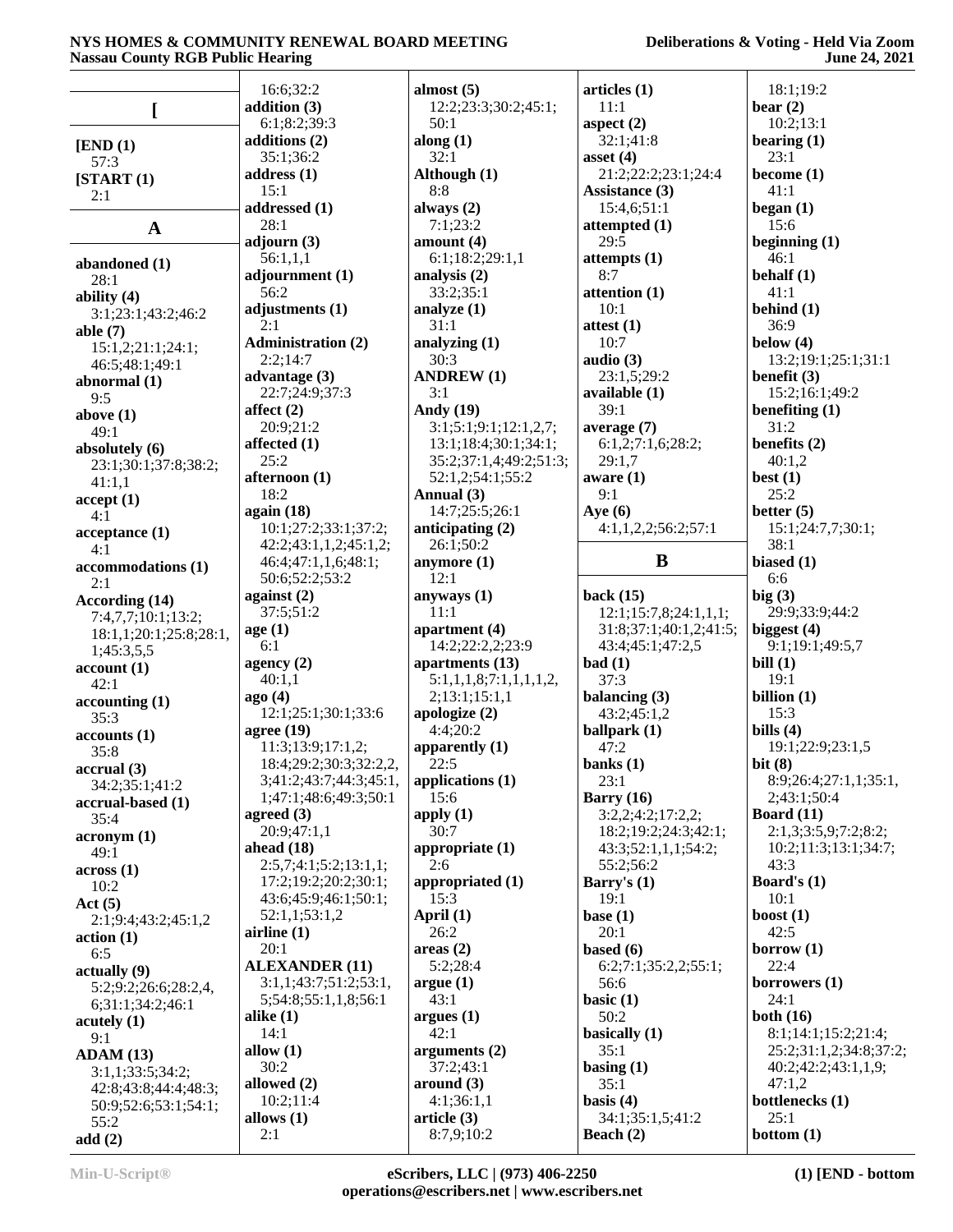| 24:1                           | cases $(2)$              | clean(1)                    | condone (2)           | 13:1                                |
|--------------------------------|--------------------------|-----------------------------|-----------------------|-------------------------------------|
| brainer $(1)$                  | 15:7;28:2                | 53:1                        | 11:1,1                | COVID(5)                            |
| 45:1                           | $\cosh(6)$               | cleaning $(1)$              | condones (1)          | 10:5;15:9;23:1;39:1;                |
| bring(1)                       | 19:1;21:1,1;22:3;        | 14:1                        | 37:4                  | 42:1                                |
| 10:1                           | 23:1:35:5                | clear $(2)$                 | conducting (1)        | <b>COVID-19(2)</b>                  |
|                                |                          |                             |                       |                                     |
| brought $(1)$                  | catastrophic (1)         | 15:1;16:3                   | 2:1                   | 2:1;14:1                            |
| 49:1                           | 43:8                     | clients $(1)$               | conflating $(2)$      | COVID's (1)                         |
| buck $(1)$                     | Cathryn (10)             | 40:1                        | 16:2,2                | 42:5                                |
| 45:2                           | 4:1,1;13:1;22:4;         | code(1)                     | consequences (1)      | CPI(2)                              |
| build $(1)$                    | 35:2;38:2;51:2,2;53:8;   | 11:2                        | 9:1                   | 26:8;56:9                           |
| 35:1                           | 54:1                     | COHEN(41)                   | consider (2)          | criticize (1)                       |
| builders (1)                   | Cathryn's (1)            | 3:1,1;4:2,2;5:3;11:1,       | 7:2;8:2               | 32:1                                |
| 28:2                           | 24:1                     | 1,9;12:1,2,2,5;16:2;        | consideration (3)     | curious (2)                         |
|                                |                          |                             |                       |                                     |
| building (8)                   | Cathy $(1)$              | 17:1,1,2,6;21:1,1;25:1,     | 12:1;39:1;46:2        | 35:1,3                              |
| 6:2;7:1;10:6;21:5;             | 55:2                     | 5;26:3;29:1,2,4;41:2;       | considerations (1)    | current $(3)$                       |
| 22:2;27:2;28:2;29:7            | Centre $(1)$             | 44:1,1,2,9;45:1,3,7;        | 45:1                  | 8:3;15:2;22:9                       |
| buildings $(15)$               | 13:2                     | 51:4,6;52:1,2,3;54:1;       | considered (2)        | currently (1)                       |
| 5:1,1;6:1;9:1,2;10:8;          | Centre's (1)             | 55:6;56:1                   | 11:2,5                | 8:4                                 |
| 11:1,2;12:1;14:2;19:5,         | 18:1                     | collect(2)                  | considering (1)       | cuts(1)                             |
| 7;22:2;29:1;34:1               | century (1)              | 35:6,9                      | 38:6                  | 21:4                                |
|                                |                          |                             |                       |                                     |
| <b>Burdening (1)</b>           | 28:1                     | collected (1)               | consistent (1)        | cutting $(1)$                       |
| 15:1                           | certain(6)               | 13:2                        | 32:2                  | 46:5                                |
| business $(2)$                 | 10:1;17:1;22:2;47:8      | collections (1)             | continue (2)          |                                     |
| 19:1;40:6                      | 9;50:2                   | 35:1                        | 11:2;12:1             | D                                   |
| businesses $(1)$               | certainly (2)            | comfortable (1)             | continues (2)         |                                     |
| 26:2                           | 9:1;42:1                 | 13:1                        | 36:1;55:2             | data(2)                             |
| businessmen (1)                | Chair $(1)$              | coming $(3)$                | contractor $(1)$      | 25:8;32:1                           |
|                                |                          |                             |                       |                                     |
| 45:2                           | 26:1                     | 28:3;31:5;37:2              | 16:1                  | day $(1)$                           |
| buy $(2)$                      | chairman (2)             | command $(2)$               | contractors (1)       | 24:1                                |
| 24:1;27:2                      | 20:1;45:1                | 41:1,1                      | 17:1                  | dealing $(1)$                       |
| Bye(1)                         | challenges (1)           | commencing (1)              | contrast(1)           | 21:1                                |
|                                |                          |                             |                       |                                     |
|                                |                          |                             |                       |                                     |
| 56:1                           | 14:1                     | 2:1                         | 6:1                   | debt(4)                             |
|                                | chance $(1)$             | commensurate (2)            | contributed (1)       | 5:2;18:9;23:4;24:1                  |
| $\mathbf C$                    | 4:5                      | 32:5;38:1                   | 39:4                  | decades(1)                          |
|                                | change $(4)$             | comment $(3)$               | Conversely (1)        | 11:2                                |
| calculation (2)                | 7:1;17:1;36:2;55:1       | 34:2,3;45:2                 | 8:1                   | December (1)                        |
| 33:1,2                         | changed $(5)$            | commentary (1)              | convert (1)           | 26:1                                |
| call $(2)$                     | 17:1,1,6,7,7             | 11:6                        | 29:4                  | decide(2)                           |
|                                |                          |                             |                       |                                     |
| 23:2:42:2                      | channel (2)              | comments (8)                | cost(5)               | 32:2,2                              |
| came $(4)$                     | 3:5,6                    | 4:2,2;9:1;11:8;19:1;        | 22:1;30:1,9;31:4;     | decided (1)                         |
| 27:2;28:1;37:2;44:9            | charges (1)              | 29:5:41:2:45:9              | 44:2                  | 38:1                                |
| can (39)                       | 9:2                      | committees (1)              | costs(6)              | decision (13)                       |
| 3:3,4;5:2;6:9;9:1,1,1,         | chart $(6)$              | 6:5                         | 6:2; 8:1; 20:1; 21:3; | 32:1,2;36:1;37:1,1,2,               |
| 1,1;10:6;13:1;16:2,2;          | 13:2;26:1,5;33:2,2;      | commodity (1)               | 38:6;46:5             | 2;42:2;47:2;48:1,2;                 |
|                                | 46:1                     | 27:2                        | Council (1)           | 50:2;56:1                           |
| 17:2,2,3;18:1,2,2;20:2;        |                          |                             |                       |                                     |
| 22:1,1;23:1;24:1,8;            | charts $(1)$             | companies (1)               | 8:1                   | decisions(1)                        |
| 29:2;32:1;36:1;37:1;           | 31:1                     | 41:2                        | Counsel (1)           | 50:2                                |
| 43:1,1,1;44:2;47:2;            | Chicago (1)              | company $(3)$               | 2:5                   | $\text{decline} (2)$                |
| 50:5:51:6:53:2:55:1;           | 28:1                     | 7:1,1;16:1                  | County $(8)$          | 28:2,2                              |
| 56:2                           | child(1)                 | compare $(1)$               | 2:1,3;3:4,9;14:1;     | decrease (5)                        |
| cap $(3)$                      | 6:1                      | 37:1                        | 15:2;45:1;49:1        | 6:2,2,2;7:1;19:2                    |
| 6:1;22:2,2                     | children (1)             | comparing $(2)$             | couple $(6)$          | deduction(1)                        |
|                                | 6:1                      |                             |                       | 7:9                                 |
| capable $(2)$                  |                          | 13:2;20:1                   | 6:1;9:1;16:1,1;18:1;  |                                     |
| 25:2,2                         | chose $(1)$              | comparisons (1)             | 22:1                  | deferred $(1)$                      |
| capital (1)                    | 23:6                     | 56:1                        | couples $(1)$         | 42:2                                |
| 18:1                           | circumstance (1)         | completely (2)              | 16:8                  | deficit (1)                         |
| carries $(1)$                  | 47:9                     | 15:2;43:7                   | course(1)             | 38:9                                |
| 55:1                           | circumstances (2)        | complicated (1)             | 39:2                  | definitely $(1)$                    |
|                                | 47:8,9                   | 43:2                        | court (2)             | 16:2                                |
| carry $(2)$                    |                          |                             |                       |                                     |
| 52:1;54:1                      | City(5)                  | compromise (2)              | 11:4;12:1             | definition $(3)$                    |
| case $(6)$                     | 8:1;16:1;37:1,1,2        | 36:7;37:1                   | cover(1)              | 44:3,5,7                            |
| 12:1;24:6,6;29:1;<br>35:9;48:2 | classified $(1)$<br>14:9 | conclusion (2)<br>47:1;50:8 | 44:2<br>covered $(1)$ | degree $(4)$<br>31:2;47:1;49:2;50:1 |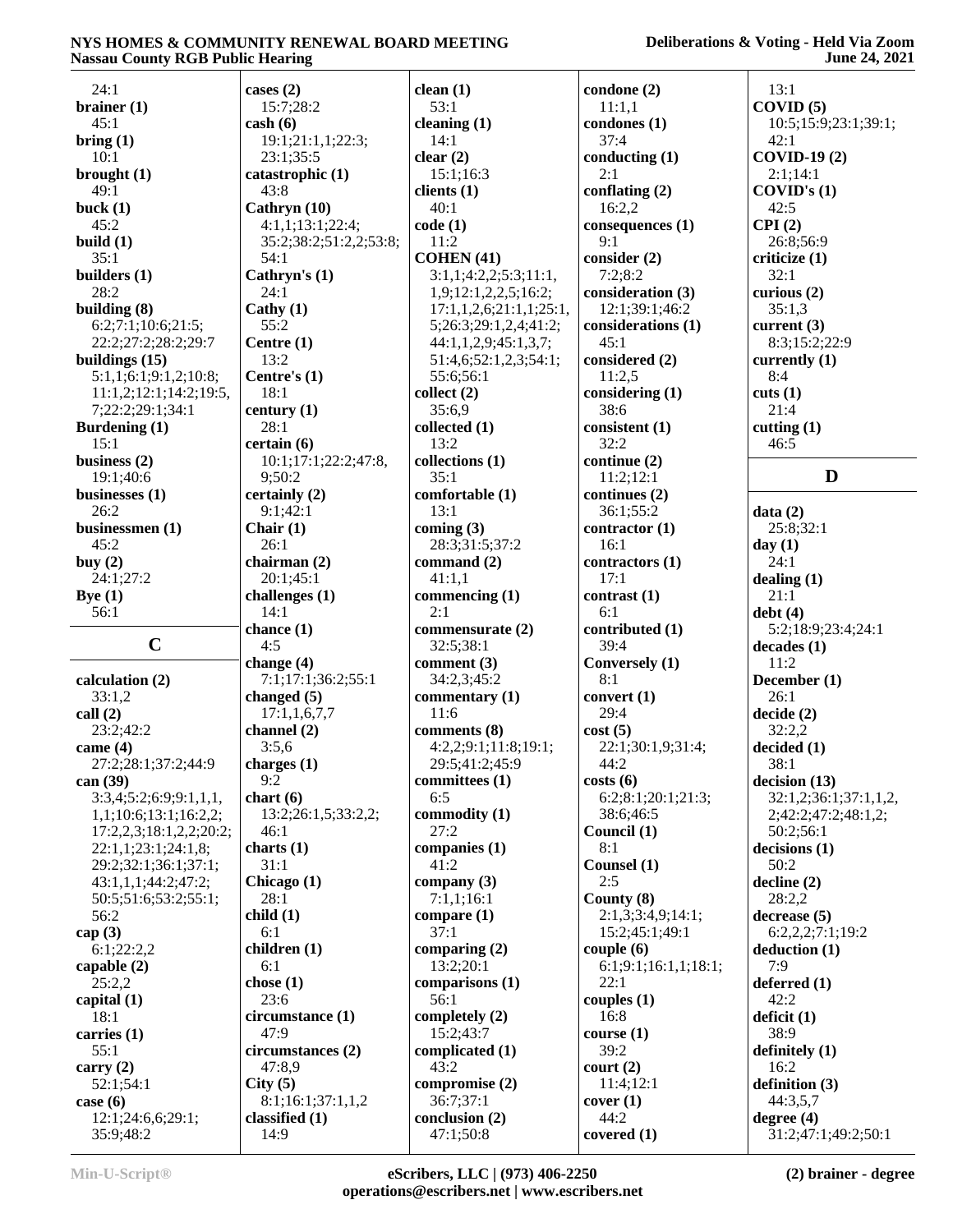| deliberation (5)   | 17:2                            | egregious $(1)$          | even $(18)$           | facing $(1)$         |
|--------------------|---------------------------------|--------------------------|-----------------------|----------------------|
| 2:4;3:2;4:2;37:2;  | disruptive $(1)$                | 47:1                     | 15:1;17:1,1;22:2;     | 22:3                 |
| 56:6               | 9:6                             | EIDL(1)                  | 24:5;25:1;33:2;35:1;  | fact $(7)$           |
| deliberations (1)  | distort(1)                      | 6:9                      | 36:1,2;37:1;38:5,5,7; | 5:9;18:1;20:1;23:1;  |
| 37:2               | 6:6                             | eight $(1)$              | 40:2;48:1,1;50:1      | 24:8;25:1;42:1       |
| delinquencies (1)  | District (1)                    | 40:1                     | evening $(2)$         | factor $(4)$         |
| 22:2               | 16:1                            | either $(5)$             | 3:1;43:7              | 49:1,1,5,7           |
| Department (2)     | document(1)                     | 10:2,5;23:1;39:1;        | evening's $(1)$       | factors $(2)$        |
| 25:8;40:7          | 18:2                            | 44:6                     | 2:4                   | 46:1:47:1            |
| depending $(1)$    | documents (2)                   | eligible (2)             | everybody (2)         | facts $(2)$          |
| 36:4               | 41:1,1                          | 6:9;43:1                 | 38:1;45:2             |                      |
|                    |                                 |                          |                       | 6:6;30:4             |
| depreciation (2)   | dollar $(4)$                    | eliminate (1)            | everyone $(5)$        | factual $(2)$        |
| 5:2;7:9            | 7:1;29:1,1,1                    | 5:6                      | 14:2;22:2;36:1;42:2;  | 23:1;24:1            |
| depressed (2)      | dollars $(21)$                  | else (3)                 | 56:1                  | failure $(1)$        |
| 25:1;26:8          | 6:1,1,2;7:1,5;29:1,2            | 13:1;16:5;45:2           | evicted $(1)$         | 8:2                  |
| described (1)      | 2, 2, 5, 6, 8; 34: 2, 2; 35: 1; | <b>Emergency</b> (4)     | 40:2                  | Fair $(9)$           |
| 24:1               | 36:4;38:1,1,1,5,8               | 2:1;15:3;51:1,1          | evidence (2)          | 12:2,2;13:2;18:2;    |
| designated (1)     | done $(2)$                      | <b>Emotionally (1)</b>   | 6:2:9:8               | 32:6;34:8;36:8;42:2; |
| 2:2                | 21:2;42:5                       | 38:2                     | exactly $(3)$         | 56:9                 |
| determine (1)      | down $(16)$                     | employee (1)             | 23:2;27:1;37:1        | fairly $(1)$         |
| 2:1                | 7:3;19:1;20:1,1;                | 6:1                      | examining $(1)$       | 13:8                 |
| determining(1)     | 27:2;28:3,5,6;31:5;             | employees (1)            | 14:6                  | fairness $(1)$       |
| 23:1               | 36:1;42:4;48:2;50:1;            | 6:1                      | example $(4)$         | 8:2                  |
| DHCR(7)            | 51:2;52:1;54:9                  |                          | 20:1:23:2:26:9:47:2   |                      |
|                    |                                 | end $(5)$                |                       | family $(1)$         |
| 5:1;7:4;12:1;13:8; | dozens $(1)$                    | 8:9;33:1;34:2;42:2;      | examples $(1)$        | 38:2                 |
| 18:2;56:9;57:2     | 41:1                            | 46:1                     | 50:7                  | far $(1)$            |
| DHCR's $(1)$       | draining $(1)$                  | ending $(1)$             | except (1)            | 10:1                 |
| 2:2                | 38:2                            | 25:7                     | 42:2                  | fares $(1)$          |
| dies(2)            | drill(1)                        | ends $(1)$               | <b>Executive (1)</b>  | 20:1                 |
| 52:1;53:1          | 7:3                             | 46:1                     | 2:1                   | favor $(3)$          |
| difference $(1)$   | driving $(2)$                   | enforced $(1)$           | exist(1)              | 4:1;31:1;56:2        |
| 5:1                | 13:3,4                          | 12:1                     | 9:8                   | Fed $(2)$            |
| different (5)      | drop(1)                         | enough $(4)$             | exists $(2)$          | 20:1;26:1            |
| 35:1,1,1;46:2;49:1 | 22:2                            | 12:2,2;32:6;37:2         | 12:1;29:2             | Federal (8)          |
| difficult $(5)$    | dropped $(1)$                   | entire $(4)$             | expect (1)            | 25:1;35:1;36:2;39:1, |
| 14:1,1;22:3;48:2,3 | 23:1                            | 10:1;20:1;28:1;43:1      | 42:4                  | 2,2,4;46:1           |
| difficulty (1)     | drops(1)                        | entirely $(1)$           | expenditure $(1)$     | feel $(1)$           |
| 24:2               | 27:4                            | 17:2                     | 18:1                  | 12:2                 |
| DiGeronimo (1)     | due $(2)$                       | EPTA(10)                 | expense (4)           | felt(1)              |
|                    |                                 |                          |                       |                      |
| 23:1               | 15:9;39:1                       | 5:1,1,1,8;9:1,2,4;       | 7:6;19:1;32:1;36:1    | 13:1                 |
| diminished (1)     | during $(2)$                    | 11:1;12:1;13:1           | expenses $(10)$       | <b>FERRERA (3)</b>   |
| 24:5               | 14:3;42:1                       | equally $(1)$            | 6:2;7:1;8:3;14:1;     | 2:8;55:1,2           |
| direct $(1)$       |                                 | 31:2                     | 28:2;29:8;46:2;47:2;  | few $(3)$            |
| 49:1               | ${\bf E}$                       | equates $(1)$            | 49:2;50:2             | 33:5;47:1;56:7       |
| directive (1)      |                                 | 7:4                      | experiencing $(2)$    | file $(1)$           |
| 2:9                | easier $(1)$                    | equivalent $(2)$         | 8:4;46:1              | 41:1                 |
| directly $(3)$     | 47:3                            | 33:1,2                   | explain $(2)$         | filing $(1)$         |
| 15:1;40:1,2        | easily $(1)$                    | ERAP $(4)$               | 5:2;25:2              | 41:1                 |
| director $(1)$     | 22:2                            | 6:1;15:6;42:1,1          | extensively (1)       | fill(1)              |
| 8:1                | easy $(1)$                      | erring(1)                | 13:1                  | 27:1                 |
| Disability (1)     | 39:1                            | 49:1                     | extra(3)              | Finally $(1)$        |
| 15:5               | Economic (3)                    | escrow(1)                | 38:1,8;39:2           | 9:3                  |
| disagree $(3)$     | 8:1;15:1;25:2                   | 23:4                     | extraordinarily (2)   | finance $(1)$        |
| 24:2;31:2;44:3     | economics $(3)$                 |                          | 24:8;25:1             | 22:2                 |
|                    | 25:2;27:9;48:1                  | especially $(1)$<br>11:2 |                       |                      |
| discussed $(1)$    |                                 |                          | extraordinary (1)     | financial $(4)$      |
| 9:3                | economist $(1)$                 | $e$ ssence $(2)$         | 20:1                  | 7:1;14:1;16:1;40:1   |
| discussing $(1)$   | 27:2                            | 22:2;23:1                | extremely $(1)$       | find $(4)$           |
| 25:1               | economists (2)                  | estate $(4)$             | 47:1                  | 26:2;36:7;41:1;46:5  |
| discussion (1)     | 49:3,3                          | 6:8;8:2;15:1;18:4        |                       | finding $(1)$        |
| 6:7                | effects $(2)$                   | estimate $(1)$           | $\mathbf{F}$          | 46:6                 |
| disparity $(1)$    | 8:8;21:1                        | 27:5                     |                       | findings $(1)$       |
| 33:9               | effort(1)                       | ETPA $(2)$               | faced $(1)$           | 9:4                  |
| disrespect (1)     | 2:9                             | 14:1;21:2                | 14:1                  | fine $(2)$           |
|                    |                                 |                          |                       |                      |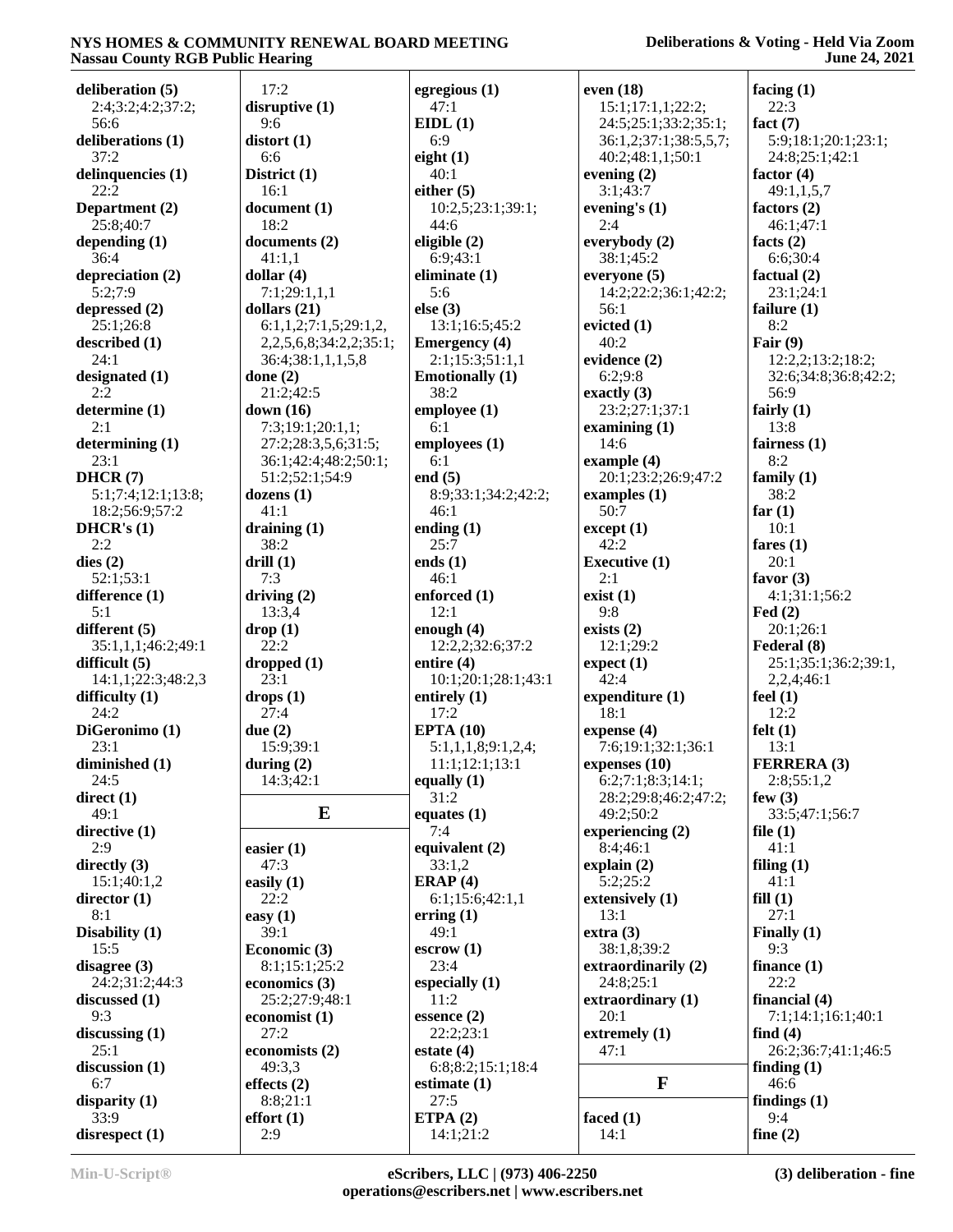### **Deliberations & Voting - Held Via Zoom June 24, 2021**

| 21:8;51:1            | 5:2;29:3              | 47:1;50:1,2                 | higher $(8)$            | 41:4                                     |
|----------------------|-----------------------|-----------------------------|-------------------------|------------------------------------------|
| finished (2)         | future $(6)$          | <b>GUTTENTAG (2)</b>        | 29:1;34:1;36:1;40:8;    | incentives (2)                           |
| 20:2;22:1            | 3:7;20:1;26:1;27:4;   | 54:4,6                      | 46:2;47:2;49:2,2        | 43:1;44:1                                |
| first $(9)$          | 36:1;50:1             | H                           | highest $(2)$           | included (5)                             |
| 4:2;8:1;18:1,6;20:3; | G                     |                             | 28:1,1                  | 5:1,1;9:2;12:2;13:1                      |
| 22:1,2;37:1,1        |                       |                             | himself $(1)$           | includes $(1)$                           |
| fiscal $(1)$         |                       | half $(2)$                  | 17:5                    | 7:1                                      |
| 46:2                 | <b>GARRETT (10)</b>   | 55:4,4                      | historically (2)        | income $(40)$                            |
| fit(1)               | 3:1,1;4:1;45:8;47:1;  | hand $(3)$                  | 22:5;29:1               | 6:1,1;7:1,1,1,6,8;                       |
| 42:1                 | 52:4;53:1,6;55:1;56:2 | 4:1,1;53:2                  | history $(2)$           | 15:9;16:1,9;17:1;24:5;                   |
| five $(2)$           | gas(1)                | happen $(1)$                | 7:2;22:6                | 28:1,1,2;29:1,1;30:1,1,                  |
| 55:2,2               | 27:1                  | 18:3                        | hitting $(1)$           | 5;32:1,1;34:6;35:2,7;                    |
| flat $(1)$<br>28:2   | gather (1)<br>11:2    | happening $(2)$<br>9:9;40:1 | 46:1                    | 36:1;39:2;40:8;41:2;                     |
| flow $(4)$           | general (1)           |                             | Hofstra $(2)$<br>23:2,2 | 46:3,6,7;47:1,2;48:1,2,<br>5;50:1,9;51:1 |
| 19:1;21:1,1;23:1     | 49:2                  | happens $(1)$<br>28:1       | hold(2)                 | incomes $(2)$                            |
| flows $(1)$          | generalization (1)    |                             | 11:1;12:2               | 28:2;29:2                                |
| 22:3                 | 50:6                  | happy $(2)$<br>41:2;44:6    | holding $(1)$           | increase (18)                            |
| folks $(1)$          | gentleman (1)         | hard $(4)$                  | 50:3                    | 8:1,2,2;15:1;16:2,3;                     |
| 43:5                 | 56:1                  | 26:2;29:1,3;41:1            | holiday $(1)$           | 19:2,2,2;27:1;30:2;                      |
| follow $(4)$         | gentlemen (2)         | hard-pressed (1)            | 57:2                    | 32:8;33:1;34:1,4;42:1;                   |
| 5:1;9:2;11:1;44:7    | 2:2;3:2               | 15:1                        | homes $(1)$             | 43:1;51:9                                |
| follow-up $(1)$      | gets(2)               | harmful $(1)$               | 21:2                    | increased (3)                            |
| 9:2                  | 34:2;40:2             | 15:1                        | homestead (2)           | 14:1:18:1:34:1                           |
| forced $(1)$         | given (1)             | <b>HARRIS-MARCHESI (30)</b> | 18:1,1                  | increases (8)                            |
| 10:2                 | 45:1                  | 9:1;11:1,1,1;12:2,4,        | hopefully $(1)$         | 9:5;14:2;19:1;29:3;                      |
| forecast $(2)$       | giving(1)             | 6;13:4;16:2,5;17:1,1,2,     | 42:5                    | 31:1,1,7;34:4                            |
| 31:2;47:1            | 12:2                  | 9;18:2;19:9;24:1,2;         | hotels $(1)$            | increasing $(2)$                         |
| forecasting $(5)$    | goes(4)               | 28:1;38:1,2;39:2;40:2,      | 20:1                    | 8:3;18:1                                 |
| 32:1;34:1;50:1,1,2   | 40:1;44:1;46:1;50:1   | 4;41:1,2;44:2;51:2;         | house $(1)$             | independent (2)                          |
| forestall $(1)$      | Goldilocks (1)        | 53:9:54:1                   | 23:2                    | 16:1;17:1                                |
| 9:6                  | 30:2                  | HCR(2)                      | houses $(2)$            | index $(3)$                              |
| former $(1)$         | Good (14)             | 13:2;14:6                   | 21:2;23:9               | 27:2,2;56:9                              |
| 8:1                  | 3:1;23:2;37:1;40:1,   | health $(1)$                | housing $(3)$           | indicate $(1)$                           |
| formula (1)          | 1;43:1,1,7;47:1;49:2; | 14:1                        | 2:1;14:2;21:2           | 6:2                                      |
| 34:1                 | 56:1,1,1;57:2         | healthy $(1)$               | HUD(3)                  | indicated (2)                            |
| forth $(2)$          | Goodman-Marks (1)     | 14:2                        | 10:1;13:2,2             | 7:1;8:2                                  |
| 11:2;16:7            | 23:1                  | hear $(7)$                  | hundreds (1)            | indicates $(1)$                          |
| forward $(6)$        | government (10)       | 22:1;41:3;43:2,4;           | 41:1                    | 6:2                                      |
| 4:2;31:2;36:1;46:2;  | 16:1;26:3;38:1;39:2,  | 45:8;51:8;53:1              | hurt $(1)$              | indication (1)                           |
| 49:2:50:2            | 2,4;46:1,2;48:1;49:8  | heard $(3)$                 | 43:1                    | 14:2                                     |
| forwarded (1)        | governments (1)       | 39:7;43:5;54:2              | husband $(3)$           | indicator $(4)$                          |
| 8:6                  | 39:1                  | hearing $(1)$               | 10:1;16:2;17:4          | 50:1,1,1,2                               |
| found $(3)$          | government's (1)      | 2:2                         |                         | Indiscernible (8)                        |
| 5:2,2;6:1            | 35:1                  | hearings $(3)$              | I                       | 3:1;19:1;20:1;22:1,                      |
| four $(6)$           | Governor's (1)        | 2:1,2,2                     |                         | 2;24:2;43:1;49:4                         |
| 30:7;31:1;36:2,2;    | 2:9                   | Heating $(1)$               | idea $(1)$              | individual $(2)$                         |
| 40:1;55:1            | grants(1)             | 18:1                        | 10:1                    | 16:1;28:2                                |
| fourth $(1)$         | 6:9                   | heck $(1)$                  | ideas $(2)$             | individuals $(3)$                        |
| 18:1                 | <b>GRAY (22)</b>      | 40:9                        | 35:1,1                  | 39:2,2;49:2                              |
| free $(5)$           | 3:1,1;4:1,1,7,9;28:6; | hedges $(1)$                | ignore $(1)$            | industries $(1)$                         |
| 28:1,1,1,8,9         | 38:2;44:1,1,1,2;45:1; | 8:9                         | 6:3                     | 25:1                                     |
| Freeport (1)         | 52:5;53:1,1,2,7;54:5; | help $(7)$                  | ignored (1)             | industry $(3)$                           |
| 13:2                 | 55:1,2;56:2           | 14:1;37:1,9;39:1;           | 14:1                    | 16:1,1;40:1                              |
| freeze $(3)$         | $gr(3)$               | 41:1,6;42:1                 | imagine $(1)$           | inflation $(25)$                         |
| 15:1,2;16:1          | 39:1;47:2;49:1        | helping $(5)$               | 9:2                     | 8:1,6,8;20:1,3,9;                        |
| front $(4)$          | guess $(3)$           | 35:1;36:9;39:2;41:3;        | impact $(4)$            | 21:2,3,4;25:1,2,2,5;                     |
| 26:5;30:9;33:1,1     | 22:1;28:1;37:1        | 49:1                        | 14:1,1;30:2;31:2        | 26:1,2;27:1,3;31:2;                      |
| fully $(2)$          | quideline(2)          | Hempstead (2)               | impacts $(1)$           | 36:1;45:1;46:1,1;48:2;                   |
| 14:1;28:1            | 2:1;48:7              | 9:1;11:1                    | 48:1                    | 49:2;51:1                                |
| funds $(1)$          | Guidelines (13)       | high $(7)$                  | important $(2)$         | information (4)                          |
| 15:9                 | 2:1,3;3:5,9;8:1,2;    | 19:1;25:1;35:7,8;           | 15:2;21:1               | 6:6;12:1,2;37:1                          |
| further $(2)$        | 10:2;31:8;34:5;46:8;  | 47:1,1;48:1                 | incentive (1)           | instance $(1)$                           |
|                      |                       |                             |                         |                                          |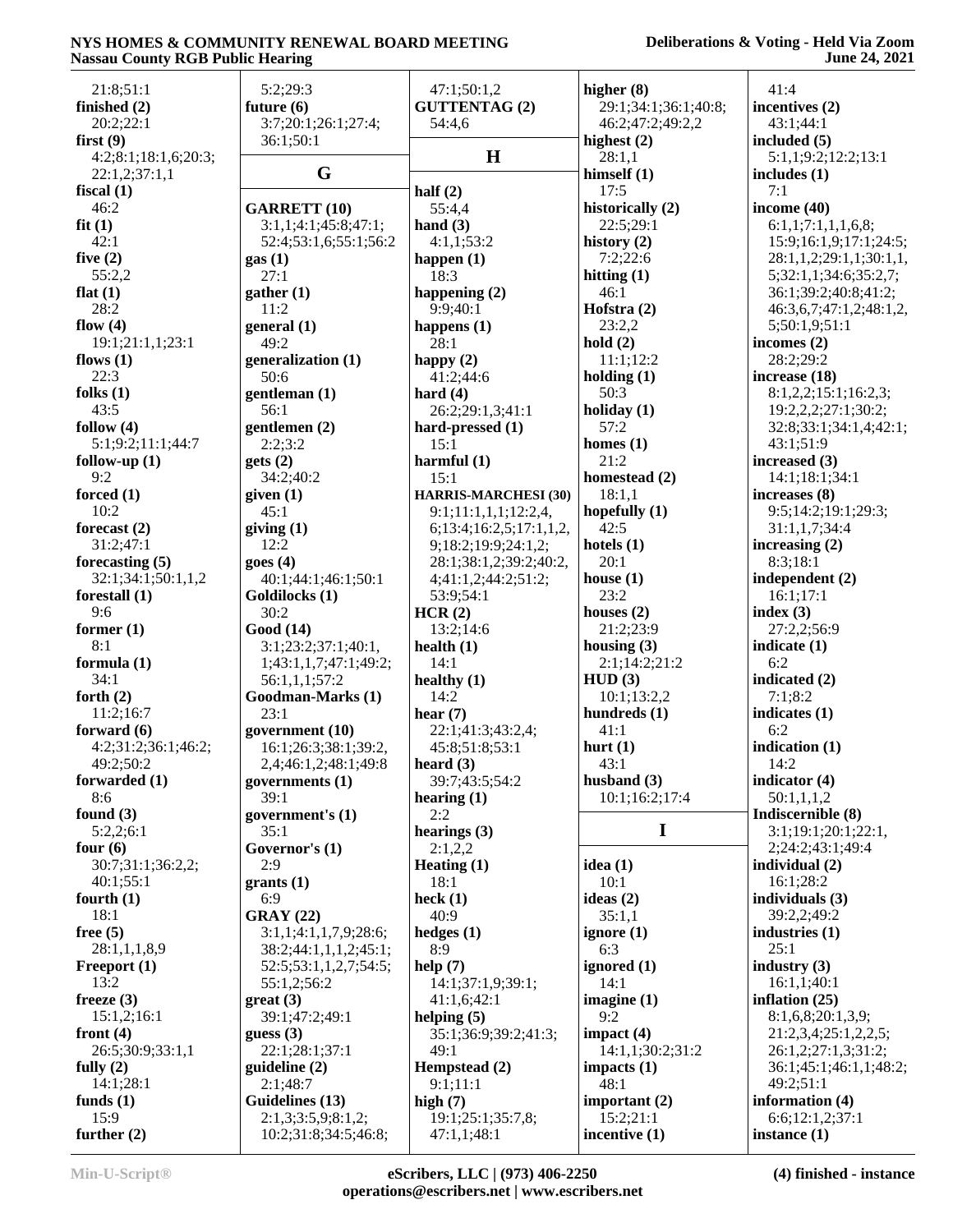#### **Deliberations & Voting - Held Via Zoom June 24, 2021**

| 38:7                  | June $(4)$                 | 31:1,1;34:4,8;36:1,2,2,         | little $(9)$            | maintain(1)             |
|-----------------------|----------------------------|---------------------------------|-------------------------|-------------------------|
| Instructions (1)      | 15:4;20:1,1;25:8           | 2;39:1;44:1,1,1;45:1,1;         | 5:4;26:4;27:1,1;        | 21:1                    |
| 2:2                   | June's $(1)$               | 46:1,1,2;47:1;48:1;             | 33:2;35:1,2;43:1;50:4   | maintenance (3)         |
| insufficient $(1)$    | 26:2                       | 56:7                            | live $(5)$              | 8:1;9:1;50:2            |
| 21:1                  | jurisdiction (2)           | later $(2)$                     | 3:5;15:1;38:6;43:1,4    | MAIs(1)                 |
| insurance $(2)$       | 2:1:21:2                   | 3:1;5:2                         | livestream $(2)$        | 23:1                    |
| 8:2;18:1              | justify $(2)$              | Law $(4)$                       | 3:3,4                   | majority $(1)$          |
| interest $(12)$       | 29:3;47:1                  | 2:1;7:2;11:4;12:1               | livestreamed (1)        | 46:1                    |
| 5:2;7:1,1,5;8:4;18:1; |                            | Lawrence (1)                    | 2:2                     | makes $(4)$             |
| 19:1,1,3,3;22:6;29:6  | $\mathbf K$                | 8:1                             | living $(1)$            | 16:3;29:2,2;42:7        |
| interesting $(4)$     |                            | lawsuits (1)                    | 45:1                    | making $(5)$            |
|                       |                            | 9:2                             |                         |                         |
| 5:5;8:1;11:5;26:2     | keep(4)                    |                                 | local $(1)$<br>39:1     | 27:1;32:1,2;36:4;       |
| interference (3)      | 2:9;11:2;14:1;27:1         | lawyer $(1)$                    |                         | 50:2                    |
| 23:2,5;29:2           | keeps $(2)$                | 11:2                            | Long(6)                 | many(13)                |
| interject $(2)$       | 27:2;38:1                  | lawyers $(1)$                   | 18:1;19:2;21:2;23:1;    | 6:3,5;12:1;14:3;15:1,   |
| 38:2;55:1             | $\operatorname{kind}$ (17) | 11:2                            | 30:1;43:1               | 2;28:4;32:1,1;46:1,2,9; |
| interrupt $(2)$       | 10:8;26:1,1;30:1,2,2,      | leading $(2)$                   | look $(10)$             | 47:1                    |
| 20:2;22:1             | 6;31:1,5;35:4;37:1,2;      | 50:1,2                          | 21:1,1;27:2;31:1;       | March (1)               |
| into $(12)$           | 39:6;41:1;42:1;47:1;       | lease $(11)$                    | 32:1;40:2,2;42:3;45:2;  | 26:2                    |
| 2:6;3:2;12:1;18:2;    | 50:2                       | 15:2;31:1;32:4;33:1,            | 47:2                    | margin $(2)$            |
| 19:1;34:1;39:1;42:1;  | knowledge (1)              | 1, 1, 2; 37: 2; 51: 1, 1; 56: 1 | looked $(3)$            | 30:2;32:6               |
| 46:2;48:1,1;50:2      | 27:1                       | leases $(10)$                   | 30:6;31:1;42:4          | market $(10)$           |
| introduce $(2)$       | knowledgeable (1)          | 2:1;8:1,1,2;15:2;               | looking $(5)$           | 10:1;13:2;15:1;28:1,    |
| 3:9;41:9              | 27:1                       | 32:7;33:2,6;46:2;55:4           | 26:5;31:2;34:1;36:2;    | 1,1,7,7,8,9             |
| inverse $(1)$         | known $(1)$                | least $(6)$                     | 49:1                    | married $(1)$           |
| 30:1                  | 10:1                       | 10:6;12:8;20:1;32:2,            | loss(1)                 | 6:1                     |
| invested $(1)$        | knows $(3)$                | 9;40:1                          | 33:9                    | marry $(1)$             |
| 46:2                  | 27:1;45:1,1                | leave $(1)$                     | lost(4)                 | 25:1                    |
| investments (2)       | Krugman (2)                | 37:1                            | 3:1;15:9;38:1;40:8      | Martin (14)             |
| 22:1;49:8             | 8:7,8                      | $left(1\right)$                 | lot(16)                 | 3:1,1;20:2;23:2,2,2;    |
| involved $(1)$        | Krugman's $(1)$            | 52:1                            | 16:1;20:1;24:1,1;       | 24:1;26:4;27:8;30:2;    |
| 9:2                   | 8:1                        | legally(1)                      | 26:8;27:2,9,9;30:2;     | 52:8;53:1;54:1;55:2     |
| irrespective (1)      |                            | 14:5                            | 34:1;35:1;36:8;37:1;    | Marty $(4)$             |
| 23:7                  | kudos(1)                   |                                 |                         |                         |
|                       | 4:9                        | legislative $(2)$               | 39:1,1;42:2             | 20:4,5,6;29:4           |
| Island $(1)$          |                            | 7:2;9:3                         | love $(1)$              | materials $(1)$         |
| 21:2                  | L                          | legislature $(2)$               | 42:2                    | 27:2                    |
| issue $(1)$           |                            | 15:3;42:1                       | low(8)                  | matter $(3)$            |
| 21:1                  | Labor $(3)$                | lenders $(5)$                   | 8:2;19:1;20:1;23:8;     | 11:1;43:2,2             |
| issues $(1)$          | 25:8;27:2;40:7             | 22:2;23:1,1,2,3                 | 24:1,8;30:1,2           | matters $(1)$           |
| 21:7                  | Ladies $(3)$               | less (4)                        | lower $(2)$             | 56:5                    |
| it's $(1)$            | 2:2;3:2;56:1               | 6:1;16:1,1;30:2                 | 14:4;30:1               | may (18)                |
| 39:2                  | lagging $(2)$              | lesser $(1)$                    | lowest $(1)$            | 4:1;5:4;9:1;13:9;       |
|                       | 50:1,1                     | 10:2                            | 22:6                    | 24:1,5;25:7;28:2;37:7;  |
| ${\bf J}$             | landlord (18)              | level $(1)$                     | lumber(1)               | 41:1,1,7;43:2;44:3;     |
|                       | 10:4;11:1,2,8;12:2,5;      | 16:9                            | 28:4                    | 48:2;50:2,3,4           |
| James $(4)$           | 13:1,5;15:1;18:3;29:1;     | life $(1)$                      |                         | Maybe $(15)$            |
| 2:7,8;4:9;55:1        | 38:1;39:1;40:2;41:4,9;     | 40:6                            | M                       | 25:2;26:1;27:4,5;       |
| January $(1)$         | 43:1;50:1                  | lift $(1)$                      |                         | 29:6;35:7,8;36:1,1,2,2; |
| 26:1                  | landlords (39)             | 40:1                            | macroeconomics (1)      | 41:6;44:2;47:2;50:2     |
| Jeannetta (13)        | 5:9;6:3,7;9:1;11:2;        | likes $(1)$                     | 48:1                    | McKee(6)                |
| 3:1,1;43:5;44:4;      | 14:1,1,1;15:1;18:1,2,2;    | 9:2                             | <b>Mahoney</b> (35)     | 6:2;8:6;18:1;37:9;      |
| 45:1;47:1;51:2;52:2;  | 22:2,4;23:6;24:1,2;        | limited $(1)$                   | 3:1,1;26:2,4;27:8;      | 39:1;47:7               |
| 53:2;54:3,4,6;55:2    | 25:2;26:1,3;30:2,2;        | 6:1                             | 29:2;30:1,2;33:1,2,4,7; | McKee's (2)             |
| Jerome $(1)$          | 31:6;32:7;35:6,6;36:1;     | line $(3)$                      | 34:1,7;38:1;39:2;40:2;  | 5:1;14:2                |
| 45:6                  |                            | 19:1;24:1;51:2                  | 41:1,2;42:1,7,9;45:1;   | mean $(4)$              |
|                       | 37:3;40:1;42:1,1;43:1;     |                                 |                         | 23:2;38:1;43:1;52:1     |
| job $(1)$             | 44:1;45:1;47:3;50:2;       | linear $(1)$                    | 46:9;48:1,1,2,6,9;49:5, |                         |
| 13:8                  | 51:1;52:1;56:8             | 35:4                            | 7;50:1;52:7;53:1;54:1   | meaning $(2)$           |
| jobs $(1)$            | landlords' $(3)$           | list(1)                         | MAI(1)                  | 8:1;35:5                |
| 40:9                  | 8:2;21:3;36:2              | 54:1                            | 23:1                    | means $(1)$             |
| judged $(1)$          | last $(37)$                | listen $(4)$                    | mailed $(1)$            | 22:7                    |
| 29:1                  | 4:6;5:6;8:1,2;14:1;        | 2:2;23:2,2;24:3                 | 5:1                     | meant $(2)$             |
| jump(2)               | 15:1,2;16:2;21:1;22:5;     | listening $(1)$                 | main(3)                 | 17:3;42:1               |
| 26:1;44:2             | 26:1,1,2;28:2;30:5,6,7;    | 56:7                            | 49:1,1,1                | median(1)               |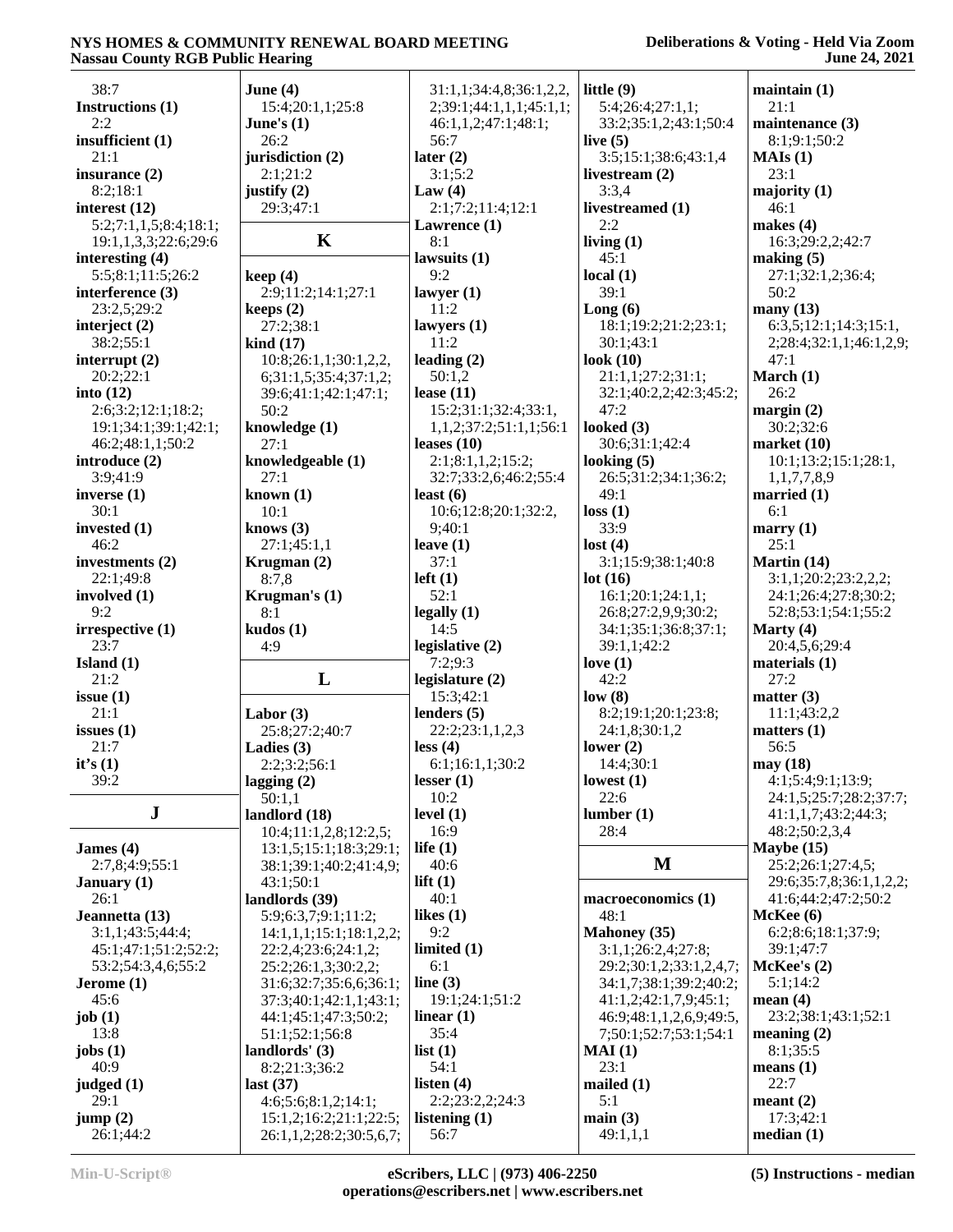| 19:3                                  | 54:1                                          | Nassau (9)                       | 9:8                                      | one's $(1)$                    |
|---------------------------------------|-----------------------------------------------|----------------------------------|------------------------------------------|--------------------------------|
| meeting $(5)$                         | minutes(2)                                    | 2:1,3;3:4,8;14:1;                | normal $(1)$                             | 23:1                           |
| 2:2,4;4:5,6;5:2                       | 2:6;4:6                                       | 15:1,2;45:1;49:1                 | 39:5                                     | one-year (19)                  |
| Meetings $(5)$                        | mitigate $(1)$                                | Nation $(1)$                     | normally $(1)$                           | 8:1;31:1,1,9;32:3,5;           |
| 2:1,2;3:5;5:6,9                       | 2:1                                           | 8:1                              | 39:5                                     | 33:1,1,1,2;51:1;52:2;          |
| <b>Melkonian (48)</b>                 | model(1)                                      | navigate $(1)$                   | north $(2)$                              | 53:2,3;55:1,4,5;56:1,3         |
| 3:1,1;19:7;20:1,3,5,                  | 44:8                                          | 40:5                             | 36:1;50:8                                | only $(9)$                     |
| 5,6,7;21:1,1,1;22:1,2;                | moderate (1)                                  | near(2)                          | note(3)                                  | 5:1;6:1;7:1;10:1;              |
| 24:2,3;25:1,4;26:2;                   | 34:3                                          | 27:4;42:5                        | 2:2;11:5;14:2                            | 16:9;21:2,5;27:2;34:2          |
| 27:1,2,7;28:1,3,7;29:1,               | money $(17)$                                  | nearly (1)                       | noted $(2)$                              | Oops $(1)$                     |
| 1,2;30:1;34:1,2;44:2;                 | 16:1,2,7,7;17:8;24:1,                         | 14:1                             | 14:7;19:1                                | 3:1                            |
| 45:2,5;46:2;48:1,1,2,3,               | 1;30:2;35:1,2;36:8;                           | necessarily (5)                  | notes(1)                                 | Open $(2)$                     |
| 7;49:1,6;50:1,9;52:9;                 | 38:1,1;39:2;40:1,1;                           | 10:1,2;16:1;21:4;                | 53:1                                     | 2:1;4:2                        |
| 53:1;54:1;55:1                        | 46:2                                          | 50:1                             | noticed $(1)$                            | opening $(1)$                  |
| Melkonian's (1)                       | monies (2)                                    | need(4)                          | 27:2                                     | 50:5                           |
| 23:2                                  | 43:1,2                                        | 39:1;49:1;54:1,1                 | November (1)                             | operating (20)                 |
| meltdown (1)                          | month $(7)$                                   | needed $(1)$                     | 26:1                                     | 7:2;28:2;29:1,1,2;             |
| 15:1                                  | 20:1,1;26:2;34:2;                             | 49:1                             | number $(12)$                            | 30:5;32:1;34:6;35:7;           |
| member $(10)$                         | 46:1,1,1                                      | needs(1)<br>49:2                 | 5:1;11:1,1;12:9;                         | 46:3,7;47:1,2;48:1,2,5;        |
| 3:1,1,1,1,1,2,2,2;                    | months $(19)$                                 |                                  | 13:5;14:1;23:1,6;26:1;<br>28:1;30:1;53:1 | 50:1,2,9;51:1<br>opinion $(8)$ |
| 30:1;44:5                             | 8:1,1;15:7,8;21:1;                            | negative(2)<br>21:1;42:1         | numbers $(11)$                           | 13:1;31:2;32:1,1;              |
| members $(6)$<br>2:2;3:8;13:1;19:2;   | 23:3;25:1,6;26:1,8,9;<br>32:1;34:2;37:1;39:1; | negatively $(1)$                 | 30:1,3;31:3;32:1,1,2;                    | 33:1;36:1;37:2;47:1            |
| 43:1,3                                | 40:1:46:1:47:1.8                              | 30:2                             | 34:1,1,2;35:2;56:9                       | opposing $(1)$                 |
| mention $(1)$                         | more $(24)$                                   | net $(24)$                       |                                          | 8:1                            |
| 41:2                                  | 10:1;15:1;27:2;30:2,                          | 19:1;23:1;28:1,1,2,2;            | $\mathbf 0$                              | opposite $(1)$                 |
| mentioned (5)                         | 7;31:3;34:1;36:2,2;                           | 29:1,1,2,8;30:4;32:1;            |                                          | 33:9                           |
| 23:7;37:1;41:7;42:1,                  | 37:8;38:6;39:1,2,5;                           | 34:5;35:7;46:3,7;47:1,           | Obama (1)                                | option $(1)$                   |
| 1                                     | 41:1,8;44:1,1,9;45:2;                         | 2;48:1,5;50:1,1,9;51:1           | 8:1                                      | 43:2                           |
| mess(1)                               | 46:2;47:4;48:1,1                              | Nevertheless (1)                 | obtain $(2)$                             | Order $(5)$                    |
| 40:7                                  | mortgage $(1)$                                | 20:1                             | 6:7,9                                    | 2:1;20:2;24:1;40:1;            |
| <b>MICHAEL</b> (5)                    | 18:2                                          | New $(17)$                       | <b>Obviously</b> (10)                    | 51:2                           |
| 2:2;14:2;18:1;29:2;                   | most(8)                                       | 2:9;8:1,6;10:2;15:5;             | 14:1;18:4;30:7;31:2;                     | organizations (2)              |
| 56:1                                  | 6:1;23:2;25:2;27:1;                           | 16:1;35:1;36:2;37:1,1,           | 35:1;36:1;37:6;39:1;                     | 39:2;41:7                      |
| Mickie (1)                            | 32:1;37:2;49:2,3                              | 2;38:6;39:2,3;40:1,6;            | 48:1;52:1                                | original $(1)$                 |
| 13:2                                  | mostly $(4)$                                  | 49:1                             | occurred(1)                              | 17:1                           |
| middle $(4)$                          | 9:1;25:1;28:2;39:1                            | news(1)                          | 46:1                                     | out (30)                       |
| 10:5;31:2;36:6;42:2                   | Motion $(12)$                                 | 11:1                             | October (2)                              | 5:1,1,8,9;12:1,1,1;            |
| might $(2)$                           | 4:1,1;51:1;52:1,1;                            | Newsday (1)                      | 2:1;26:1                                 | 13:1,2,7;14:1,7;15:1;          |
| 19:1;22:9                             | 55:2;56:1,1,1,2,2,3                           | 10:2                             | off(11)                                  | 21:2;22:4;24:1,1;32:1,         |
| Mike $(2)$                            | move $(3)$<br>4:2:9:1:43:3                    | next(13)                         | 15:1;24:7,7;30:1;                        | 2;35:1;36:1;37:1,3;            |
| 3:2;55:1                              |                                               | 26:1;27:5,8,8;32:1,1;            | 32:2;37:2;38:1,2;47:1,                   | 39:1;41:1,2;45:1;47:6;         |
| MILLER (63)<br>2:2;3:2,2,8;4:1,1,2,3, | moving $(4)$<br>36:1;46:2;49:2;50:2           | 34:1;36:1;46:2;47:1,2;<br>50:2,9 | 1:50:3<br>offer $(1)$                    | 52:1,1<br>outlier $(1)$        |
| 8;5:1;9:1;13:8;17:2;                  | much $(13)$                                   | night $(3)$                      | 10:2                                     | 32:2                           |
| 19:2;20:2,4,6;30:1;                   | 4:1;5:2;11:1,7;30:1;                          | 8:1;39:1;56:1                    | offered (4)                              | outliers (1)                   |
| 43:2;45:2,8;46:1;50:2;                | 35:2;38:6;44:1;45:1,1;                        | nobody(1)                        | 9:9;10:1;13:2;14:4                       | 11:2                           |
| 51:1,2,2,3,5;52:1,1,1,2,              | 46:2;56:1;57:1                                | 37:4                             | Office $(2)$                             | outside (1)                    |
| 2,4,6,8;53:1,1,1,1,2,2,3,             | multiple $(1)$                                | NOI(3)                           | 2:2;14:6                                 | 9:2                            |
| 6,8;54:1,1,1,2,2,2,3,9;               | 5:7                                           | 7:3,4;16:2                       | Offices $(1)$                            | over $(17)$                    |
| 55:1,1,2,3,7,9;56:2,2,5;              | must(2)                                       | NOI's(1)                         | 15:5                                     | 4:5;5:6;26:1,8;30:3;           |
| 57:1                                  | 15:1;16:3                                     | 14:2                             | ogres(1)                                 | 31:1,2;32:2;34:1;35:1,         |
| million (2)                           | mute(1)                                       | non- $(3)$                       | 45:1                                     | 1,5;36:1;40:1;43:1;            |
| 29:1,2                                | 20:7                                          | 10:7;14:2;18:1                   | oil(2)                                   | 56:7,9                         |
| mind(2)                               | muted $(3)$                                   | non-eviction (1)                 | 8:2;18:1                                 | overall $(2)$                  |
| 9:7:44:9                              | 54:2,3,5                                      | 40:1                             | one (24)                                 | 20:2;50:7                      |
| minimize(1)                           | myself (3)                                    | non-profit $(2)$                 | 5:1,8;9:1,1;12:5;                        | owed $(3)$                     |
| 8:8                                   | 10:4,7;17:4                                   | 39:2;41:7                        | 14:1;15:2;22:1,1;23:1,                   | 40:2;41:5;47:5                 |
| minimum(1)                            |                                               | non-regulated (2)                | 4;27:1,7;28:1;29:7;                      | own(1)                         |
| 32:9                                  | N                                             | 10:1,1                           | 33:6;38:3;42:2,2;44:9;                   | 15:1                           |
| minor(1)                              |                                               | non-rent- $(1)$                  | 48:1;49:2;53:2;54:2                      | owners (4)                     |
| 43:2<br>minute(1)                     | name $(3)$                                    | 10:5                             | ones $(2)$                               | 21:1,5;22:3;28:2               |
|                                       | 3:2;5:1;23:1                                  | nor(1)                           | 27:1;31:1                                | owner's (2)                    |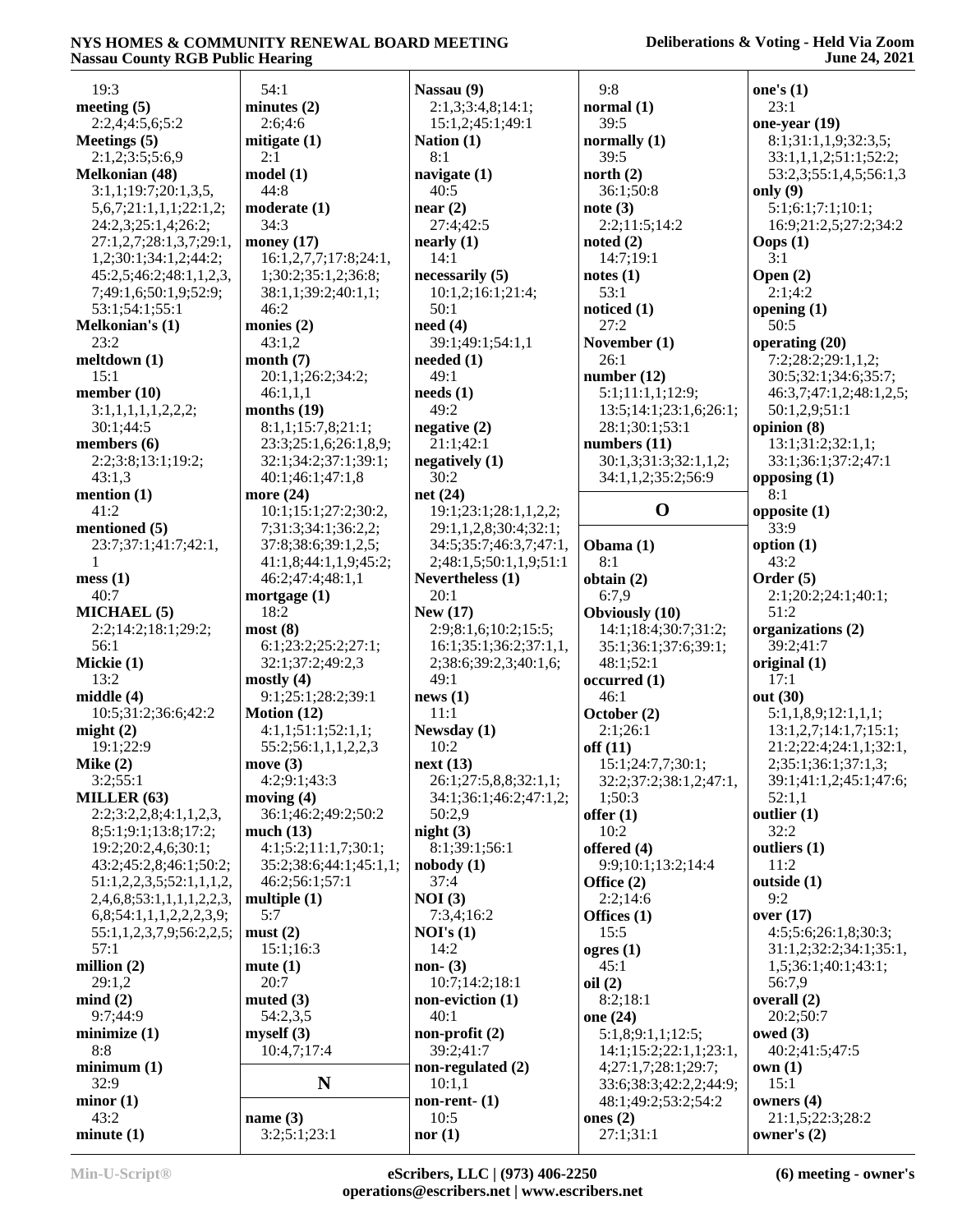| 3:1,2                                      | 6:1,2                                              | posted $(1)$                              | Program $(5)$                      | 20:1                              |
|--------------------------------------------|----------------------------------------------------|-------------------------------------------|------------------------------------|-----------------------------------|
|                                            | percent (99)                                       | 2:2                                       | 15:4;39:1;40:1,2;                  |                                   |
| ${\bf P}$                                  | 5:1;6:2,2,2,2;7:3;8:1,                             | Powell (2)                                | 51:1                               | $\mathbf R$                       |
|                                            | 2,5;10:4;13:9;14:2,2;                              | 45:1,6<br>PP(2)                           | programs(7)                        |                                   |
| Padyk (6)<br>5:7;8:1;13:2;18:1;            | 16:3;18:1,1,1;19:1,2,5;<br>20:1,1,2;21:1,1;25:1,1, | 18:3,4                                    | 36:1;46:2;47:6,7;<br>49:1,1,9      | raise $(8)$<br>4:1;6:4;23:2;34:1; |
| 39:1;41:3                                  | 1,2,6,7;26:1,1,1,2,2,2;                            | PPE(1)                                    | projected $(1)$                    | 46:7;48:1;50:1;51:1               |
| Padyk's (1)                                | 27:1;28:1;30:1;31:1,1,                             | 16:6                                      | 7:2                                | raised $(1)$                      |
| 10:2                                       | 1;33:1,1,1,2,2,2;36:1,2;                           | PPP $(4)$                                 | projections (4)                    | 10:4                              |
| paid(4)                                    | 37:1,1;41:2;44:1,1,1,1,1,                          | 6:7;16:2;17:2,8                           | 25:1,2;27:1;49:2                   | raises $(1)$                      |
| 15:9:34:1,2:40:2                           | 2,2;45:1,4;46:1,1,1,1,1;                           | practical(1)                              | $\text{projects} \left( 3 \right)$ | 9:2                               |
| pandemic (1)                               | 47:2;49:6;51:1,1,1,9;                              | 45:1                                      | 42:2;50:1,6                        | raising $(1)$                     |
| 48:1                                       | 52:2,2;53:2,2,3,3;55:1,                            | practices $(2)$                           | proof(1)                           | 42:1                              |
| paperwork (1)                              | 1,1,1,1,1,2,2,3,4,4,5,6,7,                         | 9:7,8                                     | 9:9                                | rate $(14)$                       |
| 41:8                                       | 9,9;56:1,1,3,4                                     | predict(1)                                | properties $(2)$                   | 8:4;19:1,1,3,3;20:2;              |
| Pardon (1)                                 | perfect(2)                                         | 6:3                                       | 13:2;50:2                          | 25:2,2,2,5;26:1;27:1,1;           |
| 51:5                                       | 43:2;44:6                                          | prefer(1)<br>22:2                         | property $(2)$                     | 51:1                              |
| part(9)                                    | perhaps(2)<br>20:1;25:2                            | preferential (2)                          | 21:1;24:1<br>propose (2)           | rates $(7)$                       |
| 15:1;18:6,7;19:1;<br>30:1;32:1;37:1;42:2,2 | period(5)                                          | 14:4,9                                    | 52:2;53:2                          | 2:1;22:2,2,6;23:8,8;<br>24:9      |
| particular (2)                             | 14:3;34:2;38:1,1;                                  | preferred (1)                             | proposed (1)                       | rate's $(1)$                      |
| 3:2;20:1                                   | 50:2                                               | 10:1                                      | 52:1                               | 24:1                              |
| particularly (2)                           | permits (1)                                        | President (1)                             | proposing $(1)$                    | rather $(1)$                      |
| 25:1;28:4                                  | 22:3                                               | 8:1                                       | 51:1                               | 50:1                              |
| partners (1)                               | person(3)                                          | pretty(5)                                 | Protection (1)                     | ratio $(3)$                       |
| 5:1                                        | 11:2;29:6;39:6                                     | 29:2;30:1;31:1;32:2;                      | 2:1                                | 30:1,1;31:4                       |
| pass $(4)$                                 | perspective (2)                                    | 45:1                                      | prove(1)                           | rationale $(1)$                   |
| 8:2;21:8;42:1;51:1                         | 12:8;35:3                                          | prevailing (1)                            | 27:2                               | 7:2                               |
| passed $(1)$                               | phone(2)                                           | 7:2                                       | provide(1)                         | reach $(1)$                       |
| 8:1                                        | 20:2;22:1                                          | prevent(1)                                | 49:9                               | 46:6                              |
| passes $(1)$                               | phonetic (1)                                       | 9:4                                       | provided $(2)$                     | read $(13)$                       |
| 56:3                                       | 13:2                                               | prevents(1)                               | 11:8;46:2                          | 2:5;5:2;15:1;18:1;                |
| past $(10)$                                | piece $(1)$                                        | 40:2                                      | public $(15)$                      | 19:1;21:1,1;25:1;30:1;            |
| 7:1;8:1;10:1;23:9;                         | 12:2                                               | previously $(2)$                          | 2:1,1,2,2;3:1,1,1,1,1,1,           | 31:1,9;37:1;44:1                  |
| 24:6;26:9;30:3;31:1,2;<br>40:3             | place $(2)$<br>35:1;36:1                           | 25:1,7<br>price $(3)$                     | 2;7:1;19:2;30:1;43:1;<br>44:5      | real $(5)$<br>6:8;8:2;15:1;18:4;  |
| Paul $(1)$                                 | Please $(8)$                                       | 21:2:24:4:27:2                            | published (1)                      | 40:5                              |
| 8:7                                        | 2:2,7;3:9;5:2;19:2;                                | prices $(5)$                              | 25:8                               | reality $(1)$                     |
| pay (15)                                   | 53:1,2;54:1                                        | 20:1;25:1,1;26:2;                         | punished (1)                       | 27:1                              |
| 10:1;15:6;23:1;24:1,                       | plywood (1)                                        | 27:1                                      | 12:3                               | Really $(10)$                     |
| 1,1,2;30:2;34:2,2;36:9;                    | 27:2                                               | principles (1)                            | pursuant (1)                       | 4:1,1;6:1;13:1;26:1;              |
| 45:2;46:2;47:5;49:1                        | point $(22)$                                       | 28:1                                      | 2:1                                | 36:1;39:1;40:1;41:1;              |
| paying (8)                                 | 7:8;11:2;12:1;15:2;                                | prior(1)                                  | put $(7)$                          | 49:1                              |
| 22:9;23:1,5;40:1;                          | 18:2;19:2;20:3;21:1,6;                             | 18:2                                      | 5:1;22:1;23:1,4;                   | realm $(1)$                       |
| 42:1,1;47:7;51:1                           | 22:1;23:1,1;24:2;28:1;                             | private(1)                                | 36:9;47:2,2                        | 47:2                              |
| payment (1)                                | 29:1,1,2;38:1,3;40:1;                              | 7:1                                       | putting (4)                        | reasonable (6)                    |
| 10:1                                       | 44:9;49:2                                          | proactive (1)                             | 32:1,1;35:1;47:1                   | 30:2;31:1;34:9;36:1;              |
| payments $(4)$                             | pointed $(2)$                                      | 41:5                                      |                                    | 43:1;48:1                         |
| 6:8;15:8;17:1,1                            | 21:2;22:4                                          | probably $(15)$                           | Q                                  | reasonableness (1)                |
| Pays $(2)$                                 | policies $(2)$                                     | 7:9;26:6;27:1,1;<br>31:2;32:1,2,2;39:1,1; |                                    | 8:2                               |
| 19:1,1<br>peak(5)                          | 35:1;49:9<br>political (1)                         | 42:2;47:2;49:2;50:5;                      | qualified (1)<br>16:1              | reasonably $(1)$<br>15:1          |
| 46:3,7;48:4,8;50:1                         | 6:5                                                | 51:1                                      | qualify $(1)$                      | reasons $(3)$                     |
| peaked $(2)$                               | position (2)                                       | $\n  problems (1)\n$                      | 16:1                               | 13:9;15:1;23:7                    |
| 28:2,2                                     | 16:2;38:1                                          | 42:1                                      | quantify $(1)$                     | recall $(2)$                      |
| people $(29)$                              | positioned (1)                                     | proficient (1)                            | 6:2                                | 39:8;47:6                         |
| 10:1,7;15:1,1;18:2,8;                      | 15:1                                               | 41:1                                      | quick $(3)$                        | receivable $(1)$                  |
| 19:3;27:1;32:1,1,2;                        | positive $(1)$                                     | profit $(3)$                              | 4:1;31:3,9                         | 35:9                              |
| 35:2;36:1,4,9;37:4,7;                      | 31:5                                               | 18:8;19:1;30:2                            | quickly $(2)$                      | receive $(2)$                     |
| 38:1,1,1,1;40:8;41:1;                      | possible(1)                                        | profiteering (3)                          | 4:1;5:4                            | 35:2;43:2                         |
| 44:7;47:5;48:2;49:1,9;                     | 30:2                                               | 9:6;10:3,9                                | quite $(3)$                        | received $(9)$                    |
| 51:8                                       | possibly (1)                                       | profits $(2)$                             | 13:1;33:9;51:1                     | 6:1,1,1;16:2,8;18:2;              |
| per(2)                                     | 47:7                                               | 34:5;41:1                                 | quoted $(1)$                       | 28:1;35:2;38:5                    |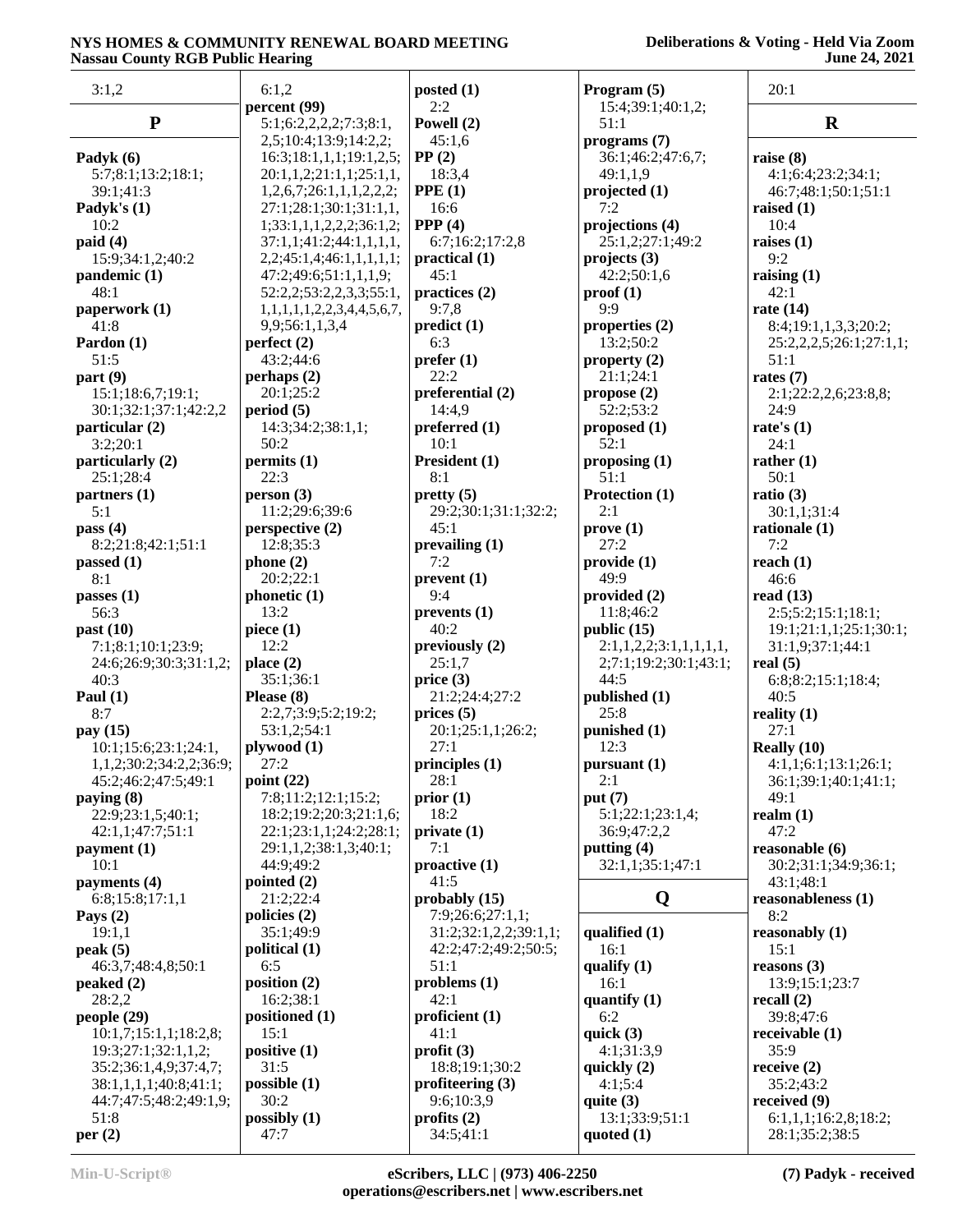| receives $(1)$            | 15:2                                           | responded $(1)$           | rose $(1)$              | 7:2;9:7                |
|---------------------------|------------------------------------------------|---------------------------|-------------------------|------------------------|
| 43:1                      | renewals (1)                                   | 10:1                      | 22:2                    | seems $(2)$            |
| receiving $(3)$           | 15:2                                           | responding $(1)$          | row $(1)$               | 7:1;12:7               |
| 12:1;39:2;43:2            | <b>Rent</b> (44)                               | 11:2                      | 16:2                    | send $(4)$             |
| recent $(2)$              | 2:1,1,2,3;3:4,9;7:2;                           | responds $(1)$            | rule $(2)$              | 12:1;13:2,2,6          |
| 22:6;25:1                 | 9:5;10:1,1,2,2,2,3,4;                          | 10:2                      | 17:6,7                  | seniors $(1)$          |
| recently $(1)$            | 14:6; 15:1, 2, 7; 16:1;                        | response(2)               | rules $(1)$             | 51:1                   |
| 27:2                      | 24:2;28:9;29:1,2,8;                            | 2:8;6:4                   | 11:1                    | sense $(5)$            |
| recommend (1)             | 30:2;34:1,1,5;36:9;                            | responses $(1)$           | run(1)                  | 11:2;41:4;42:7;46:4;   |
| 36:2                      | 39:1,9;40:1,2;41:5;                            | 11:1                      | 31:2                    | 50:1                   |
| recommendation (1)        | 42:1,1;46:2;47:5,8;                            | responsibility (1)        | running $(2)$           | sent $(2)$             |
| 31:2                      | 48:7;49:1;50:1;51:1                            | 35:1                      | 25:1;38:8               | 12:1,1                 |
| record(5)                 | rent- $(1)$                                    | responsible (1)           | Rush $(4)$              | September (4)          |
| 18:2;19:1,1,1;53:2        | 14:1                                           | 12:3                      | 8:2;14:1,2;32:4         | 2:1;15:2;26:9;46:1     |
| recorded $(2)$            | rental $(9)$                                   | rest(1)<br>23:2           | <b>RYCHLOWSKI</b> (18)  | service $(4)$          |
| 3:6;34:2                  | 7:1;10:1;15:4;28:2;                            |                           | 3:1,1,2,2;13:1;18:2;    | 5:2;14:1;18:9;23:4     |
| <b>RECORDING</b> ] (2)    | 29:3;35:1;39:2;46:6;<br>51:1                   | restaurant $(1)$<br>20:1  | 19:1,2;33:2,3,5,8;42:1, | seven $(1)$<br>5:5     |
| 2:1;57:3                  |                                                |                           | 8;51:2,7;54:2,2         |                        |
| reduce $(1)$<br>7:5       | renters $(1)$<br>15:1                          | restriction $(1)$<br>6:3  | S                       | several $(1)$<br>25:1  |
|                           |                                                |                           |                         |                        |
| reduces $(2)$             | rent-regulated (3)                             | restrictions (4)          | safe $(2)$              | sharp $(1)$            |
| 7:1;14:2<br>reduction (1) | 10:1,8;14:8                                    | 22:1;23:1,2;50:1          |                         | 20:1                   |
|                           | rents $(21)$                                   | result $(5)$              | 2:1;14:2                | sharply (1)            |
| 14:2                      | 6:2,2,4;9:2;10:1;                              | 5:1;7:1;8:1;24:5;<br>28:2 | salary $(1)$            | 28:5                   |
| Reference (3)             | 13:2,2,2;14:1,2,4,5;<br>15:1;29:1,1;34:9;42:1, |                           | 38:9                    | short $(3)$            |
| 5:1;10:2;13:1             |                                                | return $(2)$              | same $(11)$             | 26:2;46:1;50:4         |
| referenced (1)            | 1;47:3,5;51:1                                  | 29:1;34:1                 | 23:1;31:7;32:1,1,2,2,   | show $(3)$             |
| 15:2                      | rent-stabilized (1)                            | returning $(1)$           | 6;36:1;43:1;44:1;47:2   | 26:6,6;35:7            |
| referring $(2)$           | 15:1                                           | 13:6                      | sat $(2)$               | showed $(1)$           |
| 11:1;23:2                 | rep(2)                                         | returns $(1)$             | 27:8,8                  | 33:8                   |
| refinance (4)             | 50:1,1                                         | 35:2                      | saved $(1)$             | showing $(1)$          |
| 18:2;23:7;24:1,8          | repairs $(1)$                                  | review $(1)$              | 50:4                    | 28:2                   |
| refinanced (2)            | 42:3                                           | 8:9                       | saw $(3)$               | shows $(4)$            |
| 19:4;22:5                 | repayments $(1)$                               | Richard (3)               | 10:1;18:2;42:1          | 20:1;25:1;34:2;51:1    |
| refinancing $(3)$         | 35:1                                           | 14:1,2;23:1               | saying $(13)$           | shun $(1)$             |
| 22:1,7,8                  | repeat $(1)$                                   | ridiculous (1)            | 12:2;25:1;38:1,2,2;     | 45:1                   |
| regard $(1)$              | 18:1                                           | 19:1                      | 39:1,1,2;48:2,4;49:3;   | side $(11)$            |
| 42:1                      | report $(5)$                                   | right $(23)$              | 50:1;51:8               | 11:5;31:2;36:2;37:6;   |
| regarding (1)             | 7:4;14:7;35:8;41:2,2                           | 3:2;4:2,8;11:1;20:2;      | schedule (2)            | 42:2,2,2;44:6;49:1,2,2 |
| 5:1                       | reporting $(1)$                                | 27:1;32:1;36:1;37:1;      | 5:1;7:1                 | sides $(9)$            |
| regardless $(1)$          | 9:1                                            | 40:7;42:2;45:1;46:1;      | schedules $(2)$         | 8:1;31:2;34:8;37:2;    |
| 25:2                      | reports $(4)$                                  | 47:4;50:2;51:2;52:1,2;    | 5:1;6:2                 | 42:2;43:1,1,9;47:2     |
| registered (1)            | 7:7;13:2;32:1;36:1                             | 53:1;54:9;55:1,2;56:6     | Schnier (2)             | significant $(2)$      |
| 14:8                      | represent $(1)$                                | rise $(3)$                | 5:8;13:2                | 6:1;7:1                |
| regular $(1)$             | 18:2                                           | 20:1;22:2;29:1            | Schnier's (1)           | similar(1)             |
| 38:9                      | representation (1)                             | risen $(3)$               | 5:7                     | 32:1                   |
| regulated (5)             | 12:2                                           | 21:2,2;23:1               | school $(3)$            | similarly $(1)$        |
| 7:1,1,2;10:6;14:5         | representing (3)                               | rising $(6)$              | 19:2,2;28:1             | 13:2                   |
| regulations $(1)$         | 5:1;12:2,2                                     | 20:1;22:2;24:4;25:7;      | second $(23)$           | simultaneously (1)     |
| 22:1                      | required $(3)$                                 | 30:5;47:1                 | 8:1;16:1;18:7;22:2,     | 2:2                    |
| reimbursement (4)         | 12:1,1;23:3                                    | Rob(1)                    | 2;32:4,8;33:1,1,2;37:2; | single $(2)$           |
| 39:1,2,9;40:1             | requires $(1)$                                 | 9:1                       | 38:3;51:1,2;52:2,2;     | 6:1:27:2               |
| reimbursing $(1)$         | 7:2                                            | <b>ROBERT</b> (7)         | 53:2,2;54:8;55:2;56:1,  | situation $(2)$        |
| 49:1                      | Reserve $(1)$                                  | 3:1,2;13:1;52:1,1;        | 2,2                     | 17:1;39:7              |
| relate $(1)$              | 25:1                                           | 54:2;55:2                 | seconded (1)            | six(5)                 |
| 25:1                      | residential (1)                                | robust $(1)$              | 4:1                     | 8:1,1;23:3;37:1;56:1   |
| relates $(2)$             | 15:1                                           | 15:1                      | section $(1)$           | sized $(1)$            |
| 20:1;25:1                 | respect $(4)$                                  | Rockland (2)              | 2:2                     | 13:2                   |
| remain $(1)$              | 6:1;7:1;8:6;11:1                               | 37:1,2                    | <b>Security (3)</b>     | skipped $(1)$          |
| 3:6                       | respond $(15)$                                 | Rockville (2)             | 44:1,1;51:9             | 10:1                   |
| remember $(4)$            | 9:1,1,2;11:2,9;12:1,                           | 13:2;18:1                 | seeing $(1)$            | slightly $(1)$         |
| 19:5;39:9;40:3;46:1       | 1; 17:2, 2; 18:2; 19:1;                        | role(1)                   | 52:1                    | 25:1                   |
| renewal $(1)$             | 20:2;21:2,6;22:1                               | 30:1                      | seem $(2)$              | small $(1)$            |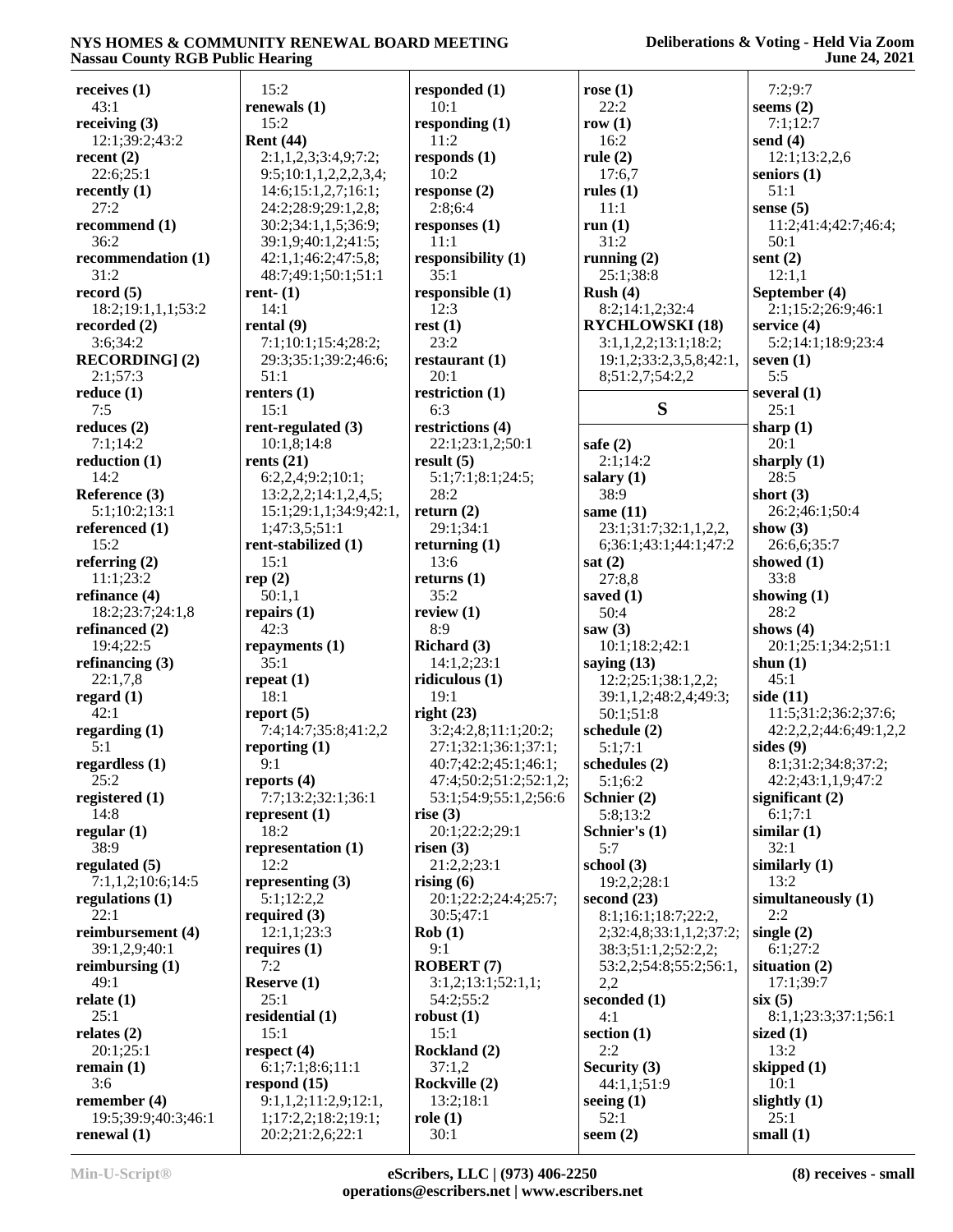| 28:2                                  | 26:1;31:5                    | 28:2                              | taxes $(4)$                             | throughout (1)                        |
|---------------------------------------|------------------------------|-----------------------------------|-----------------------------------------|---------------------------------------|
| smart $(1)$                           | starting $(2)$               | suggesting $(3)$                  | 7:1,8;8:2;18:1                          | 10:1                                  |
| 27:6                                  | 2:2;7:8                      | 12:7,7;45:2                       | technically (2)                         | tiers $(1)$                           |
| Social (3)                            | State $(14)$                 | summary $(1)$                     | 12:1,1                                  | 36:1                                  |
| 44:1,1;51:9                           | 5:1;14:1;15:2,5;             | 15:1                              | technology (1)                          | Times $(6)$                           |
| solution (1)                          | 35:1;36:3;39:1,2,4;          | summer $(2)$                      | 16:1                                    | 8:7;10:2;24:1,1;43:1,                 |
| 36:8                                  | 40:1,1,6;45:1,1              | 56:1,1                            | teleconference (1)                      | 8                                     |
| somebody (1)                          | statement (4)                | Summers (1)                       | 2:1                                     | today $(3)$                           |
| 11:1                                  | 2:6;14:2;44:2;49:2           | 8:1                               | Temporary (2)                           | 9:8;30:8;36:1                         |
| somebody's (1)                        | statements $(3)$             | supplies $(1)$                    | 15:5;25:2                               | together $(3)$                        |
| 38:4                                  | 7:1;13:1;56:8                | 14:1                              | ten(5)                                  | 32:1,1;47:1                           |
|                                       |                              |                                   |                                         |                                       |
| someone's (1)                         | States $(1)$                 | supply $(1)$                      | 30:1,6;31:1,2;34:8                      | told(2)                               |
| 38:2                                  | 25:6                         | 25:1                              | Tenant (16)                             | 10:3;43:1                             |
| somewhat (2)                          | state-wide (1)               | support $(8)$                     | 2:1;3:2;5:8;11:8;                       | tonight $(4)$                         |
| 26:1;51:7                             | 14:9                         | 7:2,2;38:2;39:1,2;                | 13:1;30:2;34:2,2;40:1,                  | 36:1;43:6;50:2;56:6                   |
| somewhere (2)                         | stating $(2)$                | 47:4;49:1,9                       | 2, 2, 3: 43: 1, 1, 47: 1;               | took $(2)$                            |
| 30:2;36:6                             | 13:2;30:4                    | suppose $(1)$                     | 50:1                                    | 18:3,5                                |
| sorry $(10)$                          | statistics $(1)$             | 6:4                               | tenants $(32)$                          | total $(3)$                           |
| 6:2;11:1;17:3;20:2,                   | 13:2                         | supposed $(3)$                    | 9:1;10:1;14:1,1,3;                      | 5:1;6:2;14:8                          |
| 2;22:1;51:2;52:1;53:1,                | stayed (1)                   | 9:1;20:2;34:2                     | 15:2,2,8;21:3;22:2;                     | touch $(1)$                           |
| 2                                     | 23:1                         | sure $(10)$                       | 24:2;25:2;30:2;31:1;                    | 40:2                                  |
| sort $(1)$                            | stays $(1)$                  | 18:7;23:5;25:4;30:1,              | 34:1;35:1;37:1;39:1;                    | tough $(1)$                           |
| 16:1                                  | 36:1                         | 2;33:4;40:2;41:1,1;               | 41:3,6,9;42:1,1;43:2;                   | 37:7                                  |
| sources $(2)$                         | Stein $(29)$                 | 42:9                              | 45:1,2;49:1;50:2;51:1,                  | towns(1)                              |
| 25:2;46:6                             | 3:2,2;4:2,2;17:2,2;          | surprised $(2)$                   | 4,6;56:8                                | 10:1                                  |
| speak $(3)$                           | 18:1;19:1,2,8;20:2;          | 34:1;51:8                         | tenants' $(1)$                          | transcribed (1)                       |
|                                       |                              |                                   | 37:6                                    | 3:1                                   |
| 9:1;13:1;22:1                         | 21:2,8;22:1,1;24:1,2;        | survey $(1)$                      |                                         |                                       |
| <b>SPEAKER (2)</b>                    | 27:1,2,6;28:8;44:2;          | 13:1                              | tenant's $(1)$                          | transcript (1)                        |
| 26:2;56:1                             | 50:1;52:1,2;54:2;55:1;       | surveys $(1)$                     | 34:2                                    | 3:2                                   |
| speakers $(1)$                        | 56:1,2                       | 12:9                              | term $(4)$                              | transition $(1)$                      |
| 5:5                                   | Steve $(1)$                  | survive $(1)$                     | 26:2;43:1;46:1;50:4                     | 50:2                                  |
|                                       |                              |                                   |                                         |                                       |
| specific $(3)$                        | 18:1                         | 15:1                              | terms <sub>8</sub>                      | transitory $(2)$                      |
| 24:1;38:2;50:7                        | still $(11)$                 | suspect $(1)$                     | 14:1,1;21:1,1;30:4;                     | 26:1;48:2                             |
| specifically $(1)$                    | 7:1;19:1;24:1,1,7,7;         | 22:8                              | 35:1,2;40:1                             | tremendous $(1)$                      |
| 49:1                                  |                              |                                   | terrible(1)                             | 24:9                                  |
|                                       | 29:2;37:7;38:8;43:2;<br>46:6 | suspension $(1)$<br>2:1           | 38:2                                    | trend $(5)$                           |
| specifics $(1)$<br>37:9               |                              |                                   |                                         |                                       |
|                                       | stimulus $(15)$              | sustain $(1)$                     | testimonies (1)                         | 28:2;29:1;31:3;48:4;                  |
| speculative (1)                       | 6:2;16:2;17:1,1,2,3;         | 43:1                              | 5:7                                     | 52:1                                  |
| 9:5                                   | 35:1,2;39:2;46:1;48:1,       | System $(4)$                      | testimony (8)                           | trouble(2)                            |
| spend $(1)$                           | 1;49:1,1,8                   | 25:1;36:3;41:1;43:1               | 5:1,2;8:1,2;13:1;                       | 42:1;51:1                             |
| 5:2                                   | stock $(1)$                  |                                   | 14:1,2;32:3                             | troubling (1)                         |
| spent $(1)$                           | 14:3                         | T                                 | Thanks (1)                              | 6:1                                   |
| 34:1                                  | stop $(1)$                   |                                   | 57:1                                    | true(7)                               |
| spike $(1)$                           | 55:2                         | table(1)                          | theory $(1)$                            | 10:1,2;17:2;28:2;                     |
| 46:1                                  | story $(1)$                  | 15:1                              | 34:2                                    | 44:3,4;48:2                           |
| spoken $(1)$                          | 8:1                          | tail(1)                           | Therefore (1)                           | try $(4)$                             |
| 42:1                                  | streak $(1)$                 | 46:1                              | 7:1                                     | 5:3;30:1,2;53:1                       |
| spread $(1)$                          | 55:2                         | talk (2)                          | thinking $(2)$                          | trying $(6)$                          |
| 2:1                                   | studied (1)                  | 18:8;27:2                         | 47:1;54:1                               | 36:7;38:2;39:1;40:4;                  |
| spring $(1)$                          | 27:1                         | talked $(2)$                      | third $(1)$                             | 45:2,2                                |
| 15:2                                  | study $(2)$                  | 35:1,2                            | 22:1                                    | turn $(1)$                            |
|                                       | 33:5;48:1                    | talking $(16)$                    |                                         | 34:1                                  |
| stabilization (2)                     |                              |                                   | thorough $(1)$                          |                                       |
| 7:2;28:9                              | subject $(1)$                | 9:1;11:1;12:9;16:6;               | 13:8                                    | turning $(1)$                         |
| stabilized (2)                        | 2:1                          | 17:1;18:5;22:1;23:1;              | though $(7)$                            | 4:9                                   |
| 14:1,2                                | subsidize $(2)$              | 25:2;26:1;28:8;29:1;              | 17:1,1;22:2;24:5;                       | twice $(1)$                           |
| staffing $(1)$                        | 7:1;10:1                     | 35:2;40:1;49:2;50:1               | 28:2;31:7;34:2                          | 6:1                                   |
| 16:1                                  | success $(1)$                | tank(1)                           | thought $(2)$                           | two(10)                               |
| standpoint $(1)$                      | 41:1                         | 27:1                              | 21:1,1                                  | 5:9;6:1,2;8:2;11:2;                   |
| 24:1                                  | sudden $(1)$                 | taught $(1)$                      | thousands $(1)$                         | 41:2,2;44:2;48:2;54:2                 |
| start $(10)$                          | 38:1                         | 27:9                              | 41:1                                    | two- $(1)$                            |
| 3:2;4:2;19:2;20:1;                    | suffer $(2)$                 | $\text{tax}(9)$                   | three $(9)$                             | 33:9                                  |
| 46:2;50:2;51:1,4,6,7<br>started $(2)$ | 21:3;43:9<br>suffering $(1)$ | 18:1;19:1,1,2,2,2,2;<br>35:2;44:1 | 5:6;6:1,2;8:2;14:1;<br>30:7;55:1,2;56:1 | two-year $(11)$<br>8:1,2;15:2,2;32:7; |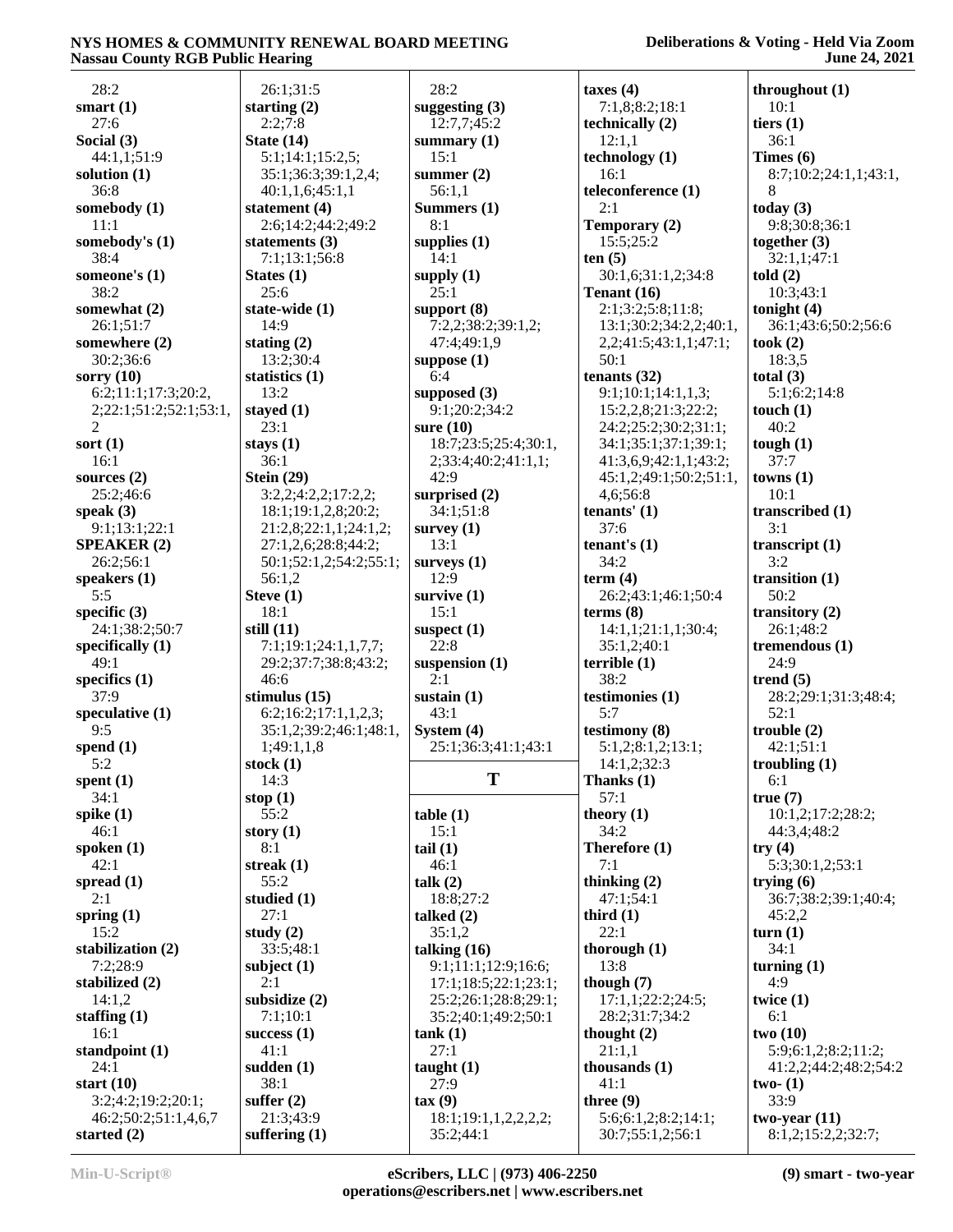#### **Deliberations & Voting - Held Via Zoom June 24, 2021**

| 33:6;51:1;52:2;53:4;    | 28:2;29:1;48:4        | 56:7                     | 45:1,1;46:1,2,2;47:2,2;       | 16:1,2;17:1,2;18:1,2;     |
|-------------------------|-----------------------|--------------------------|-------------------------------|---------------------------|
| 56:1,4                  | using $(1)$           | welcome (1)              | 48:2;50:1;56:1                | 19:1,2;20:1,2;21:1,2;     |
| two-years $(2)$         | 38:1                  | 2:2                      | years $(20)$                  | 22:1,2;23:1,2;24:1,2;     |
|                         |                       |                          |                               |                           |
| 53:2;55:1               | usually $(1)$         | Westchester (1)          | 6:1;8:2;10:1;12:1;            | 25:1,2;26:1,1,2;27:1,2;   |
| types $(4)$             | 40:8                  | 37:1                     | 13:5;26:1;30:1,3,6;           | 28:1,2;29:1,2;30:1,2;     |
| 26:2;41:1;47:7;50:1     | utility $(1)$         | whatnot $(2)$            | 31:1,1,2;32:1,2;33:6;         | 31:1,1,1,2;32:1,2,2,9;    |
| typical $(1)$           | 15:8                  | 27:5;36:5                | 34:8;36:2,2;39:5;47:1         | 33:1,1,1,2,2;34:1,2;      |
| 6:4                     |                       | whatsoever $(1)$         | Yep $(1)$                     | 35:1,2;36:1,2,2;37:1,1,   |
|                         | $\mathbf{V}$          | 9:2                      | 53:1                          | 2;38:1,2;39:1,2;40:1,2;   |
| $\mathbf U$             |                       | whichever (1)            | <b>York (16)</b>              | 41:1,2;42:1,2;43:1,2;     |
|                         |                       |                          |                               |                           |
|                         | value $(3)$           | 40:1                     | 8:1,7;10:2;15:5;              | 44:1,1,1,1,1,2;45:1,2;    |
| $Um-hum(1)$             | 11:1,7;23:2           | whole $(4)$              | 16:1;35:1;36:3;37:1,1,        | 46:1,2;47:1,2;48:1,2;     |
| 11:1                    | values $(4)$          | 10:1;15:1;27:2,2         | 2;38:6;39:2,3;40:1,6;         | 49:1,2;50:1,2;51:1,2;     |
| under $(13)$            | 21:2;22:1,2;23:9      | who's $(1)$              | 49:1                          | 52:1,2;53:1,2,2;54:1,2;   |
| 2:2;6:1,1;9:1,2;10:2,   | verified $(1)$        | 40:4                     | Yorkers (1)                   | 55:1,1,1,1,1,2,2,3,6,7,8, |
| 2;11:1;12:1,1;21:2;     | 18:1                  | whose $(1)$              | 2:1                           | 9,9;56:1,1,2,3;57:1,2     |
| 28:1,9                  | versa $(1)$           | 16:1                     | young $(1)$                   | 1,000(4)                  |
|                         |                       | windfall (2)             | 39:8                          |                           |
| unemployed (2)          | 43:1                  |                          |                               | 6:1;34:2,2,2              |
| 36:1;38:2               | versed $(1)$          | 7:1;29:9                 | YouTube (5)                   | 1,086(1)                  |
| unemployment (10)       | 41:8                  | win-win $(1)$            | 2:2;3:3,3,5,6                 | 6:2                       |
| 35:2;36:3;38:2,4,7;     | versus $(1)$          | 41:1                     |                               | 1.2(1)                    |
| 39:2,4;40:1,5;49:1      | 33:6                  | wish $(3)$               | $\mathbf{Z}$                  | 31:1                      |
| unfair $(1)$            | via(2)                | 26:6;33:1;44:7           |                               | 1.25(1)                   |
| 7:1                     | 2:1,2                 | within $(1)$             | zero (46)                     | 31:1                      |
| Unfortunately (2)       |                       | 2:1                      | 6:1;8:1;16:3;19:2;            | 1.5(5)                    |
|                         | vice $(1)$            |                          |                               |                           |
| 14:1;36:1               | 43:1                  | without (2)              | 31:1,1,1,1,1;32:1,1;          | 8:1;31:1;36:2;37:2;       |
| <b>UNIDENTIFIED (2)</b> | video $(2)$           | 6:2;40:1                 | 36:1,1,2,2,2,2;37:1,2,2;      | 47:2                      |
| 26:2;56:1               | 2:1;47:2              | wonder $(1)$             | 43:1,1,1,1;45:1,1,2,2;        | 1.75(2)                   |
| unintended (1)          | view $(5)$            | 5:1                      | 46:2,2,4,4;47:1,1,1,1;        | 31:1;33:1                 |
| 9:1                     | 3:2;7:2;8:1;9:7;13:1  | word $(1)$               | 48:7,7;49:1,1;50:8,8;         | 10,000(1)                 |
|                         |                       |                          |                               |                           |
|                         |                       |                          |                               |                           |
| <b>UNISON</b> (1)       | viewed $(2)$          | 47:4                     | 51:1,1;52:1,1                 | 6:1                       |
| 56:2                    | 3:3,4                 | words $(2)$              | $\mathrm{Zoom}\left(1\right)$ | 100(2)                    |
| United (1)              | viewing $(1)$         | 20:1;21:2                | 2:1                           | 13:9;41:2                 |
| 25:6                    | 3:7                   | work $(3)$               |                               | 10th(1)                   |
| units $(6)$             | voice $(1)$           | 17:4,5;43:1              | $\boldsymbol{0}$              | 25:9                      |
| 10:1,1;13:2;14:1,1,8    | 54:1                  | workers $(1)$            |                               | 11,416(1)                 |
| unless $(1)$            | vote $(2)$            | 26:2                     | 0(112)                        | 7:6                       |
|                         |                       |                          |                               |                           |
| 16:1                    | 45:2;55:1             | working (2)              | 2:1,2;3:1,2;4:1,2;5:1,        | 11,940(1)                 |
| unmute $(1)$            | voted $(1)$           | 16:1,1                   | 2;6:1,2;7:1,2;8:1,2;9:1,      | 13:2                      |
| 54:6                    | 52:1                  | works $(3)$              | 2;10:1,2;11:1,2;12:1,2;       | 12(9)                     |
| unmuting $(1)$          | voting $(1)$          | 17:5;28:7,7              | 13:1,2;14:1,2;15:1,2;         | 15:7;21:1;25:6;26:1,      |
| 54:4                    | 2:4                   | world $(1)$              | 16:1,2;17:1,2;18:1,2;         | 9;32:1;39:1;46:1;47:1     |
| unregulated (3)         |                       | 45:1                     | 19:1,2;20:1,2;21:1,2;         | 12,000(1)                 |
| 7:1,1,2                 | W                     | worth $(1)$              | 22:1,2;23:1,2;24:1,2;         | 34:2                      |
| unwarranted $(1)$       |                       | 19:1                     | 25:1,2;26:1,2;27:1,2;         | 12.26(1)                  |
| 9:5                     |                       |                          |                               | 18:1                      |
|                         | waiting $(1)$<br>40:1 | writings $(1)$           | 28:1,2;29:1,2;30:1,2;         |                           |
| up(36)                  |                       | 8:1                      | 31:1,2;32:1,2;33:1,2;         | 12/13(1)                  |
| 5:1;8:1;11:2,2;15:2,    | wants $(3)$           | written $(2)$            | 34:1,2;35:1,2;36:1,2;         | 31:1                      |
| 6,7;18:1,1;21:1;22:1;   | 3:2;4:2;19:2          | 5:1,2                    | 37:1,2;38:1,2;39:1,2;         | 12-month $(1)$            |
| 23:2,4;25:1,1;26:1;     | watched $(1)$         | wrong $(4)$              | 40:1,2;41:1,2;42:1,2;         | 34:2                      |
| 27:1,1,2;28:1,1;30:1;   | 37:2                  | 8:1;12:9;18:1;32:1       | 43:1,2;44:1,2;45:1,2;         | 15(2)                     |
| 34:5,6;37:2,2;42:5;     | way $(9)$             |                          | 46:1,2;47:1,2;48:1,2;         | 15:7;47:8                 |
| 44:1,1,1,1,1,1;45:3,8;  | 17:5;18:1;19:1,8;     | $\mathbf{Y}$             | 49:1,2;50:1,2;51:1,2;         | 150,000(2)                |
| 50:5;53:1               | 32:2,2;41:2;42:1;44:1 |                          | 52:1,2;53:1,2;54:1,2;         | 6:1;16:2                  |
|                         |                       |                          |                               |                           |
| updates $(1)$           | ways $(2)$            | year $(62)$              | 55:1,2;56:1,2;57:1,2          | 16(1)                     |
| 2:1                     | 21:4;46:5             | 8:2,4;9:3;14:1,2;        |                               | 18:1                      |
| upgrade $(2)$           | wealthier $(1)$       | 15:1,1,2,4;16:1,2,4;     | $\mathbf{1}$                  | 16/17(1)                  |
| 28:1,1                  | 24:4                  | 19:2;20:1;22:5;23:4,9;   |                               | 36:2                      |
| upkeep(1)               | website $(1)$         | 24:6;25:1;26:1,1;27:1,   | 1(139)                        | 17(2)                     |
| 9:2                     | 2:2                   | 5;28:1,2;31:1,2;32:1,1,  | 2:1,2;3:1,2;4:1,2;5:1,        | 6:1;31:6                  |
| Upon $(1)$              | week $(2)$            | 4,4,8;33:1,1,1,2;34:1,4; | 2;6:1,2;7:1,2;8:1,2;9:1,      | 17/18(2)                  |
| 14:6                    | 38:1,8                | 35:1,2;36:1,1,2,2,2;     | 2;10:1,2;11:1,2;12:1,2;       | 31:1;36:2                 |
| upward $(3)$            | weeks $(1)$           | 37:2;43:2;44:1,1,1,1,1;  | 13:1,2;14:1,2;15:1,2;         | 18(1)                     |